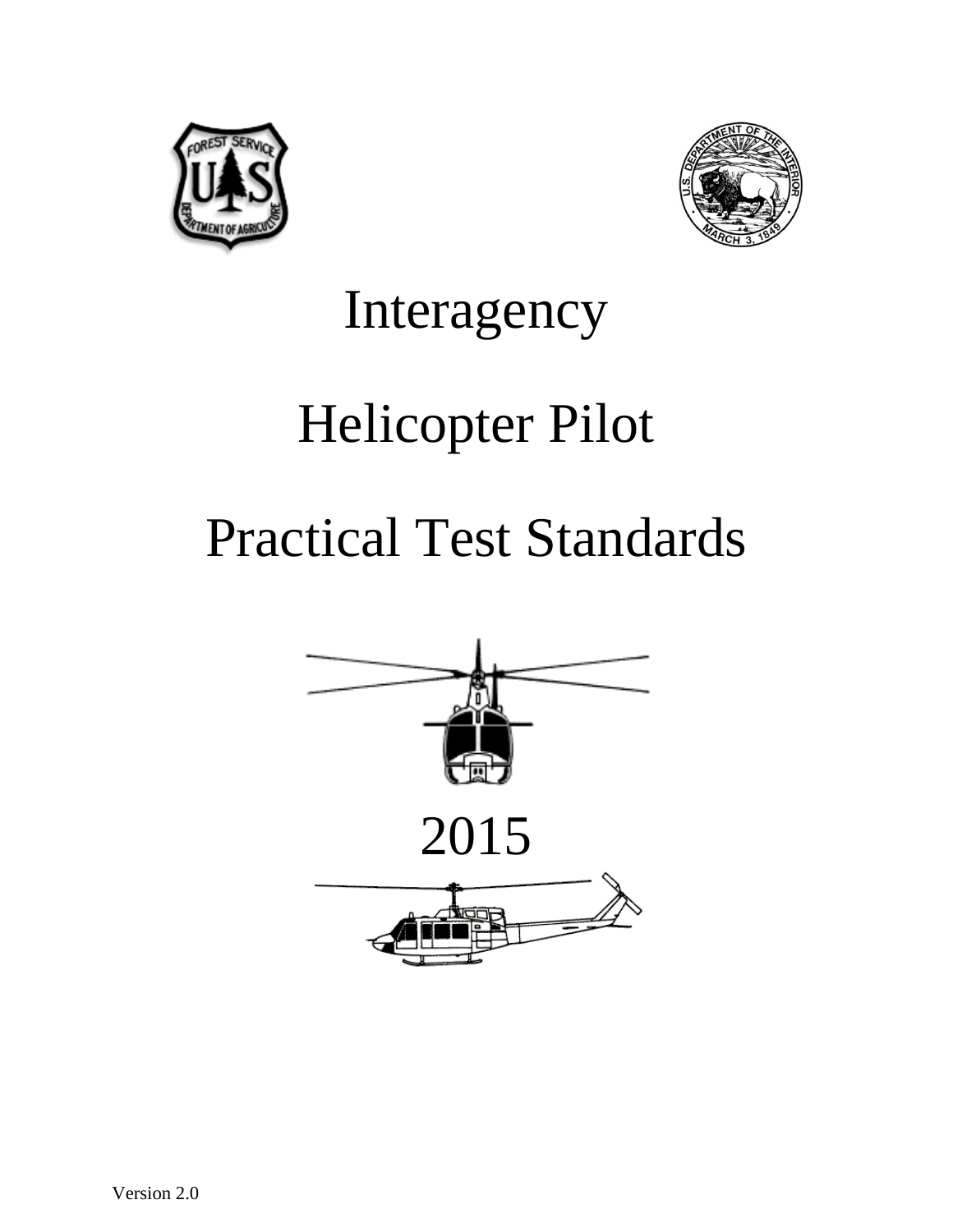Blank Page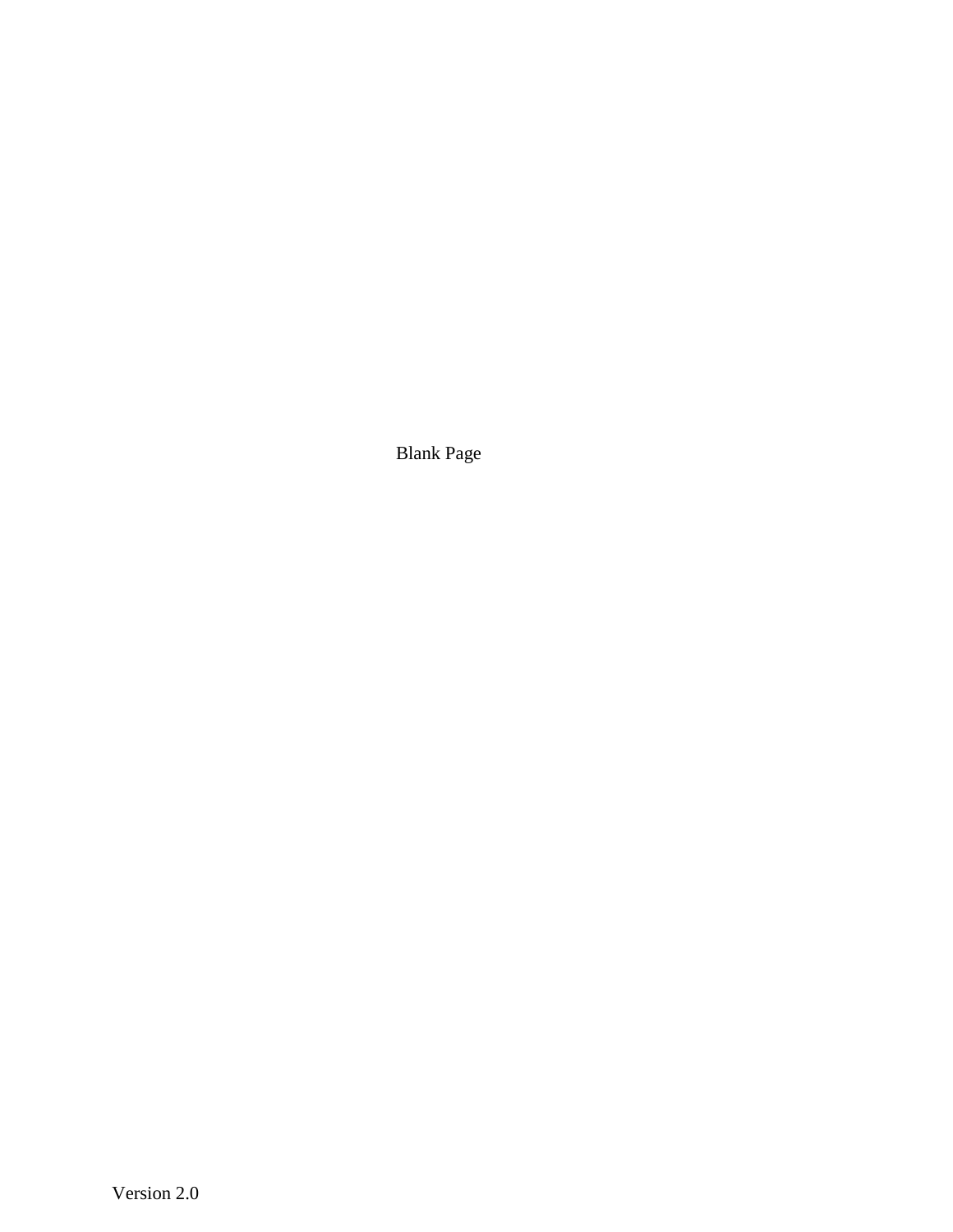# **INTRODUCTION**

### **Practical Test Standards Concept**

<span id="page-2-0"></span>A Federal Aviation Administration (FAA) commercial pilot certificate or airline transport pilot-helicopter certificate has been identified as the minimum pilot performance standard for interagency Government pilots and interagency vendor pilots. The standards required to obtain an FAA pilot certificate are outlined in the FAA's *Practical Test Standards* (FAA PTS).

Some flight missions called for by interagency pilot mission statements, interagency contracts, and/or aircraft rental agreements call for pilot skills and proficiency not covered by the FAA PTS.

The *Interagency Practical Test Standards* (IPTS) is a supplement to the FAA PTS. This standard identifies and establishes the additional pilot knowledge and skills that are expected for each specific interagency helicopter pilot qualification for day, night, and night vision goggle (NVG) operations. Any Variation or Deviation from the standards in this document must have prior approval in writing from the National Helicopter Specialist (OAS) and/or the National Helicopter Standardization Pilot (USFS).

The content of this IPTS includes a combination of requirements for interagency helicopter pilot qualification, a matrix of interagency mission titles, and a set of definitions for the terms that are unique to interagency operations. Any task not included in this package will be found in the FAA PTS. All applicable FAA practical test standards are incorporated by reference into this IPTS.

The IPTS is a dynamic document to be reviewed annually and updated as needed. Please forward suggested changes to IPTS@nbc.gov. When changes occur, the document's revision history log will reflect an updated version number, date, and change description.

Publication on the following website is authorized: http://oas.doi.gov. Only the current version of the IPTS will be available online. In addition, bound format is authorized.

#### **Notice to the Applicant**

The tasks in the IPTS require knowledge and skills beyond FAA certification. It is expected that applicants procure training for any desired pilot authorization listed in the IPTS prior to attempting an evaluation by an interagencyapproved pilot inspector. Training shall be furnished by company training personnel or in the case of Government personnel may be obtained by finding a mentor for these tasks. The applicant is expected to demonstrate the appropriate pilot operations, including day, night and NVG operations based on the following:

- 1. Executing procedures and maneuvers within the aircraft's performance capabilities and limitations, including the use of the aircraft's equipment and systems.
- 2. Executing emergency procedures and maneuvers appropriate to the aircraft.
- 3. Piloting the aircraft with smoothness and accuracy.
- 4. Exercising good judgment.
- 5. Applying aeronautical knowledge.
- 6. Showing that the pilot is master of the aircraft, with the successful outcome of a procedure or maneuver never seriously in doubt.

Batteria

Mark L. Bathrick Director **Office of Aviation Services** U.S. Department of the Interior

Art Hinaman **Assistant Director, Aviation** Fire and Aviation Management **USDA Forest Service**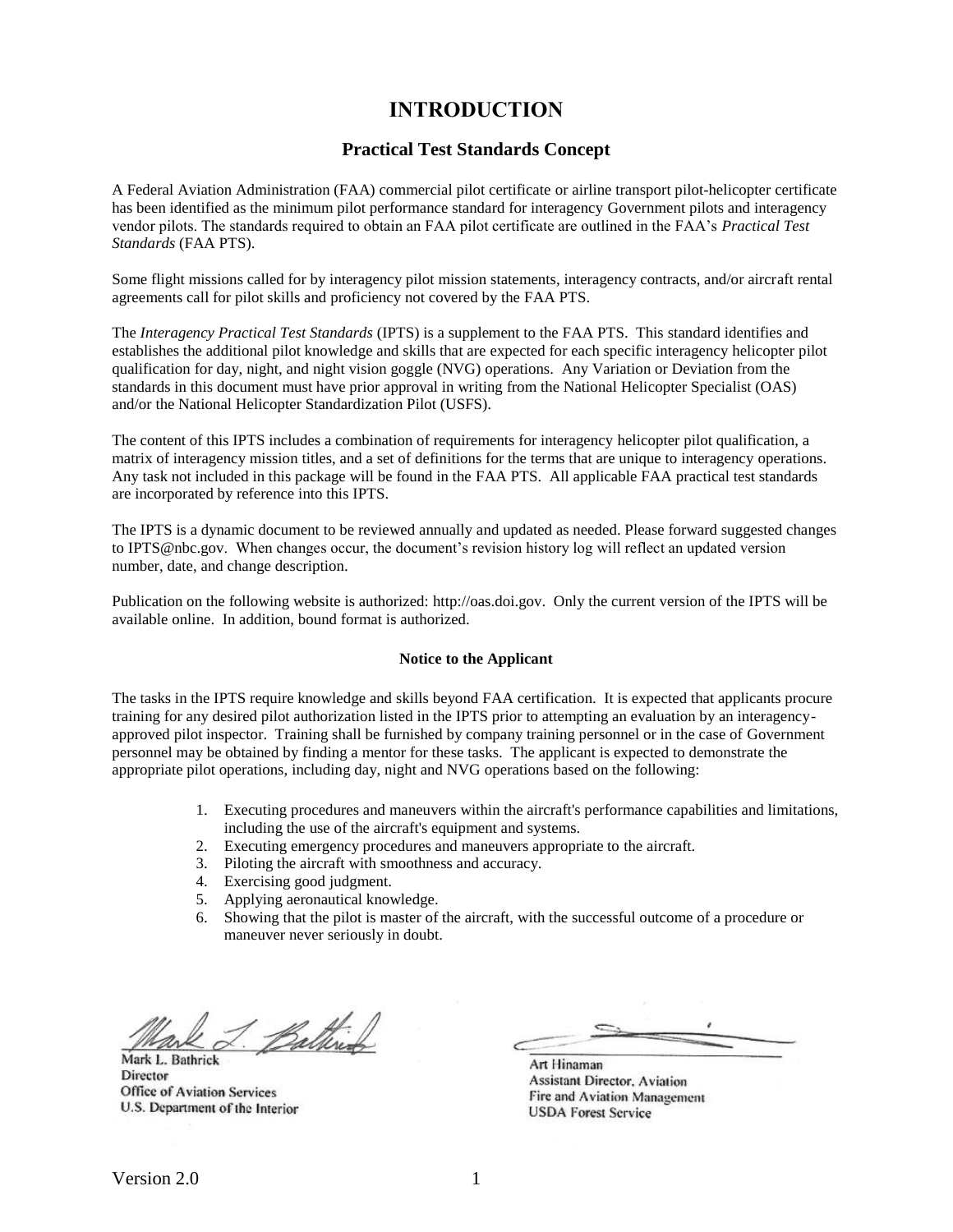# **REVISION LOG**

| Date         | Version | <b>Summary of Changes</b> |
|--------------|---------|---------------------------|
| January 2013 | $1.0\,$ | Initial Release           |
| January 2015 | 2.0     | See Below                 |

Version 2.0 CHANGED

TASK: Hover-out-of-ground effect (HOGE) power check Re-worded standards<br>All Night or NVG Considerations Removed: For unaide All Night or NVG Considerations Removed: For unaided night flight TASK: Snow Operations Added: Deep snow definition

TASK: Short-Haul Renamed to LEI Short-Haul

Added: Deep snow definition Replaced: Settled with Seated Added New TASK:<br>
TASK: Operate Night Vision Goggles<br>
TASK: Operate Night Vision Goggles<br>
Added: Exhibits knowledge of FAR 61.57 TASK: Operate Night Vision Goggles<br>
TASK: Aerial Ignition<br>
TASK: Aerial Ignition<br>
Added: Alternate means of evaluation by Added: Alternate means of evaluation by use of torch converted to expel water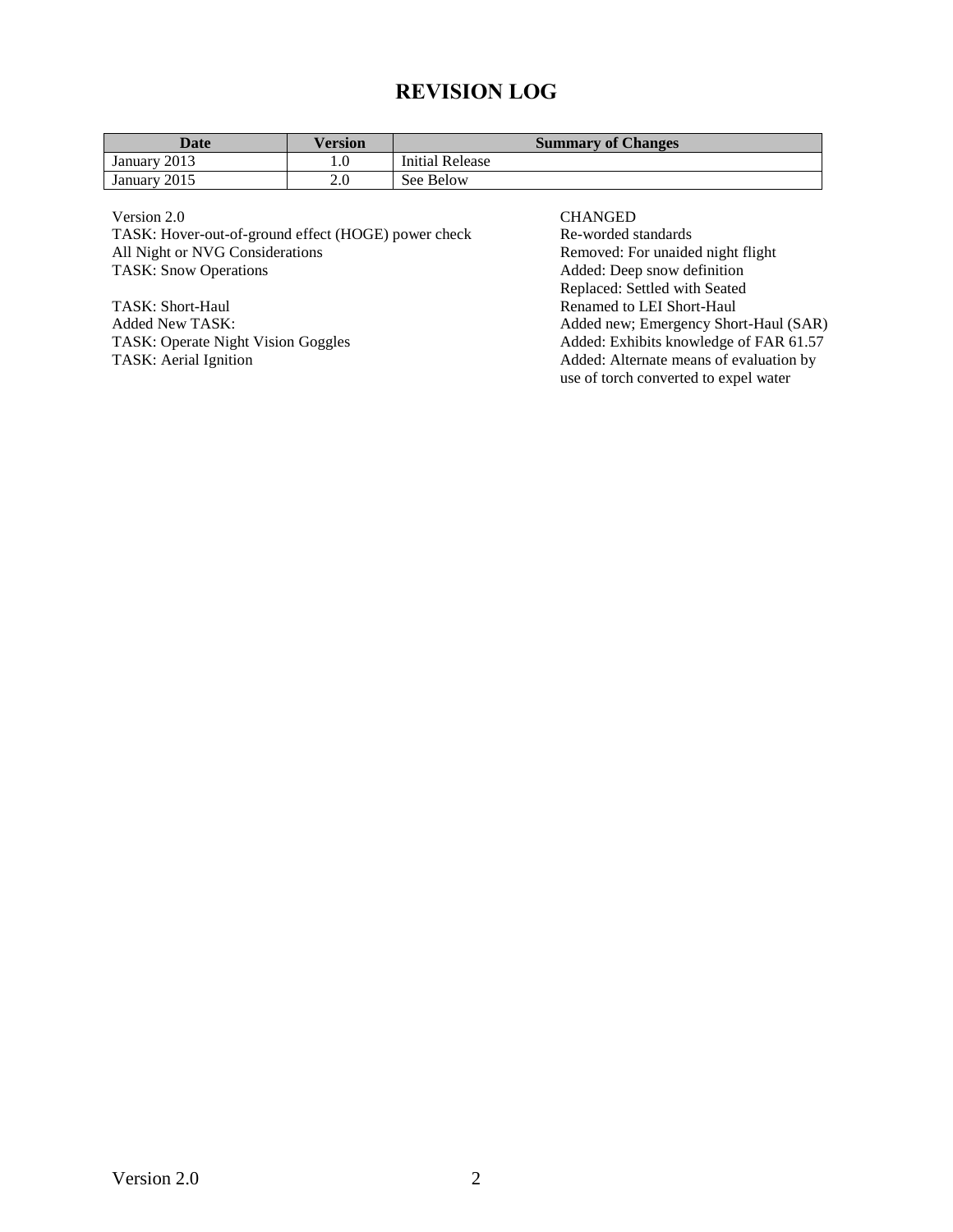# <span id="page-4-0"></span>**USE OF THE WORDS SHALL, MUST, SHOULD, MAY, AND WILL**

| Word             | Use                                      |
|------------------|------------------------------------------|
|                  | Action is                                |
| Shall            | Mandatory/required                       |
| <b>Shall Not</b> | Prohibited                               |
| Should           | Desirable or preferred but not mandatory |
| May              | Permissive                               |
| Must             | Mandatory/required                       |
| Must Not         | Prohibited                               |
| Will             | In the future                            |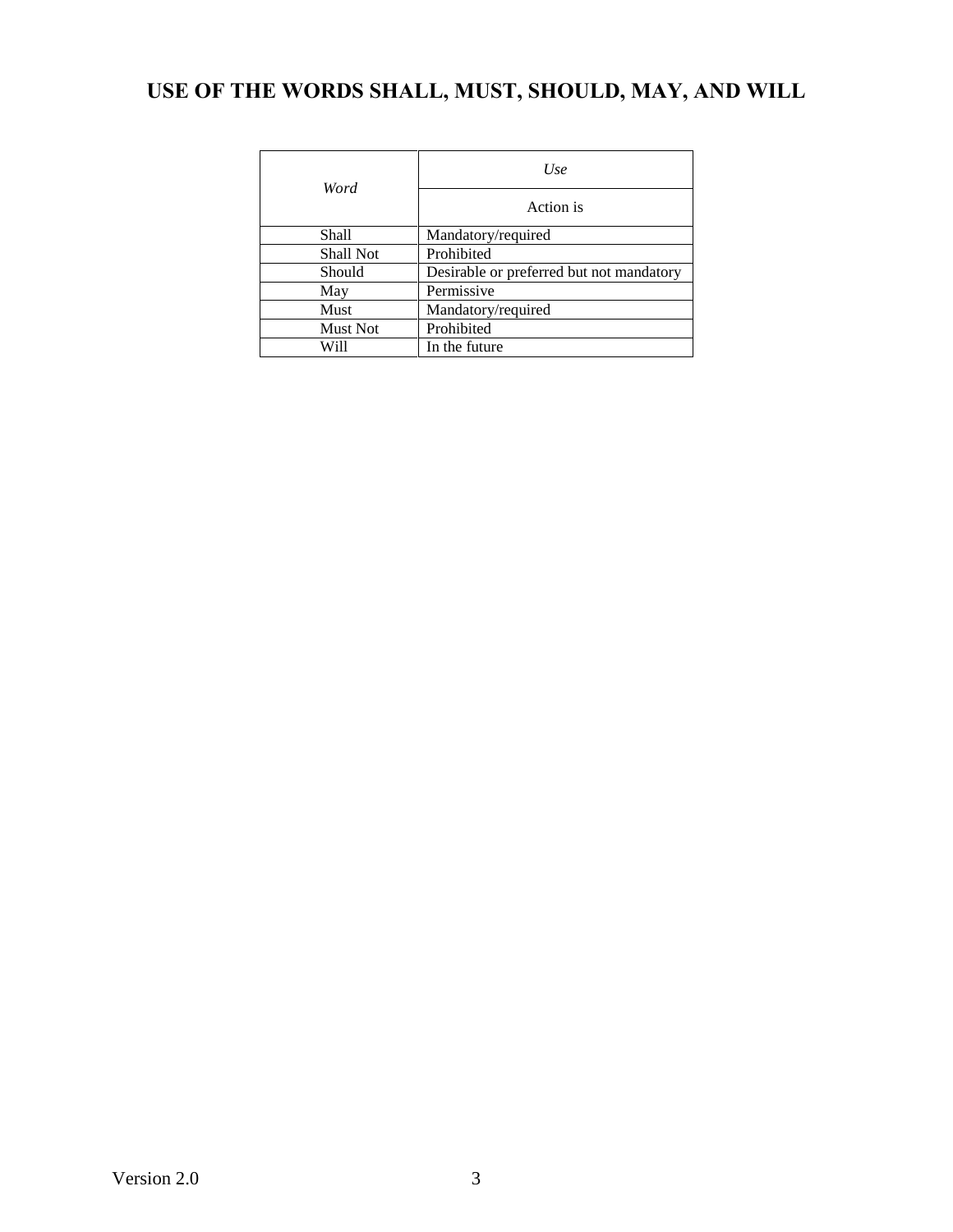# **INSTRUCTIONS**

<span id="page-5-0"></span>Agency/Bureau requirements or the procurement document will determine what tasks need to be evaluated. Each required task must be completed fully. The inspector pilot may combine tasks when appropriate. During the flight evaluation, the pilot is expected to perform all maneuvers to the minimum standards established by the FAA PTS and/or the IPTS, even if a particular maneuver was not specifically requested by the inspector pilot.

Example: During the evaluation, while flying to a location to do a special use operation, the pilot is expected to meet the tolerances identified in the FAA PTS for straight and level flight, climbs, turns, and descents.

The IPTS is not meant to duplicate the FAA 14 CFR Parts 135.293 and 135.297 evaluations for contract or aircraft rental agreement applicants. The pilot inspector is not expected to accept that a pilot is proficient simply based on a paperwork presentation. The pilot inspector shall ask the pilot to demonstrate those tasks, whether found in the IPTS or the FAA PTS to the extent necessary to determine the proper level of proficiency for the interagency pilot authorization sought.

Note: If the inspector pilot identifies deficiencies in airmanship or operational knowledge areas (not directly addressed in the mission evaluation) that could adversely affect contract performance, it will be at the inspector's discretion to further explore those areas and/or terminate the evaluation.

Each pilot, whether contract or Government pilot, shall be approved for Government use by an appropriate helicopter inspector pilot. The following section lists the administrative procedures to be evaluated:

#### **I. Records and Documents**

- A. The applicant is required to produce records and documents to show that he or she meets the requirements under which he or she will be approved. These will include but not be limited to:
	- 1. Valid commercial or airline transport pilot certificate with appropriate ratings.
	- 2. Current Class I or Class II medical certificate, as required.
	- 3. Current pilot logbook, military flight records, and/or other acceptable documentation of pilot experience.
- B. The following documents will be provided for the approving agency's files:
	- 1. Completed Pilot Qualifications and Approval Record as required.
	- 2. Current copy of the pilot certificate (initial approval or when a pilot certificate has been upgraded).
	- 3. Copy of the current medical certificate.
	- 4. Copy of the following, whichever is applicable:
		- a. Current 14 CFR Part 135, Airman Competency/Proficiency Check (FAA 8410-3), or FAAapproved equivalent form. Required for all vendor pilots except restricted category helicopters.
		- b. Completes additional training required for NVG operations per 14 CFR Part 61.31 and meets night vision operating experience and proficiency check per 14 CFR Part 61.57.
		- c. Current 14 CFR Part 61.58, Proficiency Check. For pilots of aircraft requiring more than one pilot flight crewmember. Not applicable to pilots approved under 14 CFR 121, 133, 135, or 137.
		- d. Current 14 CFR 133, Competency Endorsement. If applicable. FAA Advisory Circular (AC) 133-1a.
		- e. Current 14 CFR 137, Competency Endorsement. If applicable. (Initial carding only).
		- f. Current 14 CFR 61.56, Flight Review. Proof of compliance.
		- g. Completed agency load calculation form (when applicable).
		- h. Vertical reference flight training endorsement.
		- i. Snorkel training endorsement.
		- j. Camera-aided synthetic vision.
		- k. Contractor's verification of pilot experience for initial carding.
- C. The flight check recipient must demonstrate or exhibit knowledge of abilities to perform the appropriate pilot operations based on the following:
	- 1. Executing procedures and maneuvers within the aircraft's performance capabilities and limitations including the use of the aircraft's equipment and systems.
	- 2. Executing emergency procedures and maneuvers appropriate to the aircraft.
	- 3. Exercising good judgment.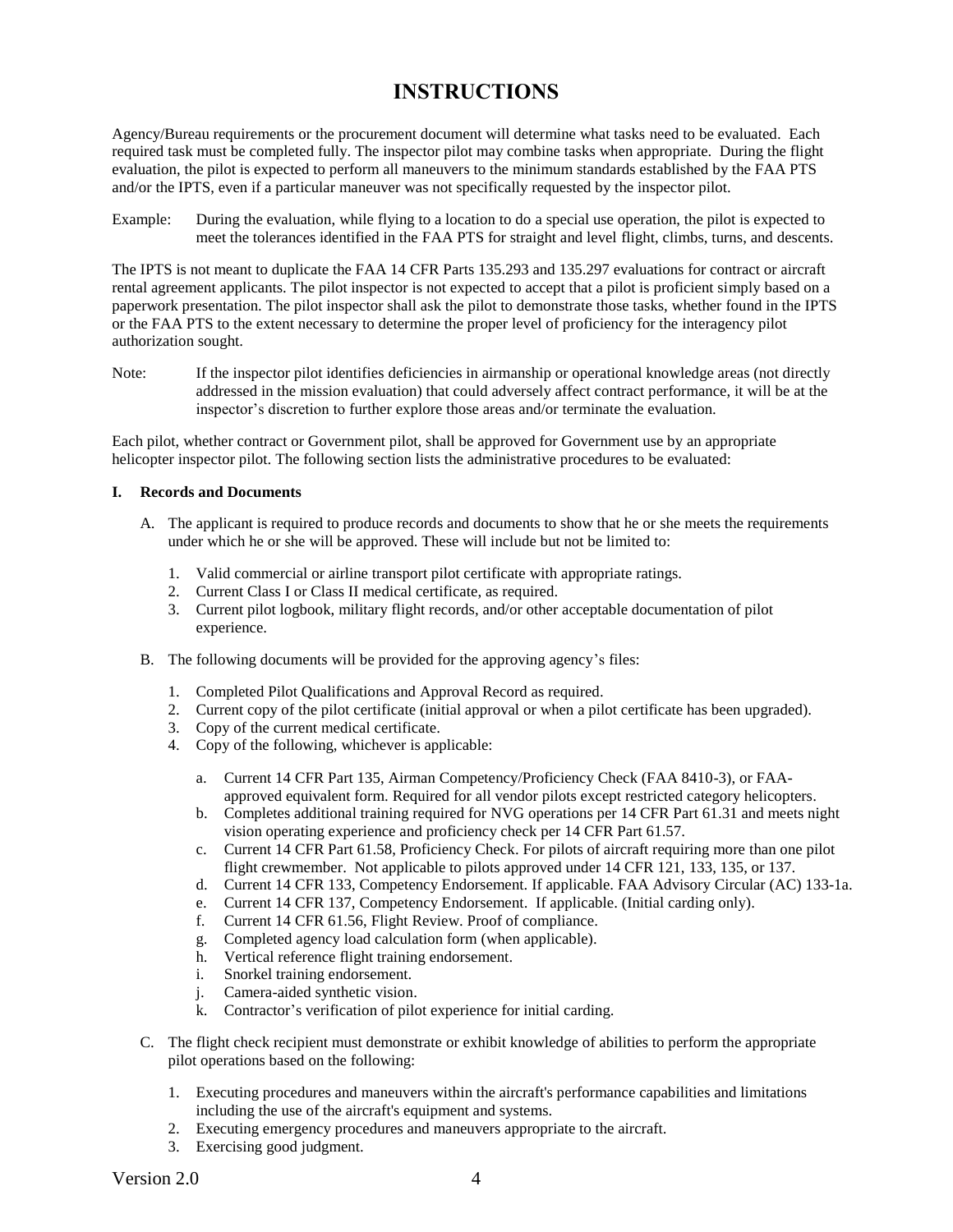- 4. Applying aeronautical knowledge and demonstrating that the pilot is the master of the aircraft with the successful outcome of a procedure or maneuver never seriously in doubt.
- Note: 1. Additional instructions, tasks, and pilot skill and knowledge requirements are listed for several interagency pilot qualifications.
	- 2. The focus of this list is to supplement the contents of the applicable FAA Helicopter PTS with interagency requirements.

#### **II. Special Emphasis Areas**

- A. Inspectors shall place special emphasis upon areas of aircraft operations considered critical to flight safety for day, night, and night vision goggle operations. These are:
	- 1. Cooperation, professionalism, and positive attitude toward aviation safety.
	- 2. Risk assessment and risk management.
	- 3. Crew resource management.
	- 4. Checklist usage.
- B. Although these areas may not be specifically addressed under each TASK, they are essential to flight safety and will be evaluated during the practical test. In all instances, the applicant's actions will relate to the complete situation.

#### **III. Use of Checklists**

Throughout the practical test, the applicant is evaluated on the use of an appropriate aircraft checklist. Proper use is dependent upon the specific TASK being evaluated. The situation may be such that the use of the checklist, while accomplishing elements of an Objective, would be either unsafe or impractical, especially in a single-pilot operation. In this case, a review of the checklist after the elements have been accomplished would be appropriate. Division of attention and proper visual scanning should be considered when using a checklist.

#### **IV. Night and Night Vision Goggle (NVG) Considerations**

- A. The tasks within Chapter XIII are required to be conducted during actual NVG use. These tasks cannot be simulated during day operations.
- B. Additional night and NVG considerations are annotated throughout the document for applicable special use mission tasks during which night and/or NVG operations are authorized. Reference those particular tasks for additional night and NVG considerations.

#### **V. Satisfactory Performance**

- A. Satisfactory performance to meet the requirements for authorization is based on the applicant's ability to safely:
	- 1. Perform the TASKS specified in the AREAS OF OPERATION for the authorization(s) sought.
	- 2. Meet the specifications within the contract or policy as appropriate.
- B. A pilot qualification card will be issued after satisfactory performance has been demonstrated.

#### **VI. Unsatisfactory Performance**

When in the judgment of a qualified helicopter inspector pilot (HIP), the applicant does not meet the standard, the practical test is failed. The applicant will not receive a pilot qualification card. The company, bureau, or agency the pilot is employed by will be notified of the unsatisfactory performance. If a retest is administered, at a minimum those tasks that were determined to be unsatisfactory will be reevaluated. Additional tasks may be retested at the discretion of the inspector.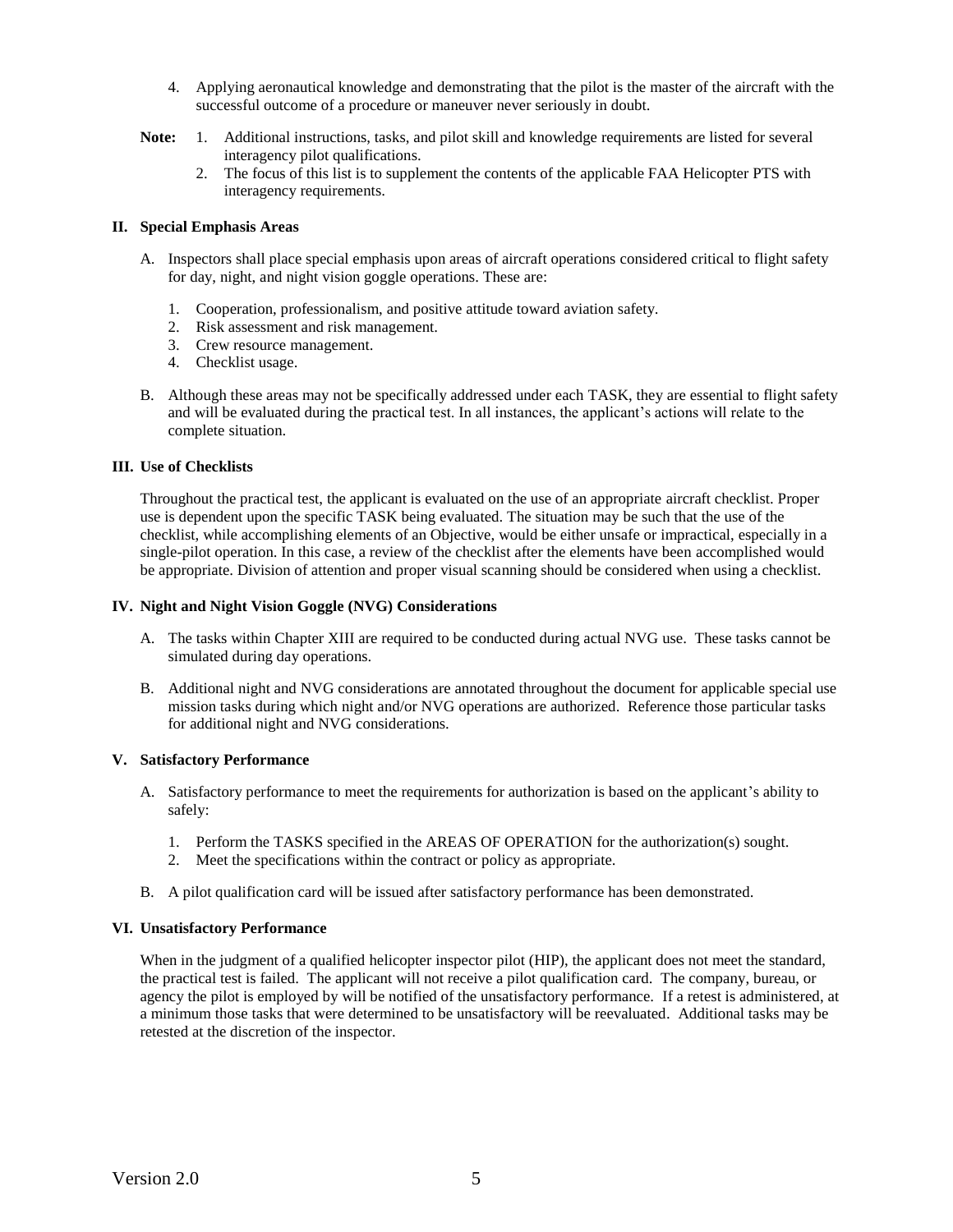| B. TASK: GLOBAL POSITIONING SYSTEM (GPS) EQUIPMENT        |  |
|-----------------------------------------------------------|--|
| C. TASK: PERSONAL PROTECTIVE EQUIPMENT (PPE)  10          |  |
| D. TASK: DETERMINING PERFORMANCE AND LIMITATIONS  11      |  |
|                                                           |  |
|                                                           |  |
|                                                           |  |
| C. TASK: INADVERTENT INSTRUMENT METEOROLOGICAL            |  |
|                                                           |  |
| A. TASK: HOVER-OUT-OF-GROUND-EFFECT (HOGE) POWER CHECK 13 |  |
|                                                           |  |
|                                                           |  |
|                                                           |  |
| E. TASK: VESSEL OR PLATFORM OPERATIONS: OFFSHORE 16       |  |
|                                                           |  |
|                                                           |  |
|                                                           |  |
| B. TASK: DIVERT DISPATCH (Route Change While En Route) 17 |  |
|                                                           |  |
|                                                           |  |
|                                                           |  |
|                                                           |  |
| TASK: RAPPEL OPERATIONS (USFS Rappel Operations) 27<br>F. |  |

# **Contents**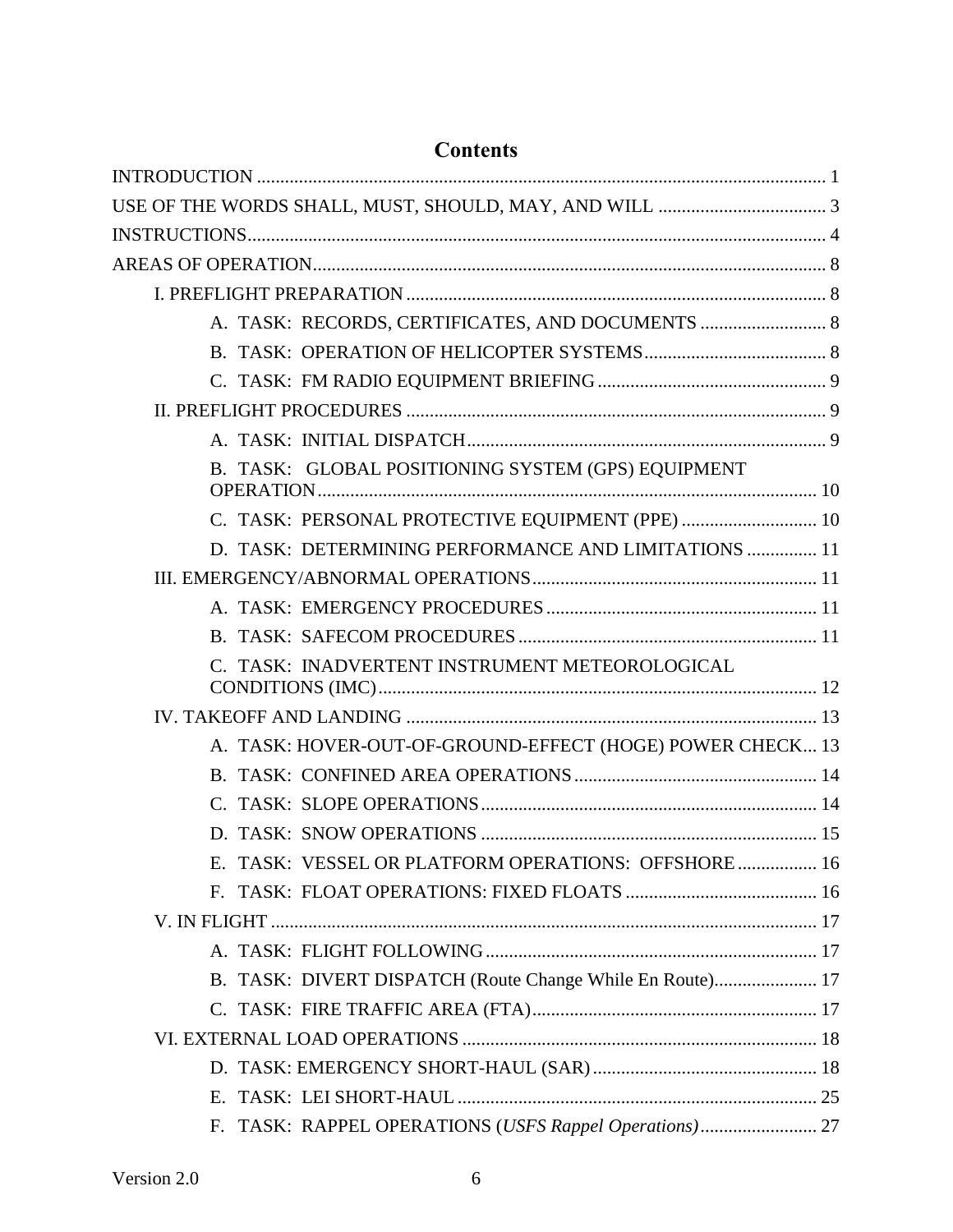| TASK: WATER/RETARDANT DELIVERY (Bucket-Belly and/or Longline)<br>$\mathbf{I}$ .<br>28 |  |
|---------------------------------------------------------------------------------------|--|
| J. TASK: WATER/RETARDANT DELIVERY (Snorkel/Fixed Tank) 28                             |  |
|                                                                                       |  |
|                                                                                       |  |
|                                                                                       |  |
|                                                                                       |  |
|                                                                                       |  |
|                                                                                       |  |
|                                                                                       |  |
| VIII. AERIAL CAPTURE ERADICATION AND TAGGING OF ANIMALS (ACETA) 33                    |  |
| A. TASK: ANIMAL GATHERING AND CAPTURE (HERDING)  33                                   |  |
|                                                                                       |  |
|                                                                                       |  |
|                                                                                       |  |
|                                                                                       |  |
| A. TASK: HELITACK/PASSENGER TRANSPORT (Qualified Non-                                 |  |
|                                                                                       |  |
| X. SINGLE-SKID, TOE-IN AND HOVER EXIT/ENTRY PROCEDURES (STEP)  36                     |  |
|                                                                                       |  |
|                                                                                       |  |
| A. TASK: LOW LEVEL (RECONNAISSANCE AND SURVEILLANCE) 37                               |  |
|                                                                                       |  |
|                                                                                       |  |
|                                                                                       |  |
|                                                                                       |  |
| B. TASK: NVG WATER/RETARDANT DELIVERY (GROUND-FILLABLE                                |  |
|                                                                                       |  |
|                                                                                       |  |
|                                                                                       |  |
|                                                                                       |  |
|                                                                                       |  |
|                                                                                       |  |
|                                                                                       |  |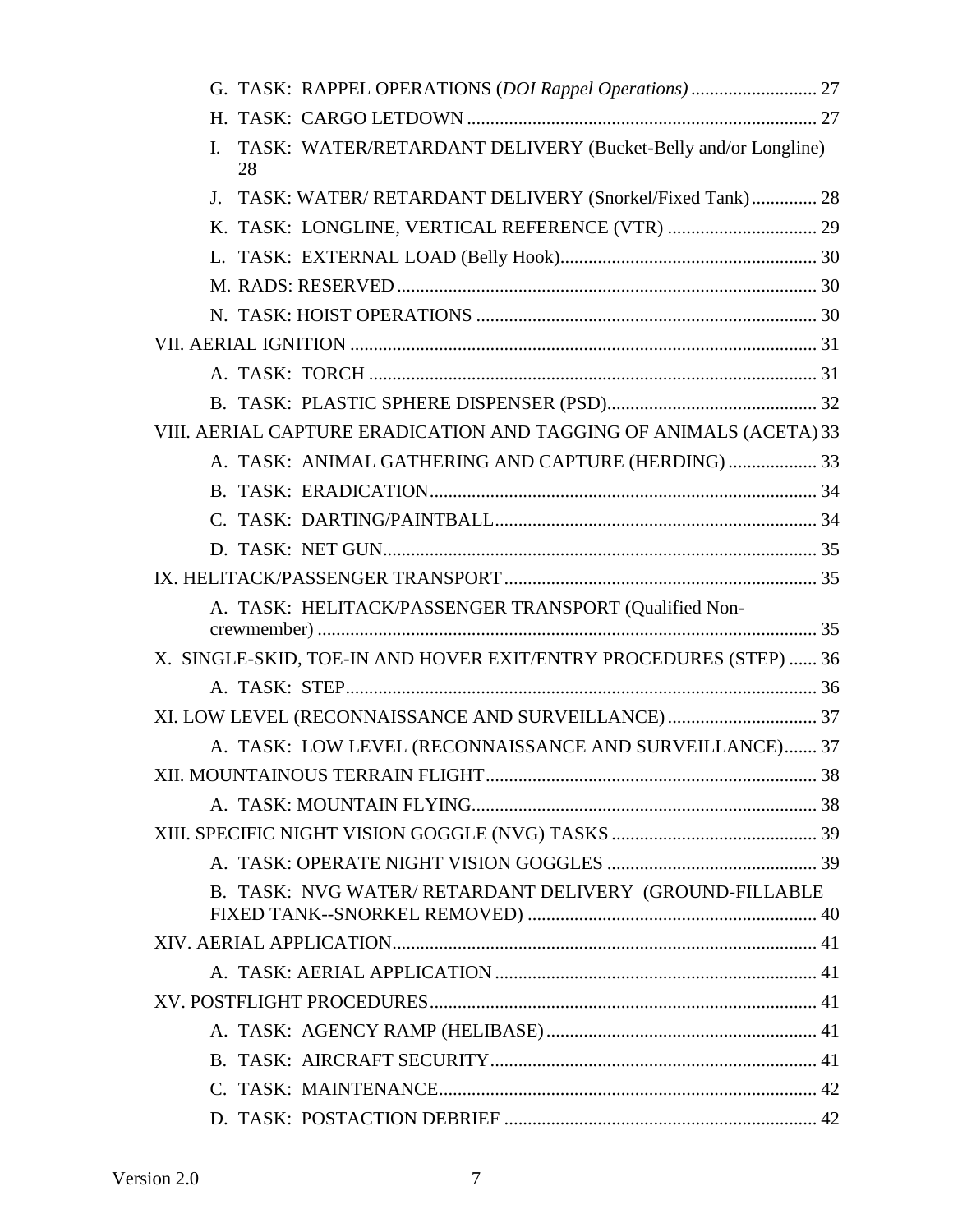# **AREAS OF OPERATION**

# **I. PREFLIGHT PREPARATION**

#### <span id="page-9-2"></span><span id="page-9-1"></span><span id="page-9-0"></span>A. **TASK: RECORDS, CERTIFICATES, AND DOCUMENTS**

- **1. Objective.** To determine that the applicant:
	- a. Exhibits knowledge by explaining:
		- (1) Pilot privileges and limitations applicable to Government flights.
		- (2) Personal pilot logbook or flight record.
		- (3) Contract requirements including special equipment, if applicable.
		- (4) Flight Use Report recordkeeping requirements (familiarization with agency-specific payments and protocol).
		- (5) Flight and duty limitations.
	- b. Exhibits knowledge by locating and explaining the significance and importance of the:
		- (1) Aircraft Data Card and Helicopter Pilot Qualification Card.
		- (2) Operating limitations, handbooks, and manuals.
		- (3) Equipment list/minimum equipment list (as appropriate).
		- (4) Weight and balance data.
		- (5) Maintenance requirements, tests, and appropriate records applicable to contract flights, including preventative maintenance.
		- (6) Contract or rental agreement and any special equipment requirements or additional pilot requirements.
- **2. Action.** The inspector will ask the applicant to:
	- a. Explain the appropriate pilot and medical certificates and personal flight records applicable to contract flights.
	- b. Locate and explain helicopter documents, lists, and other required data including helicopter maintenance records, contract requirements, and the *Interagency Aviation Transport of Hazardous Materials Handbook and Guide* (http://oas.doi.gov).

#### <span id="page-9-3"></span>B. **TASK: OPERATION OF HELICOPTER SYSTEMS**

- **1. Objective**. To determine that the applicant:
	- a. Exhibits knowledge of the helicopter's special use equipment required for contract compliance or mission specifications, which may include:
		- (1) Portable Automated Flight Following (AFF)/satellite tracking equipment.
		- (2) Cargo containers: pods, racks, or tanks.
		- (3) Telemetry antennas and receivers.
		- (4) Camera mounts, computer mounts, and auxiliary power requirements.
- **2. Action.** The inspector will ask the applicant to:
	- a. Explain normal operating procedures and limitations of the helicopter special use systems using correct terminology in identifying components.
	- b. Explain how special use equipment could adversely affect the performance characteristics of the aircraft or the pilot's workload in flight.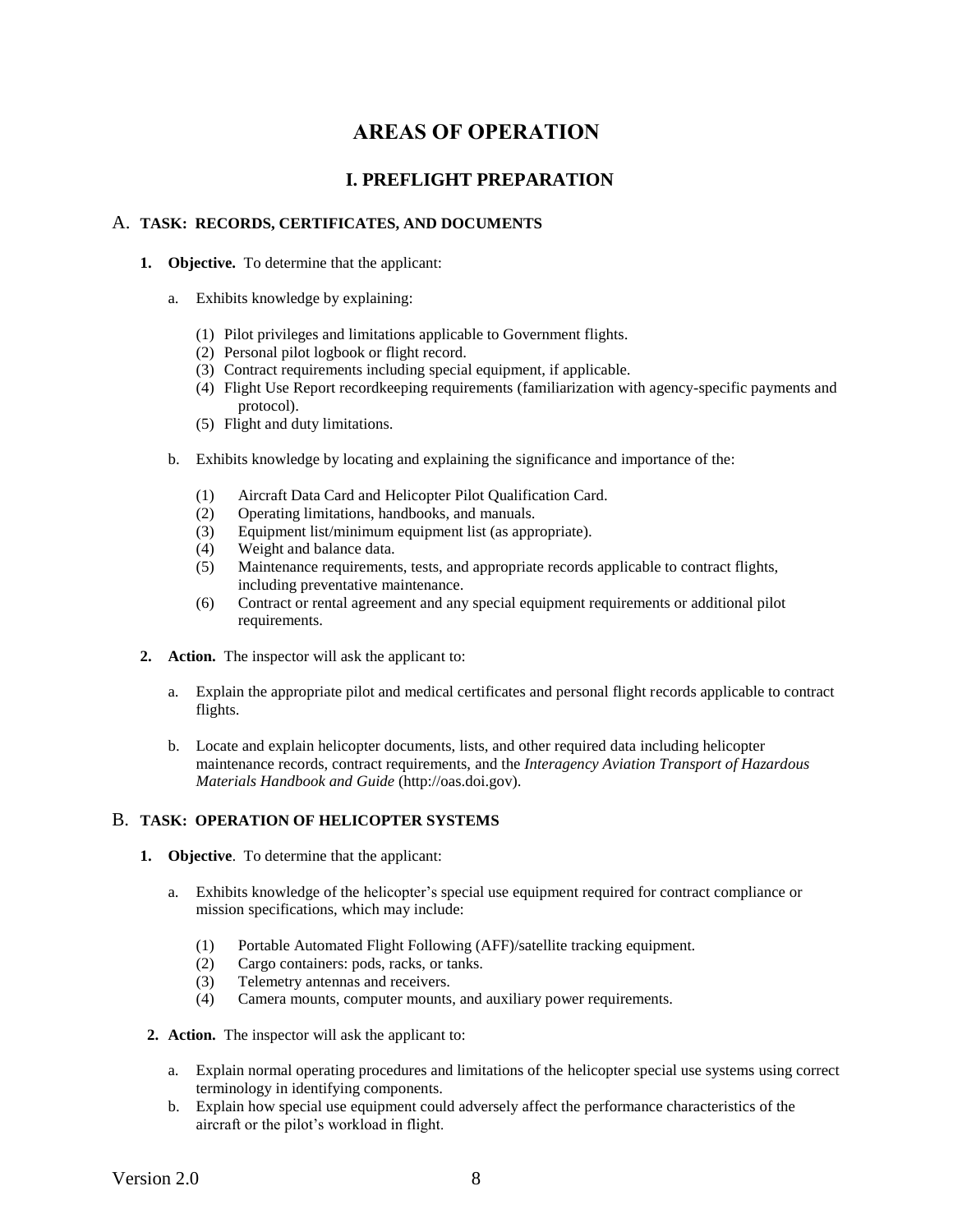#### <span id="page-10-0"></span>C. **TASK: FM RADIO EQUIPMENT BRIEFING**

- **1. Objective.** To determine that the applicant:
	- a. Exhibits the knowledge of and the ability to operate the required radio equipment installed in the aircraft used in the evaluation.
	- b. Exhibits a complete understanding of FM operational procedures including frequency programming, transmit selection, and possible interferences.
	- c. Exhibits a complete understanding of interagency communication procedures including dispatch, flight following, fire tactical, and guard as applicable.
	- d. Demonstrates, without tutoring, programming complete, appropriate frequency couplings.
	- e. Demonstrates the actual use of the transceiver.
- **2. Action.** The inspector will ask the applicant to:
	- a. Describe wideband versus narrowband and explain:
		- (1) What is meant by kHz steps.
		- (2) How mixed use of both causes frequency overlap and incomplete transmission and reception quality.
		- (3) How mixed use of both causes repeater disruption.
		- (4) How mixed use of both causes problems with volume control in the field.
	- b. Demonstrate how to program transmit  $(Tx)$  and receive  $(Rx)$  tones and explain what function they perform.
	- c. Demonstrate how to program duplex frequencies and explain what they are.
	- d. Demonstrate how to program Guard frequency and be able to use it wideband or narrowband.
	- e. Explain the applicable interagency communications matrix including:
		- (1) Local and central dispatch: whom to call, on what frequency, and how often.
		- (2) Use of AFF and radio communications, using Safety Alert IA-06-05 as a guide (http://oas.doi.gov).
		- (3) National flight following.
		- (4) Fire tactical.
		- (5) Guard and its intended uses:
			- (a) Aircraft emergency.
			- (b) Initial contact/lost communications.
			- (c) Aircraft recall.
	- f. Explain and demonstrate the onboard avionics communications system including:
		- (1) Switching the audio panels between the FM transceiver and other transceivers located on board the aircraft.
		- (2) Setting up and switching between the auxiliary FM transmit locations in the aircraft.
		- (3) Operating the aircraft intercom system and isolating pilot and crew.

#### **II. PREFLIGHT PROCEDURES**

#### <span id="page-10-2"></span><span id="page-10-1"></span>**A. TASK: INITIAL DISPATCH**

- **1. Objective.** To determine that the applicant:
	- a. Exhibits knowledge by explaining and demonstrating the appropriate:
		- (1) Aircraft security procedures and the associated cockpit checklist.
		- (2) Availability, standby, and readiness status.
		- (3) Method for collecting dispatch information applicable to Government flight operations, including: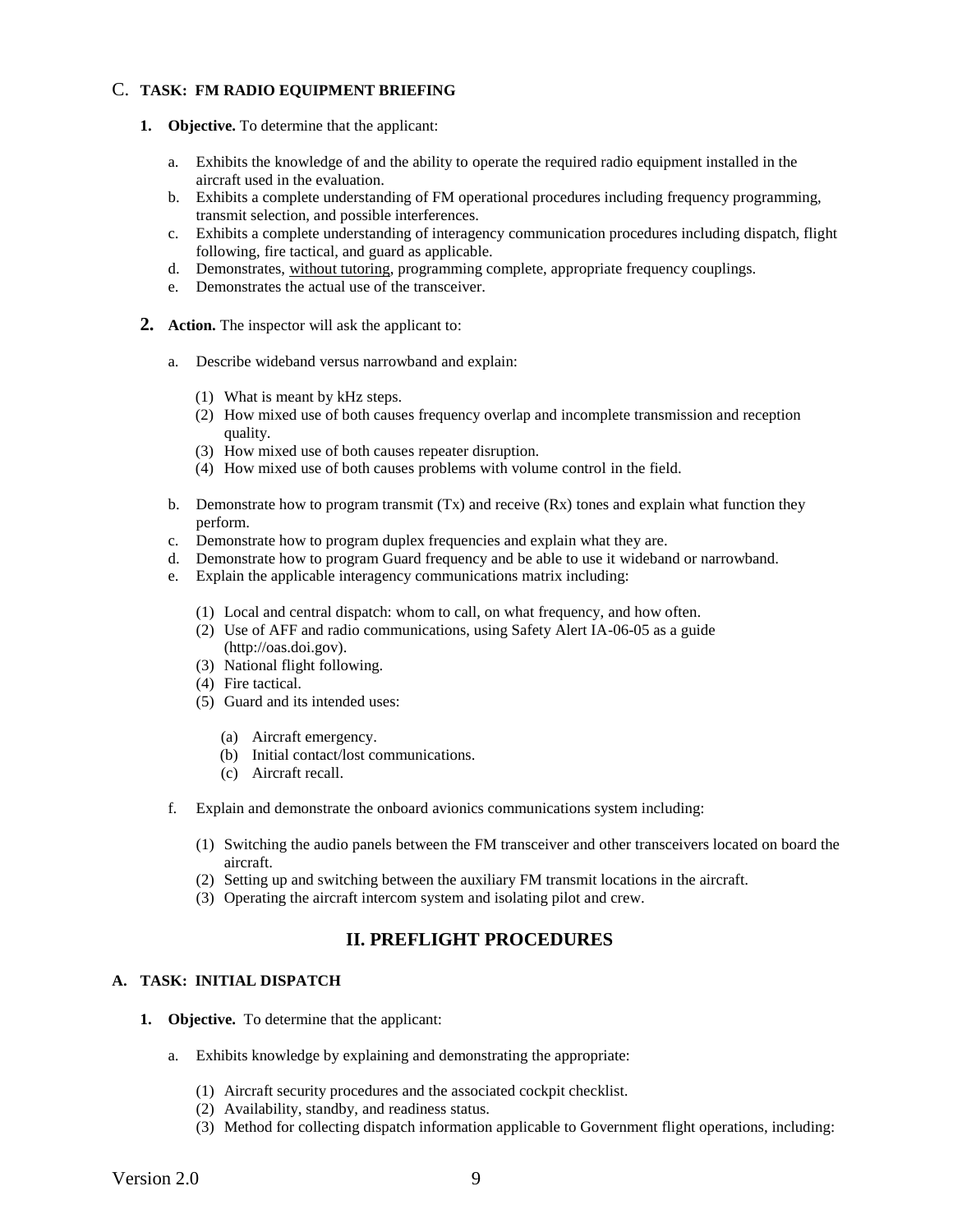- (a) Appropriate phone numbers and frequencies for contact personnel.
- (b) Arrangement of logistical support prior to departure.
- (4) Procedures for flight following.
- (5) Procedures for radio communication and lost communication when utilizing the Government dispatch system.
- (6) Use of a hazard map if low level operations are to be conducted.
- **2. Action.** The inspector will ask the applicant to:
	- a. Perform a passenger briefing to include interagency items:
		- (1) Emergency locator transmitter (ELT) and remote activation switch operation (if installed).
		- (2) Aviation life support equipment.
		- (3) First aid kit.
		- (4) Contract-specific items.
	- b. Perform a crew briefing to include interagency/mission equipment items when applicable.

#### <span id="page-11-0"></span>**B. TASK: GLOBAL POSITIONING SYSTEM (GPS) EQUIPMENT OPERATION**

- **1. Objective.** To determine that the applicant:
	- a. Exhibits the knowledge and the ability to operate the required GPS equipment installed in the aircraft used in the evaluation.
	- b. Exhibits complete understanding of the aircraft GPS system, its uses, limitations, and possible technical problems.
	- c. Exhibits knowledge and ability to use the aircraft GPS interchangeably with other navigation or charting formats.
	- d. Demonstrates ability to initially program, reprogram in flight, and use the aircraft GPS system as the primary navigation tool.
- **2. Action.** The inspector will ask the applicant to:
	- a. Explain the general use of GPS and possible equipment limitations.
	- b. Demonstrate the ability to extrapolate position information (latitude and longitude coordinates) from various sources and program them in the aircraft GPS. These sources may include:
		- (1) Pilot guides, supplements, airport facility directory, or general wall charts.
		- (2) Voice-Relayed information from dispatch, agency personnel, etc.
	- c. Demonstrate the ability to convert coordinate information between "degrees, minutes, seconds" and "degrees, minutes, decimal seconds."
	- d. Demonstrate the ability to plot GPS-derived information position on a chart (sectional, topographical, etc.).
	- e. Demonstrate the ability to program and use the aircraft's GPS unit for:
		- (1) Primary navigation, including diversions to alternate destinations.
		- (2) Locating present position.
		- (3) Navigation for survey work (transect lines).
		- (4) Finding and navigating to the nearest airport.

#### <span id="page-11-1"></span>**C. TASK: PERSONAL PROTECTIVE EQUIPMENT (PPE)**

- **1. Objective.** To determine that the applicant:
	- a. Exhibits knowledge of the required PPE.
	- b. Exhibits knowledge of inspection requirements, proper use and care of PPE.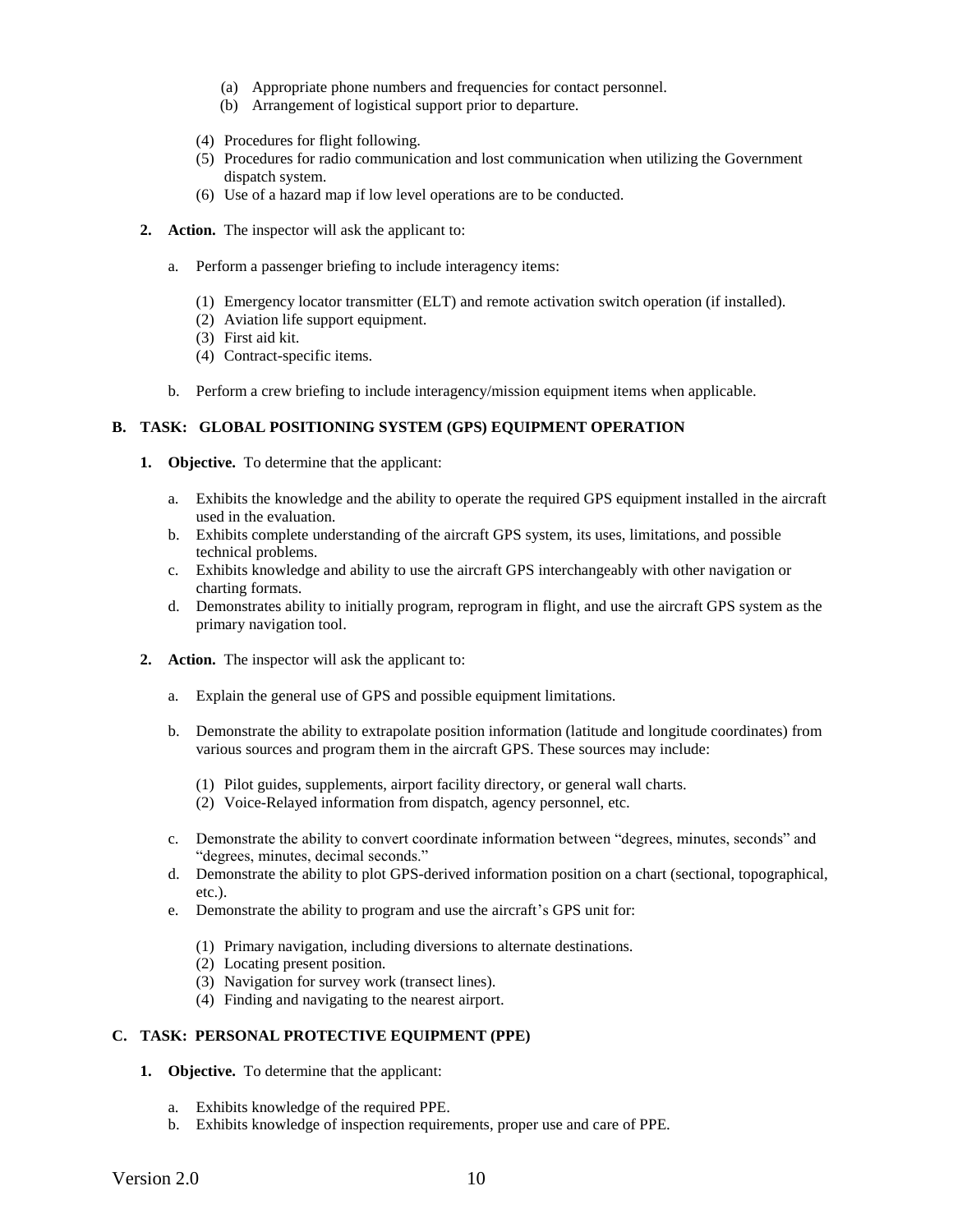- **2. Action.** The inspector will ask the applicant to:
	- a. Identify PPE required for the mission.
	- b. Inspect required PPE and determine serviceability.
	- c. Demonstrate the proper use of PPE throughout the flight.
	- d. Explain how to clean and service PPE as required.

#### <span id="page-12-0"></span>**D. TASK: DETERMINING PERFORMANCE AND LIMITATIONS**

- **1. Objective.** To determine that the applicant:
	- a. Demonstrates proficient use of the appropriate performance, charts, tables, and data.
	- b. Demonstrates proficient use of helicopter load calculations including use of downloading procedures (as appropriate).
	- c. Computes weight and balance, including adding, removing, and shifting weight, and determines if the weight and center of gravity will be within limits during all phases of flight.
	- d. Determines helicopter performance in all phases of flight considering the effects of various conditions.
- **2. Action.** The inspector will ask the applicant to:
	- a. Explain helicopter performance and limitations, load calculations, including the adverse effects of exceeding those limits to determine that the applicant's knowledge meets the objective.
	- b. Determine helicopter performance and limitations and to describe the effect of atmospheric conditions on helicopter operation to determine that the applicant's knowledge and performance meet the objective.

### **III. EMERGENCY/ABNORMAL OPERATIONS**

#### <span id="page-12-2"></span><span id="page-12-1"></span>**A. TASK: EMERGENCY PROCEDURES**

**Reference:** http://oas.doi.gov/safety/iamrp.html.

- **1. Objective.** To determine that the applicant:
	- a. Exhibits knowledge by correctly explaining the applicable emergency procedures that may differ from the FAA standards due to mission procedures or required mission equipment to include:
		- (1) Structural failure of auxiliary equipment (mission equipment).
		- (2) Emergency exits.
		- (3) Emergency locator transmitter (ELT) including remote switching and 406 MHz procedures.
		- (4) Knowledge of MISHAP notification form.
		- (5) Knowledge of MISHAP reporting requirements and procedures.
		- (6) Knowledge of emergency procedures in the event of a two-way radio communications failure including nonstandard communication procedures in remote areas.
		- (7) Delegation of duties to noncrewmembers.
		- (8) Aviation life support equipment (ALSE) use.
- **2. Action.** The inspector will ask the applicant to:
	- a. Explain selected emergency procedures.

#### <span id="page-12-3"></span>**B. TASK: SAFECOM PROCEDURES**

**Reference:** https://www.safecom.gov.

- **1. Objective.** To determine that the applicant:
	- a. Exhibits knowledge of the SAFECOM system.
	- b. Understands the purpose of the SAFECOM.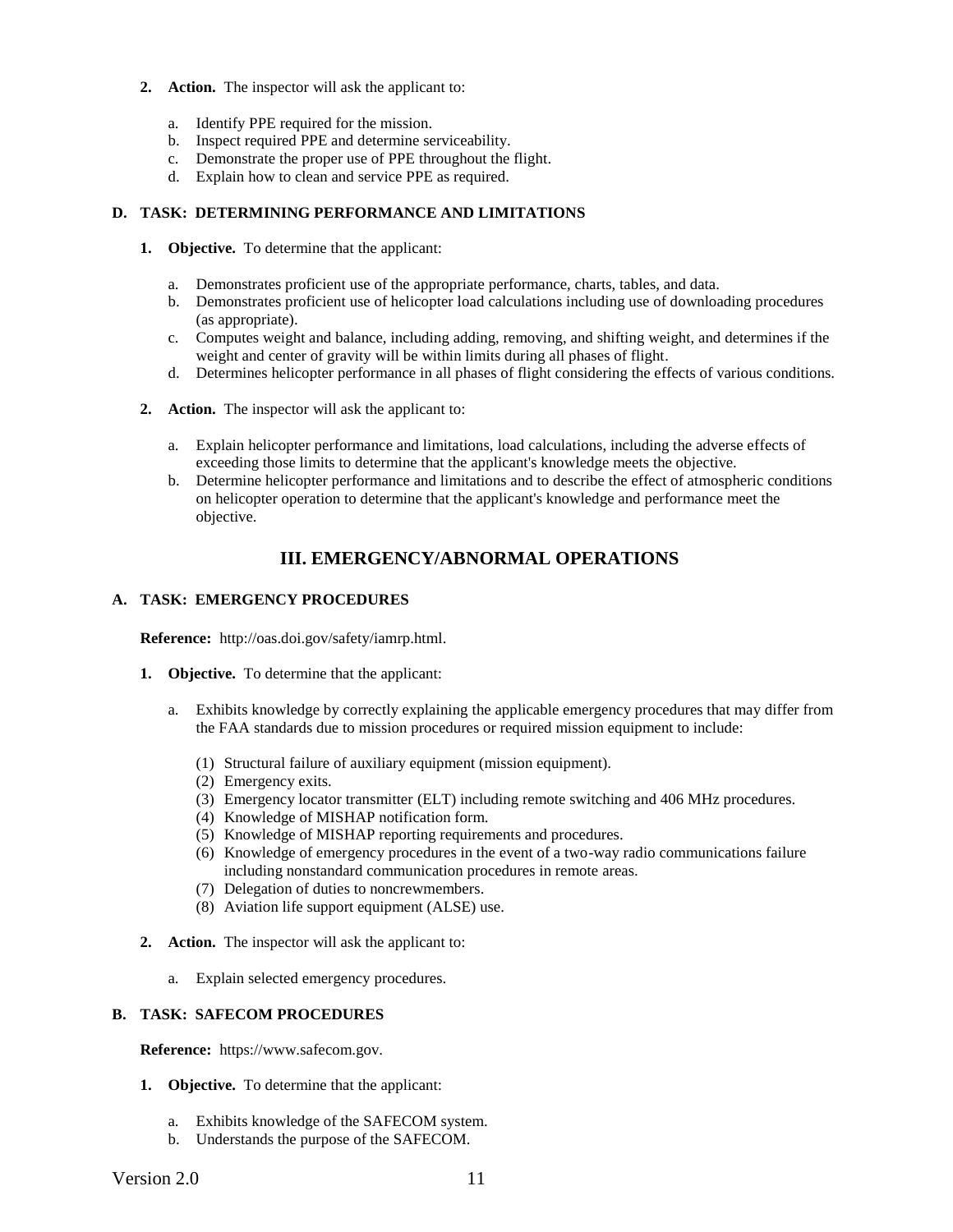- **2. Action.** The inspector will ask the applicant to:
	- a. Demonstrate how to file a SAFECOM.
	- b. Explain when a SAFECOM should be filed.
	- c. Explain who to involve when filing a SAFECOM.

#### <span id="page-13-0"></span>**C. TASK: INADVERTENT INSTRUMENT METEOROLOGICAL CONDITIONS (IMC)**

**Note**: Inadvertent IMC procedures shall be briefed prior to flight.

- 1. **Objectives.** To determine that the applicant(s):
	- a. Announces "IMC," maintains proper aircraft control, immediately transitions to flight instruments, and initiates an immediate climb.
	- b. Initiate inadvertent IMC procedures.
		- (1) Attitude: level the wings on the attitude indicator.
		- (2) Heading: maintain heading; turn only to avoid known obstacles.
		- (3) Torque: adjust torque as necessary.
		- (4) Trim: trim aircraft as necessary.
		- (5) Airspeed: adjust airspeed as necessary.
	- c. Contact air traffic control (ATC),] as required. Comply with ATC instructions and company operating procedures.
- 2. **Action.** The inspector will ask the applicant to:
	- a. Recognize and announce IMC.
	- b. The pilot-in-command (PIC) announces the minimum altitude to which the crew will climb as the procedure is initiated.
	- c. The pilot-on-the-controls  $(P^*)$  announces initiation of inadvertent IMC procedures. The  $P^*$  announces if he or she is disoriented and unable to recover.
	- d. The pilot-not-on-controls (P), if applicable, monitors the cockpit instruments to assist in recovery, sets the transponder to emergency, makes the appropriate radio calls, and performs any other crew tasks as directed by the  $P^*$ . It may be necessary for the P to take the controls and implement recovery procedures.
	- e. The nonrated crewmember (NCM) will focus primarily outside the aircraft to provide adequate warning for avoiding terrain or obstacles. The P and NCM will perform any other crew tasks as directed by the PIC.

#### **Night or NVG Considerations**

- 1. When using NVGs, it may be possible to see through thin obscuration such as fog, smoke, and drizzle with little or no degradation.
- 2. The NVGs may be removed or flipped up once stable flight is established. It may be beneficial for the P not to completely remove his NVGs.
- 3. The NVGs may assist in recovery by allowing the P to see through thin obscuration that would otherwise prevent him from seeing the landing environment.
- 4. If IMC conditions are entered with the searchlight or landing light on, spatial disorientation may occur.
- 5. Once committed to IMC, do not attempt to regain VMC until the aircraft is under control. Rapid changes in attitude and bank angle can induce spatial disorientation causing loss of aircraft control.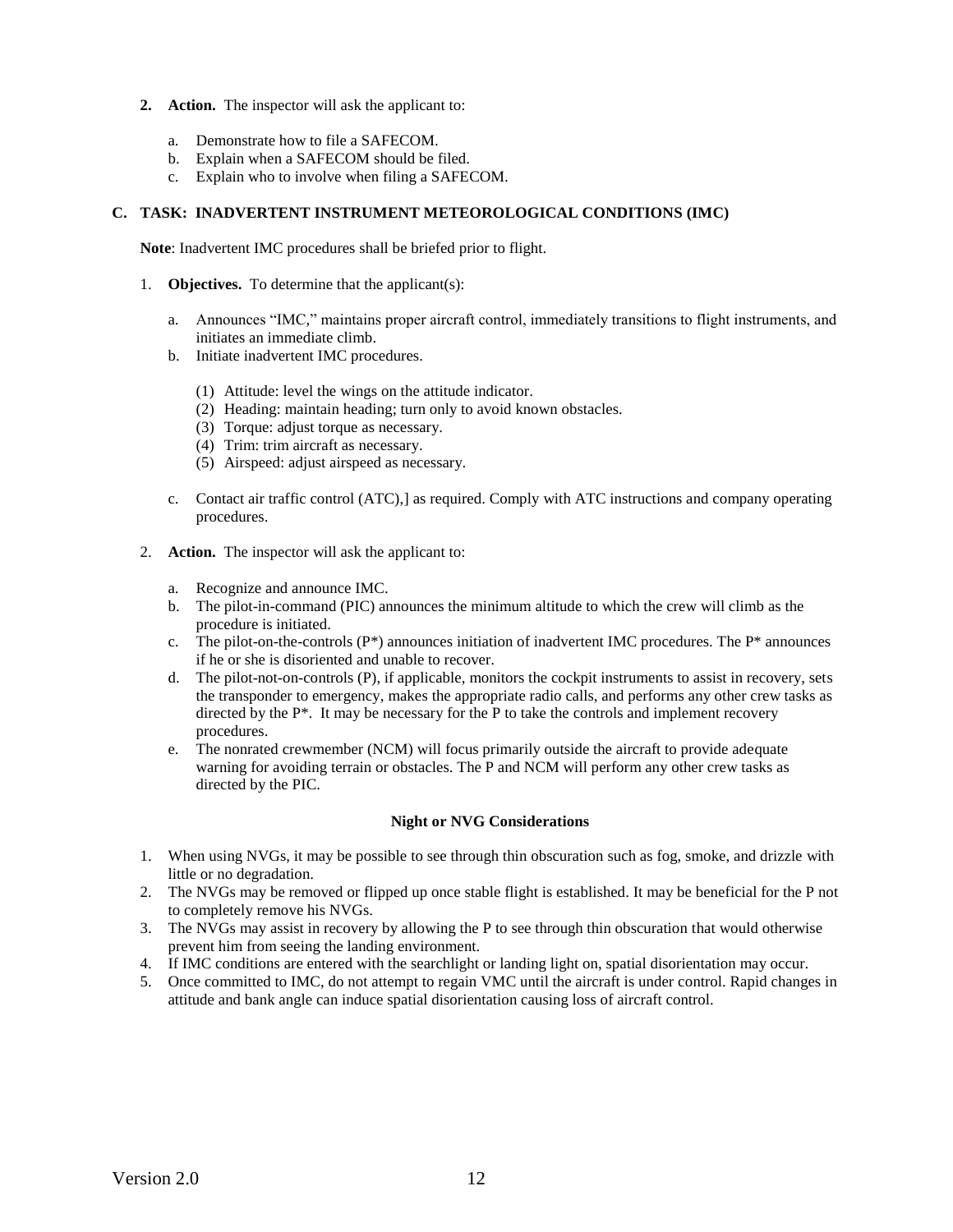# **IV. TAKEOFF AND LANDING**

<span id="page-14-0"></span>**Note:** Inspectors must evaluate TASKS A through C. TASKS D through F as required.

#### <span id="page-14-1"></span>**A. TASK: HOVER-OUT-OF-GROUND-EFFECT (HOGE) POWER CHECK**

#### **OGE POWER CHECK: TAKEOFF**

- 1. Do not allow drift to exceed 10 feet during the ascent or while at a hover.
- 2. Maintain heading  $\pm 10$  degrees.
- 3. Perform a hover above the IGE altitude established in the performance charts.
- 4. Determine if the aircraft OGE power, obstacle clearance and controllability are sufficient.
- 5. Perform a proper takeoff, safely clear obstructions
- 6. Maintains aircraft power within operating limits.

#### **If OGE power is NOT available:**

- 1. Do not allow drift to exceed 10 feet during the descent.
- 2. Do not exceed 300 feet per minute during the vertical descent.
- 3. Reduce payload prior to next attempted takeoff.

The OGE power check will be performed for either the takeoff or landing, whichever is most restrictive.

- 1. **Objective.** To determine that the applicant:
	- a. Checks the load calculation to ensure environmental conditions are accurate.
	- b. Positions the helicopter in the vicinity of the takeoff point and in the direction of takeoff.
	- c. Conducts an in-ground power check. Determines available power margin.
	- d. Maintains within normal operating limits.
- 2. **Action.** The inspector will ask the applicant to:
	- a. Demonstrate knowledge of the HOGE power check operations to determine that the applicant's knowledge meets the objectives.
	- b. Perform the HOGE power check operation to determine that the applicant's performance meets the objectives.

#### **OGE POWER CHECK: ARRIVAL**

- 1. **Objective.** Determine that the applicant exhibits knowledge of current conditions, load calculation, and aircraft performance.
- 2. **Action.** The inspector will ask the applicant to establish an OGE hover to the following standards:
	- a. Zero ground speed into the wind.
	- b. Stable hover, verifies minimum10% power margin available.
	- c. Greater than 200 feet of obstacle clearance for escape.
	- d. At or above the elevation in conditions similar to the site where OGE maneuvers are to be performed.
	- e. Establish a positive rate of climb without transitioning to directional flight.

#### **Night or NVG Considerations**

1. Select an area with good ground contrast and several reference points that are of the same height or higher than the OGE hover. Under NVGs, this procedure helps in maintaining a constant altitude and position over the ground.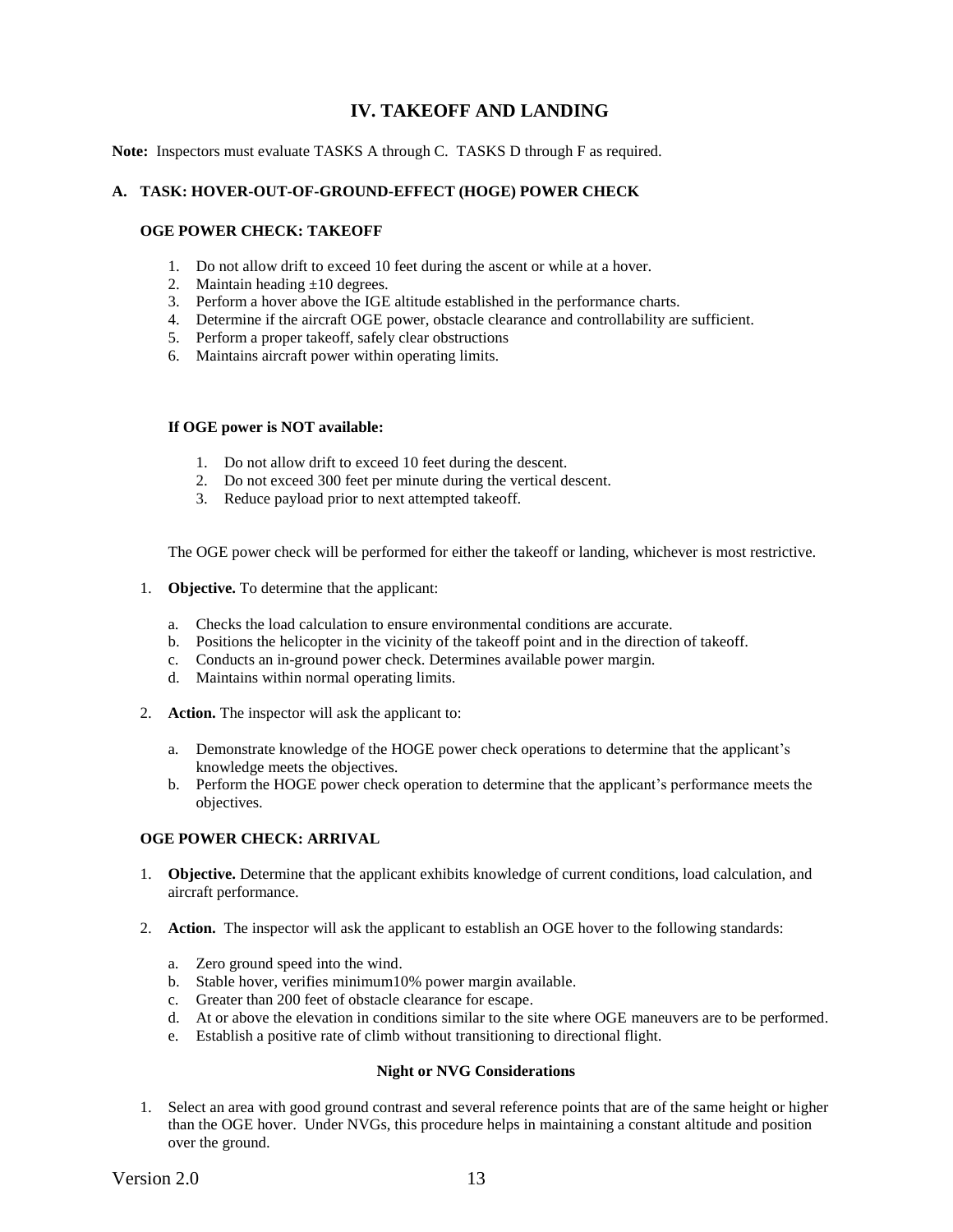2. Maintain proper scanning techniques to avoid becoming spatially disoriented.

#### <span id="page-15-0"></span>**B. TASK: CONFINED AREA OPERATIONS**

**Note:** Aircraft confined area operations will be limited to no less than 1½ times the main rotor diameter and the applicant ensures the power management and performance criteria for HOGE power check are met.

- 1. **Objective.** To determine that the applicant:
	- a. Exhibits knowledge of confined area operations.
	- b. Performs a high reconnaissance to:
		- (1) Evaluate wind, terrain, and obstructions.
		- (2) Select a proper approach path, touchdown point, and departure path.
	- c. Tracks the selected approach path toward the touchdown point at an acceptable approach angle.
	- d. Performs a low reconnaissance during the approach to verify findings on the high reconnaissance.
	- e. Terminates the approach, either to a hover or to the surface, as appropriate, at the selected touchdown point.
	- f. Performs a ground reconnaissance to:
		- (1) Evaluate wind and obstructions.
		- (2) Select a proper takeoff point.
		- (3) Plan a safe hover taxi.
		- (4) Select ground markers, if required.
	- g. Performs a proper takeoff, safely clears obstructions, and tracks the preselected departure path.
	- h. Maintains aircraft power within operating limits.
- 2. **Action.** The inspector will ask the applicant to:
	- a. Explain the principles and techniques involved in confined area operations to determine that the applicant's knowledge meets the objective.
	- b. Perform a confined area operation to determine that the applicant's performance meets the objective.

#### **Night or NVG Considerations**

- 1. Use proper scanning techniques to avoid spatial disorientation.
- 2. The landing light and searchlight shall be operational.
- 3. Hovering with minimum drift is difficult and requires proper scanning techniques and CRM when NVGs are used. If possible, an area with adequate ground contrast and reference points should be used.
- 4. Visual obstacles (such as shadows) will be treated the same as physical obstacles.

#### <span id="page-15-1"></span>**C. TASK: SLOPE OPERATIONS**

- **1. Objective.** To determine that the applicant:
	- a. Exhibits knowledge by explaining the elements of slope operations to include dynamic rollover and lateral center of gravity (CG) offset.
	- b. Selects a suitable slope and plans the approach and landing direction considering wind effect, obstructions, and off-loading occupants.
	- c. Hover taxies slowly to the selected slope and positions to perform a cross-slope landing to avoid turning the tail rotor upslope.
	- d. Makes a smooth positive descent to touch the upslope skid on the sloping surface.
	- e. Maintains a stabilized level attitude momentarily before lowering the downslope skid to touchdown.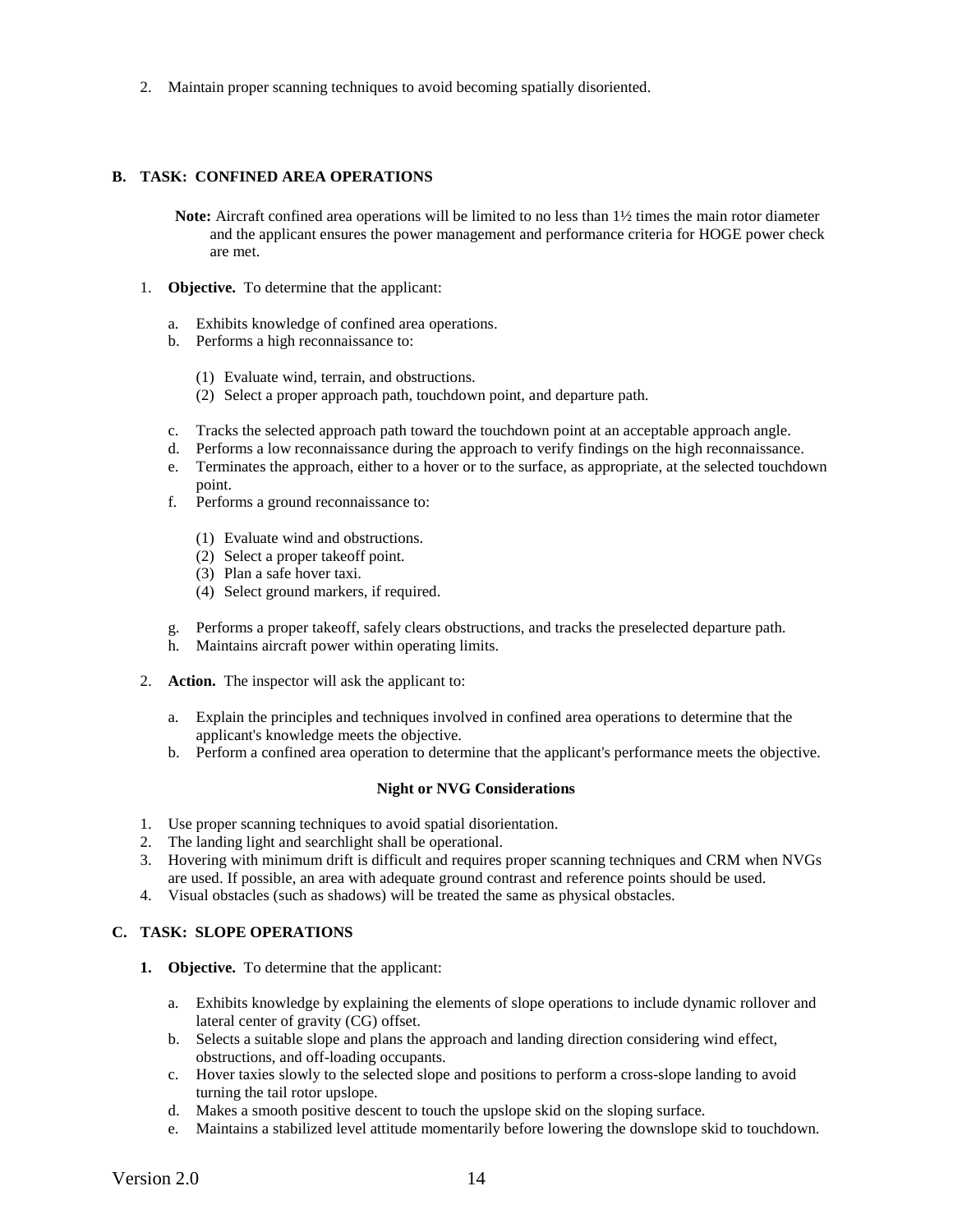- f. Recognizes when the slope is too steep and abandons the landing prior to using full-lateral upslope cyclic control.
- g. Avoids over controlling and abrupt, erratic cyclic, collective, or antitorque pedal technique.
- h. Makes a smooth transition from the slope to a stabilized level attitude momentarily prior to lifting off vertically to a hover.
- i. Makes a smooth transition from the slope to a stabilized hover parallel to the slope.
- j. Moves slowly away from the slope and avoids turning tail upslope.
- k. Maintains specified heading,  $\pm 5^{\circ}$ , during slope landings and takeoffs.
- l. Maintains aircraft power within operating limits.
- **2. Action.** The inspector will ask the applicant to:
	- a. Explain the elements of slope operations to determine that the applicant's knowledge meets the objective.
	- b. Perform a slope landing and takeoff to determine that the applicant's performance meets the objective.

#### **Night or NVG Considerations**

- 1. Use proper scanning techniques to avoid spatial disorientation.
- 2. The landing light and searchlight shall be operational.
- 3. Hovering with minimum drift is difficult and requires proper scanning techniques and CRM when NVGs are used. If possible, an area with adequate ground contrast and reference points should be used.
- 4. Visual obstacles (such as shadows) will be treated the same as physical obstacles.
- 5. The degree of slope is difficult to determine using NVGs. Select reference points to determine slope angles. Determine the need for artificial illumination prior to commencing the landing. If successful completion of the landing is doubtful at any time, abort the landing. All crewmembers should focus outside the cockpit.

#### <span id="page-16-0"></span>**D. TASK: SNOW OPERATIONS**

NOTE: Pilots are required to have a "deep snow" endorsement on their Helicopter Pilot Qualification Card when operating over snow-covered areas where the depth and condition of the snow could pose a threat to safe operation during the takeoff and landing phases of flight. If the snow depth is unknown, but suspected to be in excess of 18 inches deep, the pilot should be approved for deep snow operations. See the Interagency Helicopter Operations Guide for more information.

- **1. Objective.** To determine that the applicant:
	- a. Exhibits knowledge by explaining how to operate a helicopter safely in snow conditions, including required equipment.
	- b. Selects proper landing site considering slope, hidden obstructions, snow conditions (whiteout potential), and any other variables unique to that site.
	- c. Initiates approach and landing maintaining visual contact with the ground/ground reference point while limiting hover time and preferably making the approach to the ground.
	- d. Exhibits proper judgment that the helicopter is securely seated into the snow prior to reducing power or shutting down.
	- e. Exhibits proper liftoff, takeoff, and departure procedures.
	- f. Completes passenger safety briefing including snow shoes/ski use while operating under rotor disk.
		- (1) Rotors in motion: Enter and exit procedures to include access to baggage compartment.
		- (2) Rotors stopped: Enter and exit procedures to include access to baggage compartment.
		- (3) Passenger loading.
		- (4) Approach, arrival, seating, skid extraction, departure.
		- (5) Environmental, whiteout, flat light hazards, use of landing light, rotten snow, slopes, dynamic rollover, centroid adjustment, departure slope capability nose down.
		- (6) Equipment requirements.
		- (7) Departure from snow landing.
	- g. Demonstrates knowledge of required equipment for deep snow operations including aircraft performance and limitations; i.e., snow baffles, auto relight, tundra pads, and skids.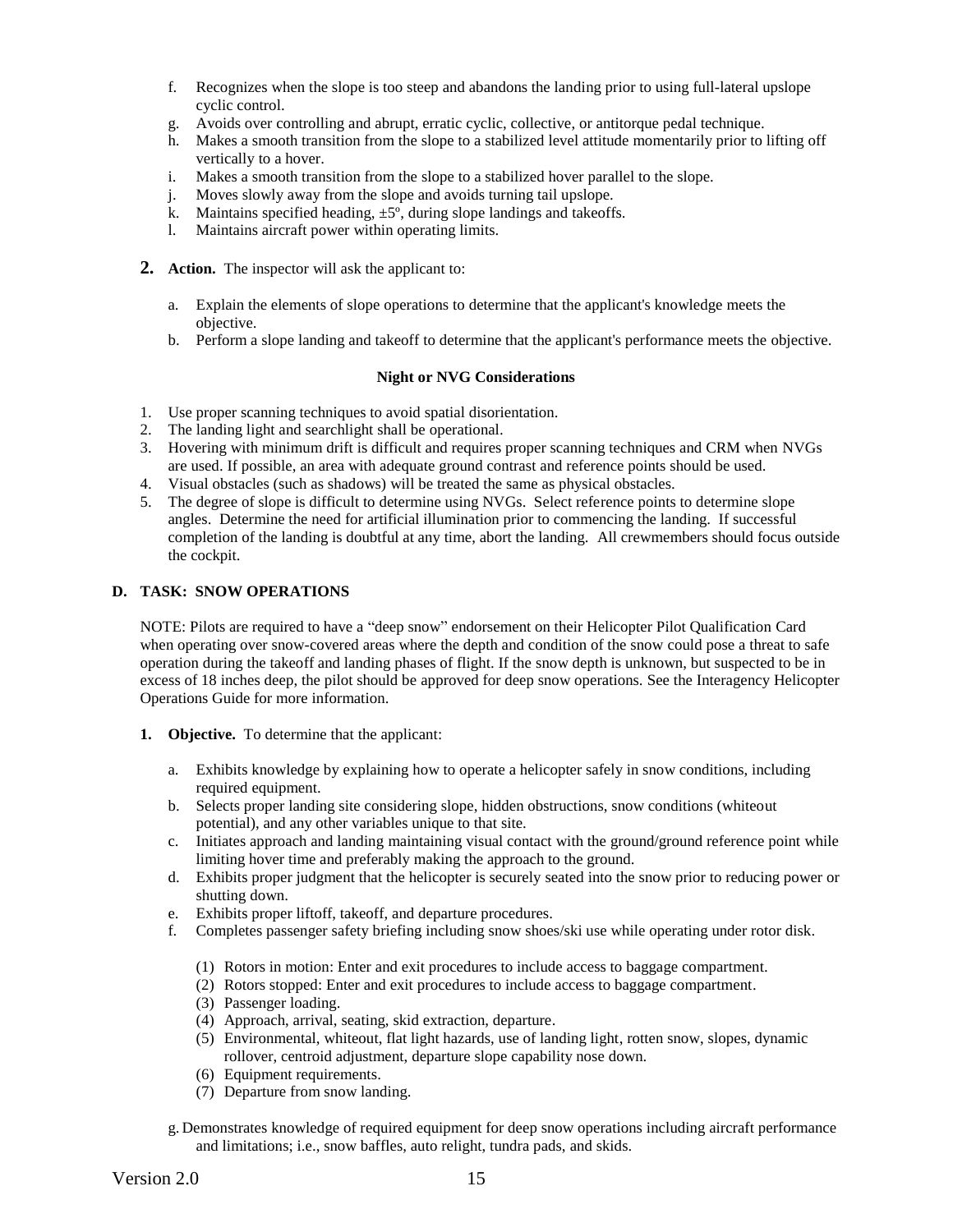- **2. Action.** The inspector will ask the applicant to:
	- a. Explain the hazards of operating in snow conditions such as whiteouts, power/blowing snow, sloping terrain, hidden obstructions, crusted snow, etc.
	- b. Explain and demonstrate approach and landing techniques into blowing snow and conditions where depth perception is in question. Execute an approach to the ground with limited hover time.
	- c. Explain and demonstrate techniques for ensuring that the aircraft is securely seated into the snow and is not sitting on hidden hazards or crusted snow.
	- d. Explain and demonstrate liftoff, takeoff, and departure procedures to include stuck skids, dynamic rollover, and wind direction. Whenever possible, out-of-ground effect capability should be available to lift out of blowing snow conditions.

#### <span id="page-17-0"></span>**E. TASK: VESSEL OR PLATFORM OPERATIONS: OFFSHORE**

- **1. Objective.** To determine that the applicant:
	- a. Exhibits knowledge by explaining the elements of offshore vessel and/or platform operations.
	- b. Performs a thorough preflight inspection of all equipment associated with the offshore operation including fixed or pop out floats, survival equipment, and personal flotation devices.
	- c. Performs a thorough preflight briefing of all passengers and crew. The briefing will include sequence of events, exit procedures, and emergency procedures.
	- d. Demonstrates the ability to use proper flight following and communications procedures.
	- e. Demonstrates the proper procedures for safely approaching and landing on a vessel and/or platform. This will include:
		- (1) The assurance that the landing deck is clear and the vessel or platform cranes are secure and present no safety hazard.
		- (2) The wind evaluation.
		- (3) The vessel movement.
		- (4) The appropriate arming of pop out floats (if installed).
	- f. Demonstrates proper procedures for safely departing a vessel and/or platform. This will include wind, in- or out-of-ground effect consideration, vessel movement, and disarming of popout floats.
- **2. Action.** The inspector will ask the applicant to:
	- a. Demonstrate knowledge of offshore vessel and/or platform operations as appropriate to determine that the applicant's knowledge meets the objective.
	- b. Perform offshore vessel and/or platform operations as appropriate to determine that the applicant's performance meets the objective.

#### <span id="page-17-1"></span>**F. TASK: FLOAT OPERATIONS: FIXED FLOATS**

- **1. Objective.** To determine that the applicant:
	- a. Exhibits knowledge of maintaining the helicopter under complete control while on the water with reduced surface friction.
	- b. Exhibits knowledge of the effects of main rotor thrust, tail rotor thrust, and the prevailing wind on the helicopter while on the water.
	- c. Understands the limitations and hazards of shutting down and starting on the water.
	- d. Understands the limitations to water taxiing.
	- e. Exhibits knowledge of mooring or beaching the helicopter.
	- f. Is aware of the downwind hazards while conducting operations on the water surface.
	- g. Demonstrates the proper procedures for safely approaching over an obstacle and landing on the surface of the water.
	- h. Maintains the helicopter stationary on the surface of the water within 1 foot of the touchdown point.
	- i. Is capable of conducting water taxi with left and right turns.
	- j. Demonstrates the proper technique for beaching the helicopter against the shore.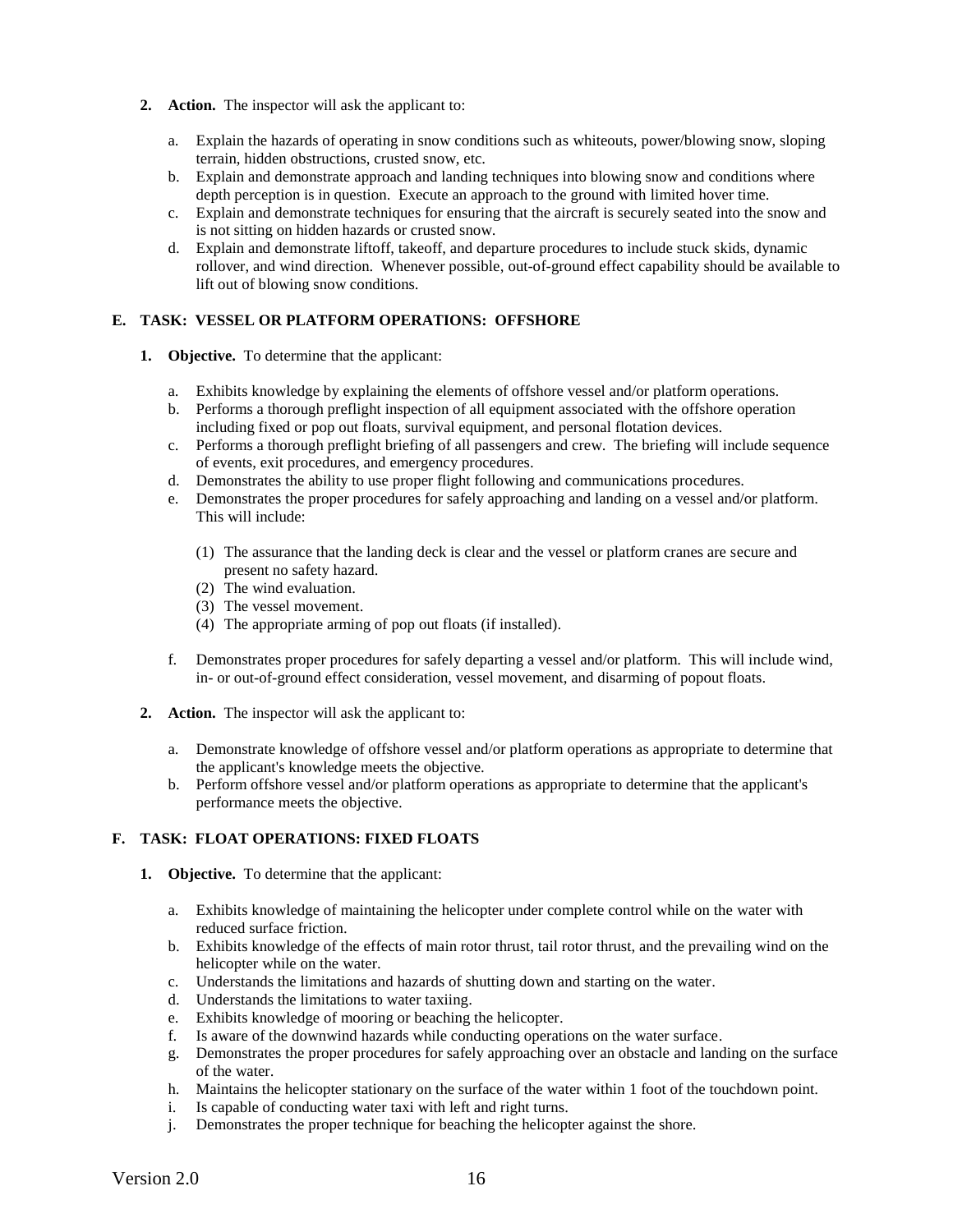- k. Demonstrates the proper procedures for safely lifting off the surface of the water and departing from a confined area.
- l. Understands the hazards and limitations of touchdown autorotation's.
- **2. Action.** The inspector will ask the applicant to:
	- a. Identify wind direction prior to landing on the water surface.
	- b. Identify obstructions and hazards prior to landing on the water surface.
	- c. Demonstrate an approach to landing of the surface of the water.
	- d. Water taxi.
	- e. Maintain the helicopter in one spot while turning to the four cardinal points of the compass.
	- f. Demonstrate a takeoff and departure from the water.

## **V. IN FLIGHT**

<span id="page-18-0"></span>**Note:** Inspectors must evaluate TASKS A and B. Inspectors must evaluate TASK C for pilots operating on fires.

#### <span id="page-18-1"></span>**A. TASK: FLIGHT FOLLOWING**

- **1. Objective.** To determine that the applicant:
	- a. Exhibits knowledge of flight following requirements and procedures.
- **2. Action.** The inspector will ask the applicant to:
	- a. Initiate flight following at the beginning of the flight.
	- b. Check in at proper intervals throughout the flight.
	- c. Terminate flight following after landing.

#### <span id="page-18-2"></span>**B. TASK: DIVERT DISPATCH (Route Change While En Route)**

- **1. Objective.** To determine that the applicant:
	- a. Exhibits the knowledge and ability to utilize GPS equipment (if installed) for a routing change.
- **2. Action.** The inspector will ask the applicant to:
	- a. Program GPS in flight.
	- b. Brief the passengers and/or crewmembers on the new course and estimated time of arrival.

#### <span id="page-18-3"></span>**C. TASK: FIRE TRAFFIC AREA (FTA)**

Note: Inspectors must evaluate this task for pilots operating on fires.

- **1. Objective.** To determine that the applicant:
	- a. Exhibits knowledge of wildland fire operations.
	- b. Exhibits knowledge of communications and coordination required with other aircraft and ground forces.
	- c. Exhibits knowledge of the FTA.
	- d. Exhibits knowledge of FTA procedures.
	- e. Exhibits knowledge of FAA temporary flight restrictions (TFR) and the fire environment.
- **2. Action.** The inspector will ask the applicant to:
	- a. Identify when and where an FTA is in effect.
	- b. Describe the procedure for operating in and around TFRs.
	- c. Establish communication with the controlling aircraft/incident commander prior to entry of the FTA.
	- d. Comply with instructions while operating within an FTA.
	- e. Maintain assigned altitude  $\pm 100$  feet while operating within an FTA.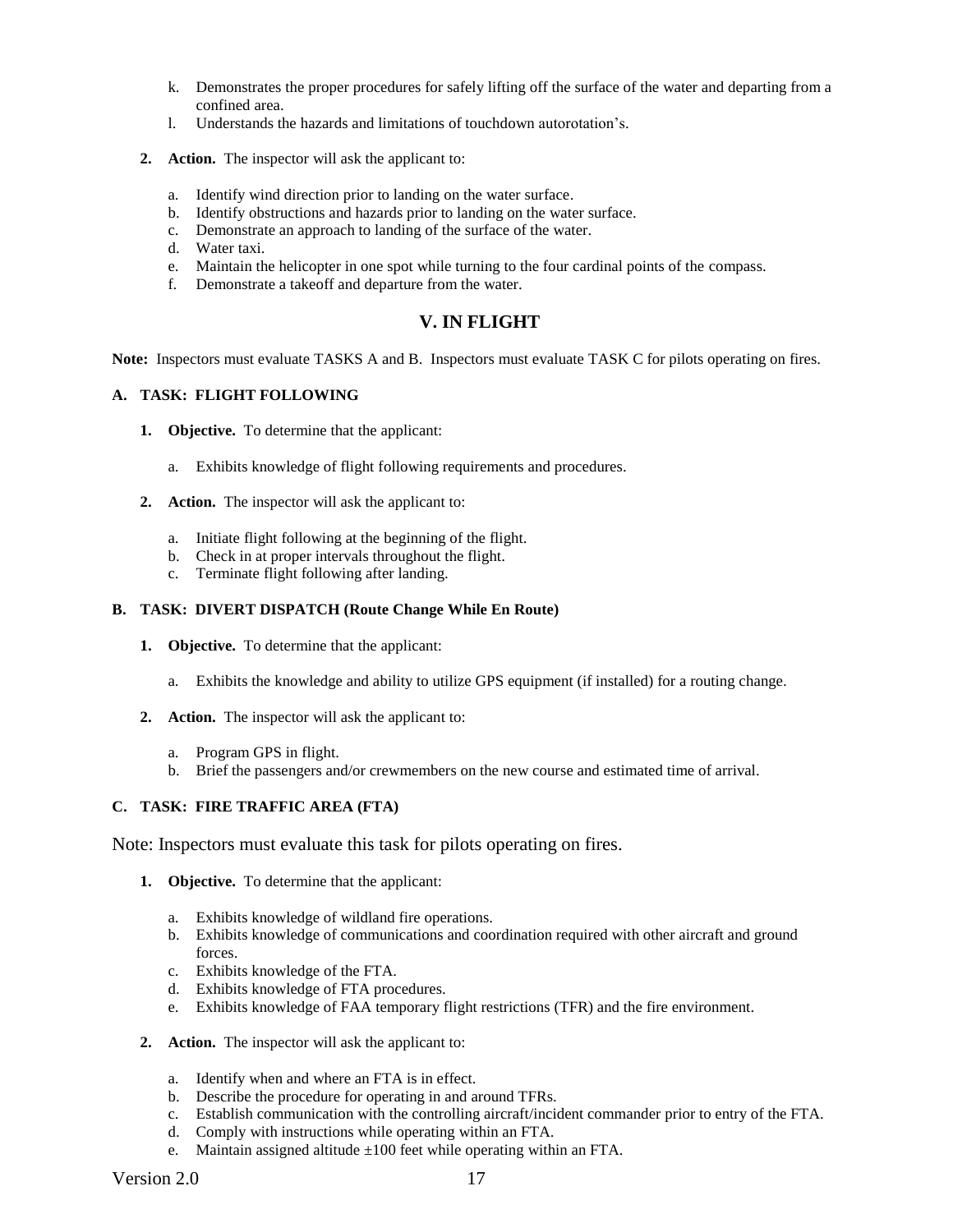- f. Demonstrate the ability to clearly communicate about the fire environment.
- g. Explain the role of air-to-air communications between pilots and the Air Attack Group Supervisor (ATGS) and/or Lead Plane/Aerial Supervision Module (ASM).
- h. Explain which frequencies in the FTA pilots should be monitoring and the proper management of monitoring those frequencies.
- i. Explain hazards of operating in fire environments where smoke, terrain, and other meteorological factors compete with mission activities.

#### **Night or NVG Considerations**

- 1. Wires are difficult to detect with NVGs.
- 2. Using proper scanning techniques will assist in detecting traffic and obstacles and in avoiding spatial disorientation.
- <span id="page-19-0"></span>3. Visual obstacles (such as shadows) will be treated the same as physical obstacles.

## **VI. EXTERNAL LOAD OPERATIONS**

#### <span id="page-19-1"></span>**A. TASK: EMERGENCY SHORT-HAUL (SAR)**

**Reference:** USFS Emergency Medical Short-Haul Operations Plan and *DOI Helicopter Short-Haul Handbook* [\(http://oas.doi.gov\)](http://oas.doi.gov/)

#### **General:**

Short-haul pilot Qualification is a two part process:

- 1. Pilot Short-haul Skill set and Knowledge test administered by an approved Helicopter Inspector Pilot (HIP), (card endorsement)
- 2. Using unit Short-haul training completion, (unit provides completion confirmation letter).

The pilot's interagency card will not be endorsed for short-haul approval until successful completion of all four phases of short-haul testing.

The pilot cannot perform operational short-haul missions until all of the initial short-haul units training has been successfully completed. Only supervised short-haul training flights, with the managing unit, are allowed until the using unit pilot training requirements are completed.

"Training" will consist of the requirements identified in the unit's operations plan. All short-haul training flights conducted with the using unit must be supervised in accordance with the unit's operations plan. The home unit manager providing oversight of the aviation asset will provide written acknowledgement and approval stating that the "pilot has successfully completed all required training from the unit and is approved to perform operational short-haul missions". This approval confirmation notification must be submitted to the Helicopter Inspector Pilot (HIP) that conducted the initial short-haul testing/endorsement.

- **1. Objective**: To determine that the applicant:
	- a. Exhibits the skill sets necessary to conduct short-haul training/missions.
	- b. Demonstrate flight proficiency requirements as described in Phase  $1 4$ .
	- c. Demonstrate knowledge and understanding of proper installation and use of short-haul equipment, it's attachment to the aircraft and the emergency release mechanism.
	- d. Demonstrate and perform a thorough preflight briefing of personnel to include hookup procedures, hand signals, pilot and other personnel actions in the event of an emergency.
	- e. Visually determine that the short-haul line/and secondary anchor system(s) is attached properly and is functional.
	- f. Demonstrate familiarity and proficiency with short-haul emergency/urgent procedures; such as entanglement, litter spin, immediate abort signals, and loss of communications.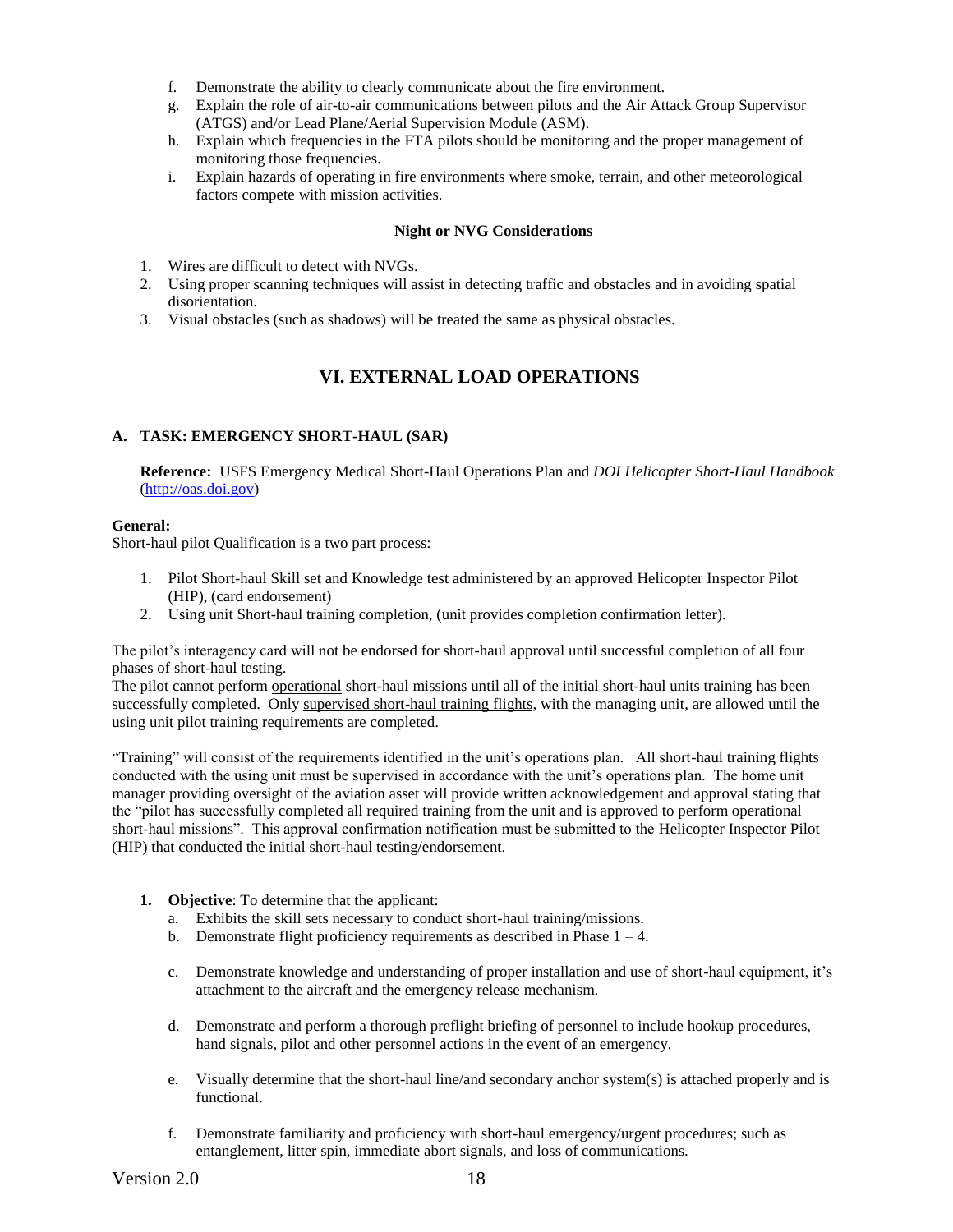- g. Demonstrate effective communication, crew resource management (CRM), the aptitude to work with, cooperate, and coordinate with spotters during live flight exercise mission-based CRM scenarios.
- h. Demonstrate proficiency and aptitude for operating safely and effectively in typical terrain operations conducted with line lengths up to 250ft.

#### **NOTE**

If the inspector identifies deficiencies in airmanship or operational knowledge (not directly addressed in the mission evaluation) which could adversely affect safety or contract performance, it will be at the Helicopter Inspector Pilot's (HIP) discretion to further explore those areas and/or terminate the evaluation.

**2. ACTION.** The Inspector will**:**

**Prior to the evaluation**, the short-haul course and procedures will be discussed with the applicant (s). The practical test parameters are based on optimal weather conditions, (If less than optimal weather conditions exist the inspector pilot will discuss parameter considerations).

Performance test standards were developed under the following optimal environmental conditions:

- Less than 5 kts of wind, no gusts
- No rain, snow, fog, or mist
- Clear and cloudless day
- The ability to accurately assess the height of the load above the ground with optimal lighting conditions (shadow).

#### **NOTE**

When conducting evaluations during flat light/ no shadow days, consideration must be given to the pilot during evaluations of vertical reference skills with regard to height above ground when conducting this test. The objective for Phase 1 is to evaluate the pilot's ability to maintain very stringent control of the load. The load may be very controlled but the height above the ground is difficult, if not impossible to accurately estimate in flat light/ no shadow testing environments. Use HIP discretion during these conditions.

Phase 2 evaluates the pilots' ability to control, maneuver and accurately deliver a rescuer to a target. During flat light conditions the height between targets are subjective, as well as the placement of the load onto the target. In flat light, a pilot utilizing a rigid load will not be able to confirm that the load is on the target until the load begins to tilt, this is acceptable. Tilt of a load is not a disqualifying factor, however if the vertical velocity of load tilt is excessive and in the opinion of the HIP conducting the evaluation, that this excessive vertical velocity may have injured an actual human load, this phase of the evaluation will be considered unsuccessful.

The short-haul practical test consists of four phases. (See diagrams A&B)

Phase 1- Circle Phase 2- Targets Phase 3-Typical Terrain Phase 4- Live Load

#### **NOTE**

50 Knots maximum airspeed limit will be adhered to throughout all four phases of the evaluation.

All four phases of the evaluation must be successfully completed in succession. Pilots are allowed three attempts each for phase 1 and 2.

Phase 3 and 4 are evaluated by/with the discretion of the HIP as per the parameters established in these PTS.

At all times during the short-haul flight evaluation the load will be treated as if it were a "live human load".

**Phase 1- Circle:** 3 Minute load control.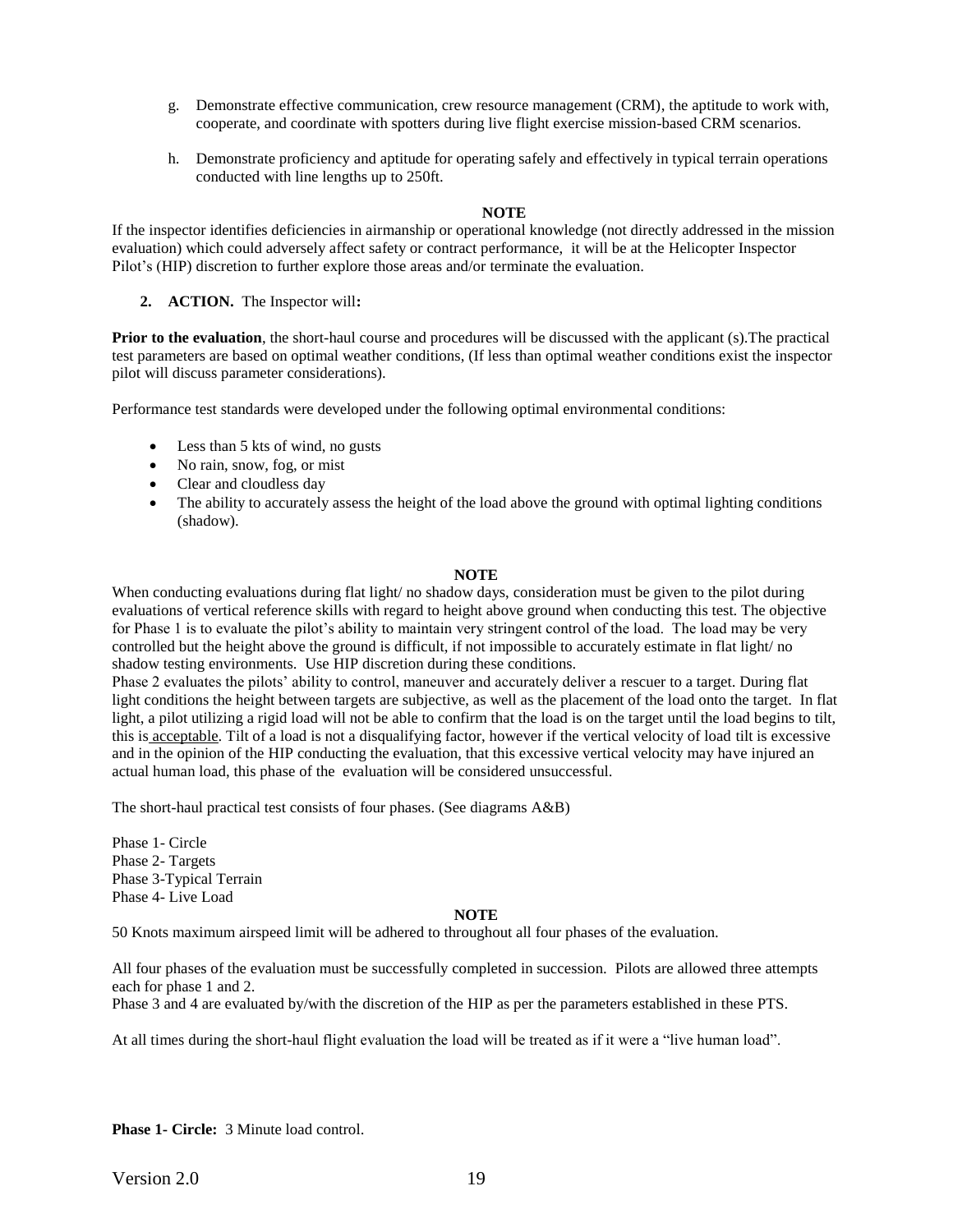#### **Task Objectives and Standards:**

- **1.** Demonstrate precise control of a nonhuman load (4 to 6 ft. tall and 150-200 lbs.) using a 150 ft. line length by the use of vertical reference techniques for 3 full minutes within the immediate area of the target circle.
- **2.** During the 3 minute test, accumulate a minimum of 2 minutes suspending the load within the 10 ft. diameter circle at an elevation of 3 ft. plus or minus  $(+/-)$  3 ft., as measured from the bottom of the load.
- **3.** The helicopter shall be configured as it would be during short-haul operations.
- **4.** Complete Phase 1 in three attempts or less.
- **5.** The course shall meet the following requirements:
	- a. A highly visible circle, 10 feet in diameter, with a minimum of four (4) small diameter poles. These poles shall extend from ground surface to a height of 6 feet above the ground and spaced equally around the perimeter of the circle.
	- b. This course should be set up in an area that provides adequate obstacle clearance for the helicopter to approach, to depart, and to perform 360<sup>°</sup> hover turns. The course must be clearly identifiable to the pilot from the air.



#### **Maneuver Description:**

- (1) Complete load control shall be demonstrated throughout the entirety of this evaluation to include, approach, placement of the load within the target area, and departure.
- (2) The target area is defined as the load positioned within the 10 ft. designated short-haul target circle at a load height of 3 ft.,  $+/-3$  ft., as measured from the bottom of the load to the ground.
- (3) The pilot shall commence the ingress to the target area from a traffic pattern (or similar approach) with the suspended load.
- (4) The pilot shall terminate the approach with the load positioned within the target area.
- (5) Once the load is inside the target area and stable (as assessed by the inspector pilot), the inspector pilot will simultaneously begin the 3-minute clock (countdown timer) and the cumulative time clock.
- (6) This phase consists of maintaining the load within the immediate area of the target circle for 3 minutes. The load must be maintained within the target circle for a minimum of 2 minutes.
- (7) If the load exit outside the 10 ft. circle or the bottom of the load goes above the top of the six foot poles, or touches the ground, the 2 minute cumulative clock will be stopped. Cumulative time will remain stopped until the load is moved back inside the designated target dimensions. The three minute total running time clock, (count down time) will continue running as long as the load remains within the immediate area under control. Once the load moves back into the target area, the 2 minute cumulative clock will resume.

#### **NOTE**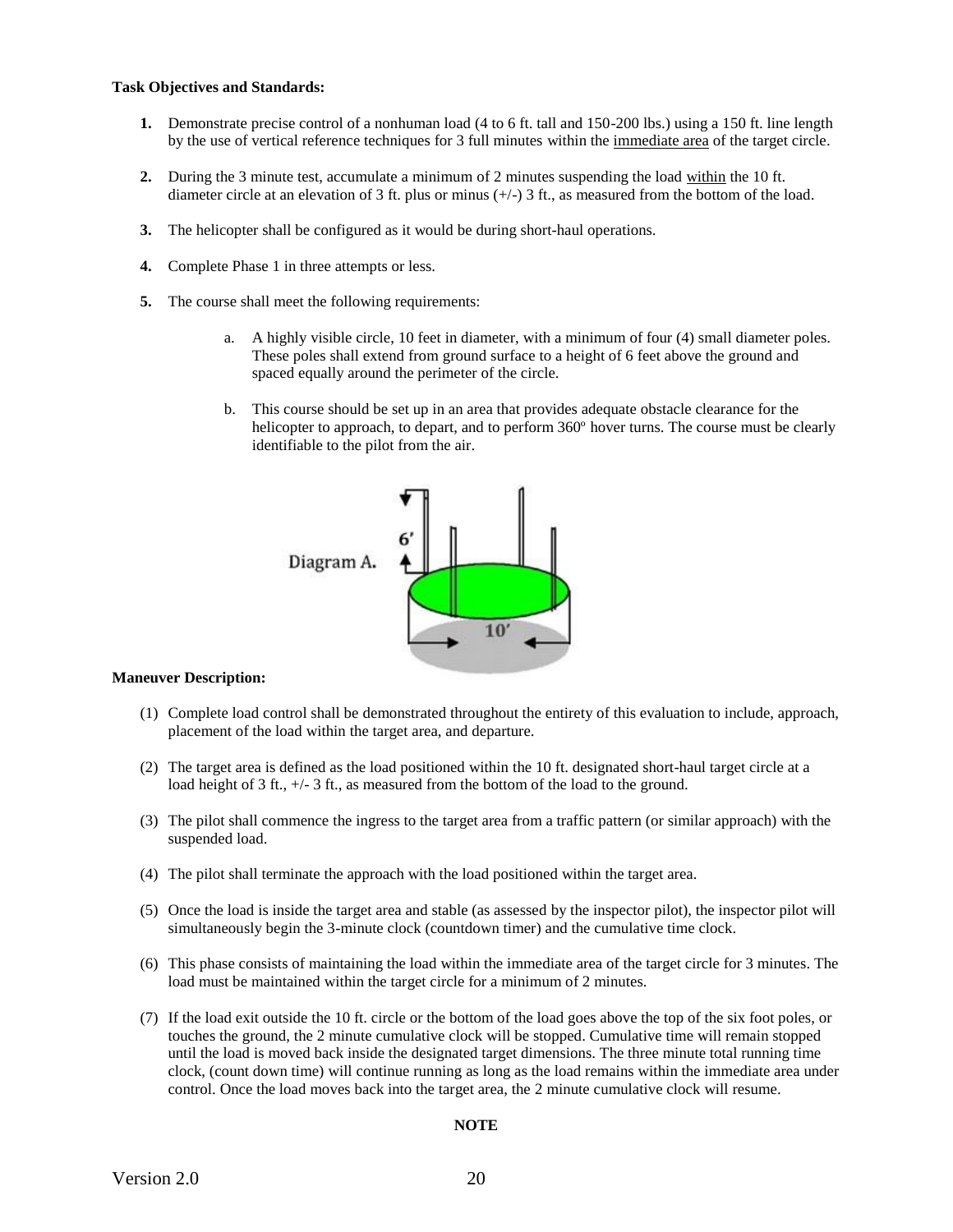A load gently touching the ground is not disqualifying. If the load strikes the ground with sufficient velocity (vertical or horizontal) that it is assessed (by the HIP) as causing injury to a suspended human load, then a failure is assigned. The pilot may re-attempt provided there are attempts remaining.

If the applicant cannot mathematically reach the 2 minutes accumulative time out of 3 minutes total time, the test is stopped and a failure is assigned. The pilot may re-attempt provided he has attempts remaining.

All re-attempts must be started initiated from an approach to the target area from the traffic pattern.

#### **Disqualifying Factor's**

- (1) The inspector pilot determines that the load contacted the ground with sufficient vertical or lateral velocity to cause injury to human cargo.
- (2) The HIP determines that the pilot under evaluation is using the ground to arrest the swing of the load.
- (3) The HIP determines that the pilot failed to demonstrate sufficient load control (by exhibiting excessive load swing), regardless of whether the load remains in the target area.
- (4) The pilot under evaluation cannot achieve the 2 minutes cumulative time (in the target) within 3 minutes allotted.
- (5) The pilot fails to maintain load control for the entire 3 minutes.

#### **NOTE**

In order to provide the pilot with a means of assessing his/her performance, the HIP can notify the pilot how they are progressing (example; 1:45 of 3:00 minutes).

#### **Phase 2 - TARGETS** (Precision load control and placement.)

#### **Task Objectives and Standards:**

Demonstrate ability to control, maneuver and precisely place loads on predetermined spots. With a nonhuman load (4 to 6 feet long, 150 to 200 pounds) a line length of 150' SAR, (OAS LEI 100') and the helicopter rigged so the load is suspended as it would be during short-haul operations.

- **1.** The bottom of the load shall not exceed 6 feet above ground.
- **2.** The load shall not touch the ground except within the target circles.
- **3.** The load movement on this course must be controlled and in line with the targets as depicted (diagram B). The load will then be placed in sequence on each of the four targets in a controlled manner.
- **4.** The pilot will consecutively maneuver the load from one target circle to the next.
- **5.** Load placements shall be done in a manner that demonstrates complete control of the load and vertical rate of descent at touchdown within the target circle.
- **6.** Once the course is commenced, the entire phase (all four targets touched) must be completed.
- **7.** The pilot may fly the course clockwise or counterclockwise.
- **8.** There is no time limit on this portion of the evaluation. The pilot can start the course at any corner.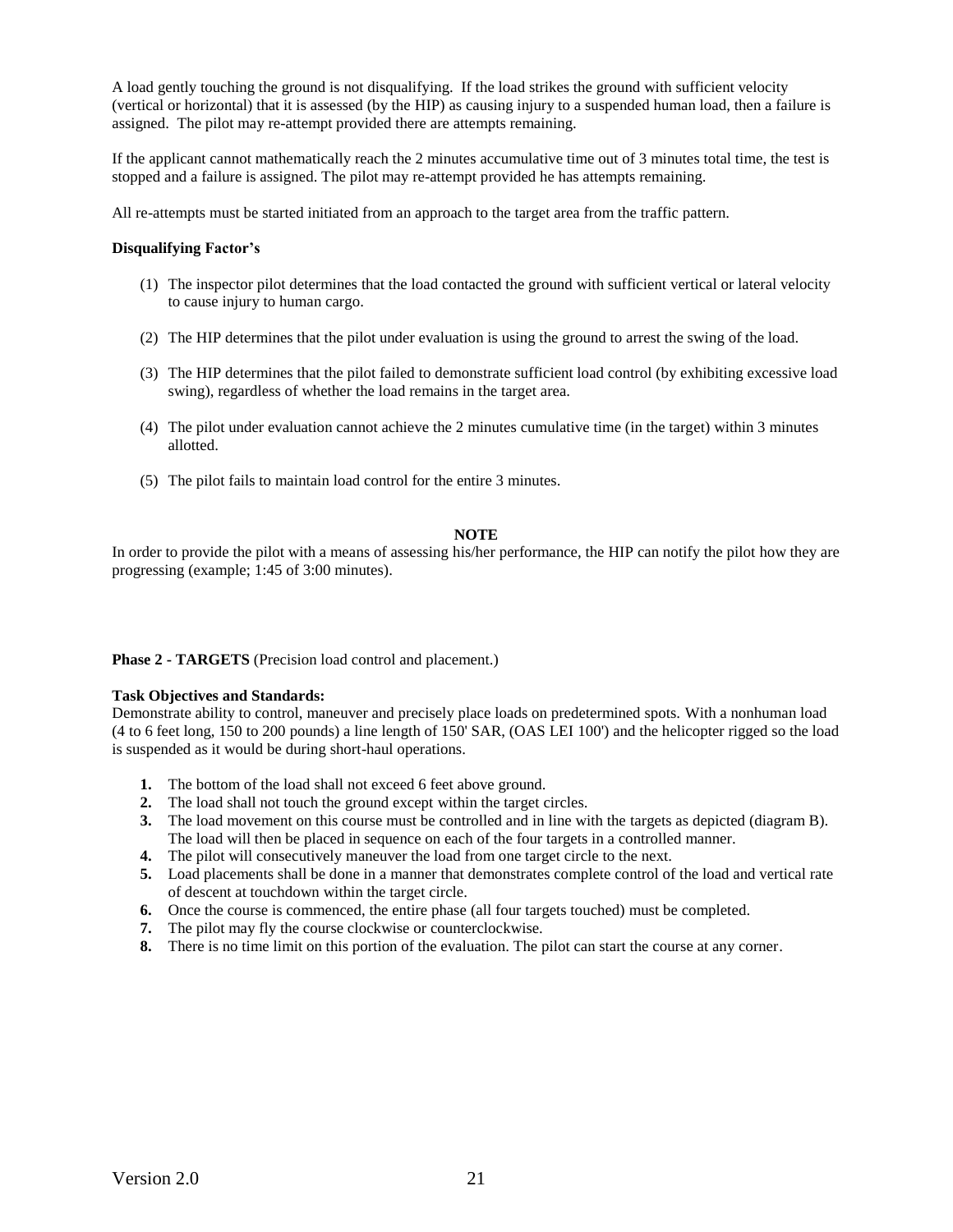

#### **Maneuver Description:**

With the same length of line and load as used in Phase 1, the pilot will demonstrate load control and placement by flying the load through a predetermined ground course (see Diagram B). The course shall be a square course with circles (3 feet in diameter) at each of the four corners. The distance between each circle will be 50 feet.

The pilot will maneuver the load at an altitude measured from the bottom of the load not to exceed 6 feet above the surface and without touching the ground except on the targets. The pilot will maneuver the load in line with each side of the course and place the load on the targets. All load placements must be done in a manner that demonstrates that the pilot has both, complete control of the load and the vertical rate of descent at touchdown.

- (1) Complete load control shall be demonstrated throughout the entirety of this evaluation, to include approach, placement of the load within target circles, and departure.
- (2) There is no time limit to complete the maneuver.
- (3) The pilot shall commence the ingress to the course from a traffic pattern (or similar approach) with the suspended load.
- (4) The pilot may select any corner from which to commence the maneuver.
- (5) Upon arrival above the corner target circle, the pilot shall stabilize the load, and then gently lower the load to the ground within the diameter of the target circle.
- (6) The pilot will not advance the load from each target circle to the next target until the inspector pilot announces "next target".
- (7) After the load is stabilized, the pilot in a controlled manner must move the load directly to the next target circle without touching the ground with the load. The pilot may choose either a clockwise or counterclockwise route around the course, but must maintain that route direction selected, to each subsequent target.
- (8) The load shall then be gently lifted from the target circle and this cycle repeated, in sequence, until all four target circles have been touched.
- (9) Upon successful completion of the final target load placement, confirmed by the inspector, the pilot shall lift the load gently and depart the maneuver area.

#### **Disqualifying Factors:**

(1) The HIP assesses that the load contacts the ground with sufficient vertical or lateral velocity to cause injury or \* jeopardize safety of a suspended human cargo.

\* Example…. A pilot allowing too much immediate line slack after/upon touch down. This immediate slack line would not allow a human load the opportunity (time) to transition from being suspended to establish balance and stabilize themselves on the surface.

- (2) The load contacts the ground in transit from one target circle to the next, or fails to land within the target circle diameter.
- (3) The load exceeds 6 feet above ground during any portion of the maneuver.
- (4) The HIP determines that the load is not controlled (excessive swing) during any portion of the maneuver.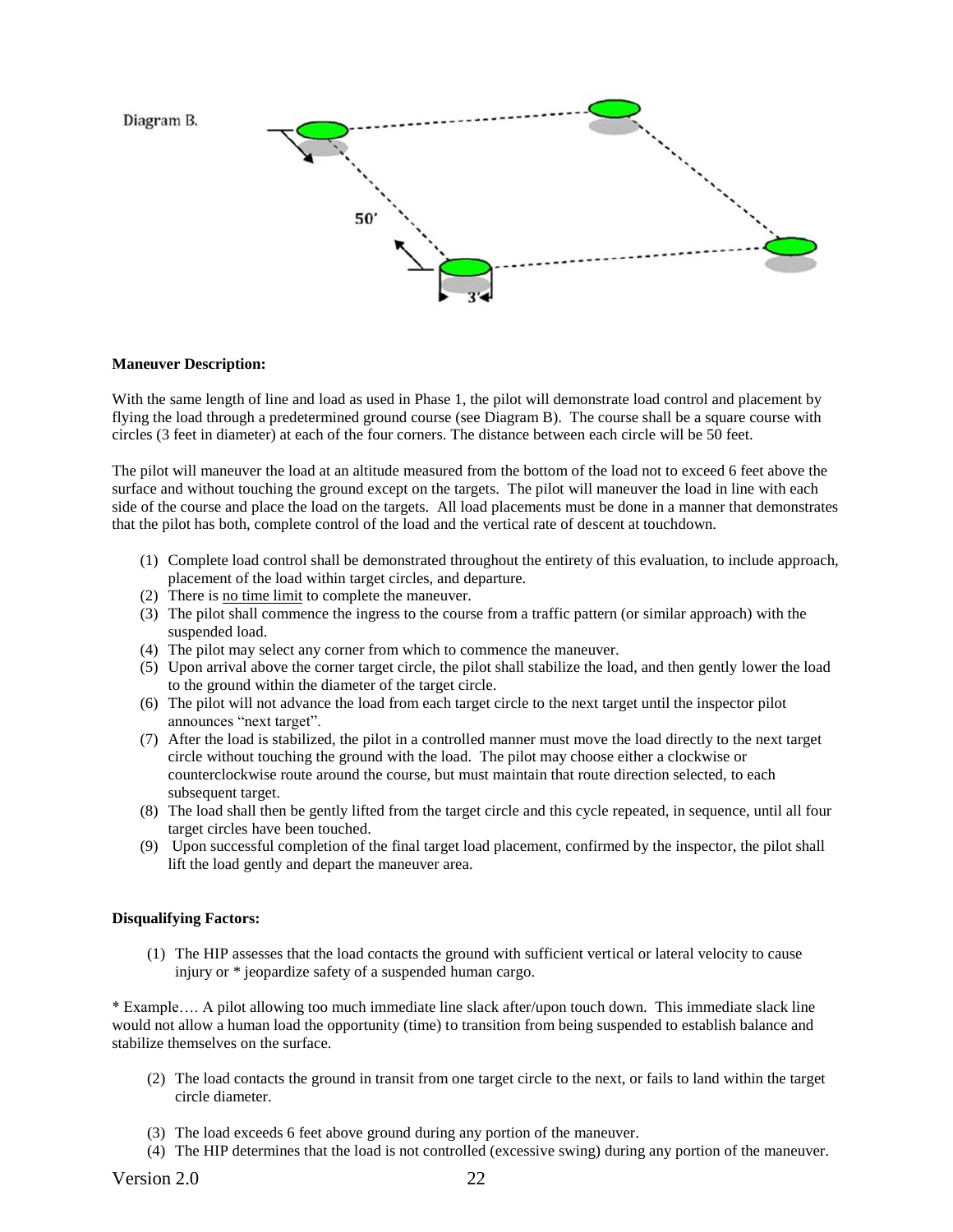#### **NOTE**

The pilot under evaluation has a maximum of three attempts to successfully pass phase 2. All re-attempts must be started on approach to the target area from the traffic pattern and the maneuver completed in its entirety. The HIP shall terminate the maneuver as soon as a disqualifying factor occurs.

#### **PHASE III – Typical Terrain**

#### **Task Objectives and Standards:**

The HIP will observe the interaction between the pilot, spotter and ground personnel. Observe the pilot's ability to communicate, work with crewmember, control short-haul loads, demonstrate wind finding skills, decision making and judgment while operating in typical terrain. Demonstrate precision placement and extraction of loads on predetermined targets. During this phase, it is mandatory for a HIP to be onboard the aircraft for initial carding of a pilot and optional for a recurrent evaluation.

- **1.** Demonstrate precision insertion and extract of a nonhuman load within areas typical of conducting shorthaul operations (typical terrain).
- **2.** Demonstrate communication skills in the performance of a typical terrain insertion/extraction mission.
- **3.** Demonstrate sound judgment and decision making in the performance of a typical terrain insertion/extraction mission.
- **4.** Demonstrate expertise in determining wind conditions and orographic effects in the performance of a typical terrain insertion/extraction mission.
- **5.** Demonstrate aptitude to work with, cooperate, and coordinate with spotters during a typical terrain insertion/extraction mission as well as pre- and post-mission briefs.
- **6.** Demonstrate crew coordination for simulated entanglement procedures by actually releasing the primary and secondary releases.
- **7.** The pilot will actuate the emergency line release to drop the line from the aircraft while established in hover flight.
- **8.** Demonstrate airmanship skills to comply and remain within airspeed limitations or other limitations as identified during the flight brief by the HIP and/or spotter.
- **9.** Demonstrate airmanship skills and technique to minimize hazards associated with high density altitude operations.

#### **Maneuver Description:**

With a line length appropriate to the using unit (minimum 250 feet) and a similar load as used in Phase I / or a rescue litter, the pilot will be required to maneuver in typical terrain precisely delivering the load to a predetermined target area. Typical terrain may include cliff areas, narrow or confined ridge crests, ravines, trees, confined areas, steep slopes and pinnacles, areas of moving water, snowfields or glaciers. If the using unit is operating in areas where lighting variations or background contrast is a factor, Flight operations under these conditions should be demonstrated.

If the unit's operational plan specifies the use of a spotter aboard the aircraft, then this phase shall include the use of a spotter.

\*\*The last element will be an exercise for the pilot and spotter to demonstrate crew coordination for simulated entanglement procedures by releasing the primary and secondary anchors. Simulated emergency/urgent procedures will be accomplished using a non-weighted line. This exercise should be accomplished using a practice rope and/or anchor system. The rope and anchor used will not be reused for actual short-haul operations.

#### **SAR**

The Entanglement/Emergency line release demo shall be accomplished. Spotter shall be included in task and both the primary and secondary releases will be exercised.

#### **NOTE**

Pilot will demonstrate **solo** emergency line release, regardless of crew configuration, when the secondary release is located within pilot's normal reach area.

#### **Disqualifying Factors:**

- (1) Failure to maintain live airspeed indications and allowing airspeed (A/S) indications to drop to zero or near zero when turning downwind or cross wind with any suspended load.
- (2) Failure to periodically make visual contact with the load.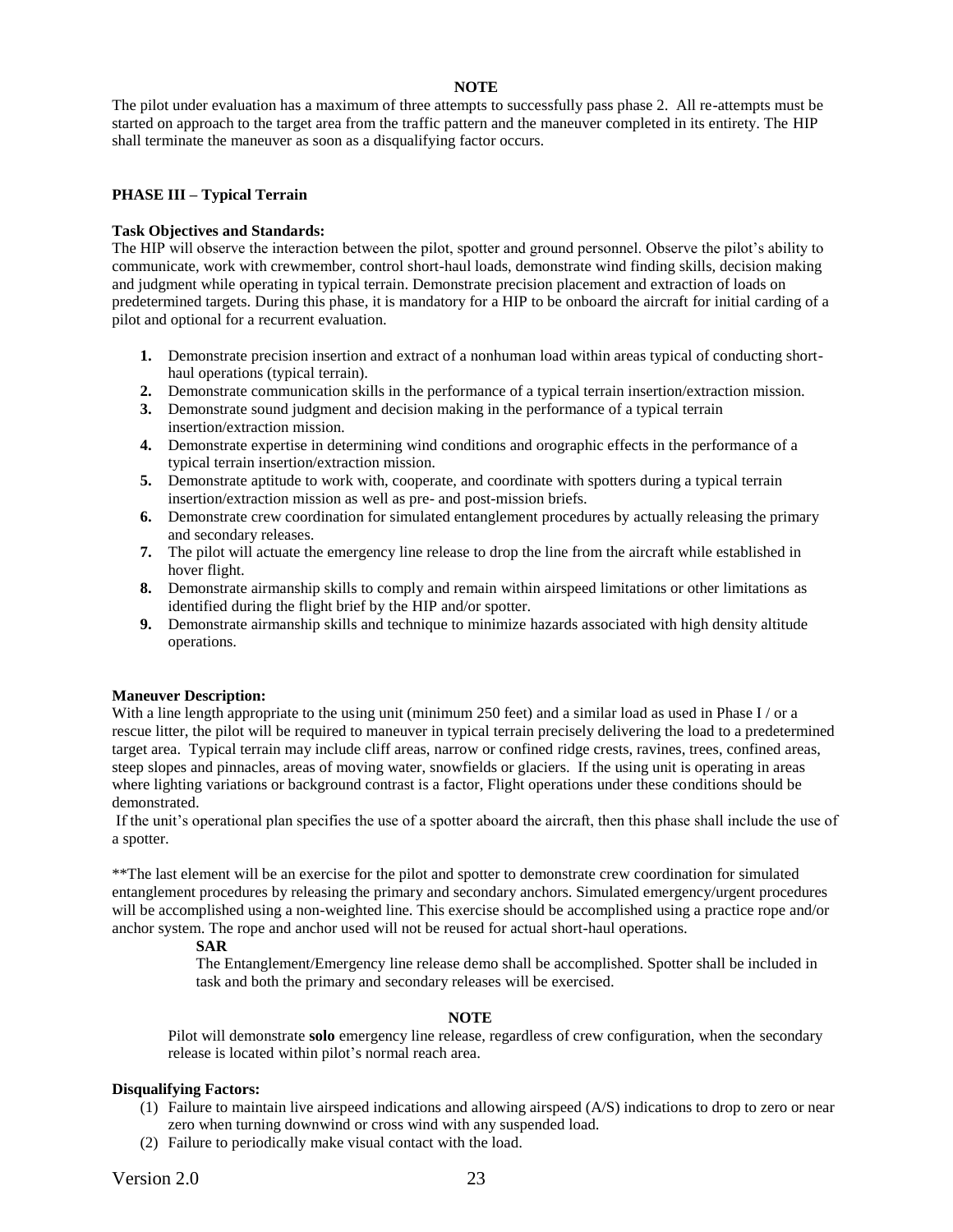- (3) Failure to maintain A/S at or below maximum A/S as briefed. (maximum 50 kts)
- (4) Contacting trees or other obstacles with the load at any time.
- (5) Failure to utilize Crew Resource Management (CRM) during operations.
- (6) At all times during the short-haul flight evaluation the load will be treated as if it were a live human load, failure to maintain careful, considerate management of that load while suspended beneath the helicopter is considered failure of that phase.

#### **PHASE IV- Human Short-Haul**

#### **Task Objectives and Standards:**

- **1.** Observe the pilot during a human short-haul operation.
- **2.** Evaluate the pilot's control of the aircraft and the load during the operation. The HIP has the option of being onboard the aircraft or to observe from the ground.
- **3.** Demonstrate the ability to safely pick up, fly and the set down live human loads at predetermined targets.
- **4.** Pilot performance must be consistent with the standards of the other phases.

#### **Maneuver Description:**

Upon successful completion of the above three testing phases, the pilot will demonstrate the ability to work with a human on the end of the short-haul line. The pilot must demonstrate the ability to place a human at a predetermined target within the same tolerance as outlined in Phase II. The pilot shall demonstrate total control of the load at all times. The pilot must demonstrate acceptable communication with spotter, maintain periodic visual contact with live load and maintain within briefed airspeed parameters.

- (1) Pilot will receive and understand the briefing regarding " Live human Load Parameters", prior to flight:
- (2) HIP will insure Hand Signal brief completed- This should include "hold, ascend, continue down, down and secure, clear of obstacles, hook up/un-hook, I'm OK",
- (3) Communications Check
- (4) Apparatus Check
- (5) Emergency load release responsibilities briefing.
- (6) Airspeed limitation- 50 kts maximum
- (7) Human cargo will consist of a minimum of one (1) fully qualified short-haul person.

Pilot will lift human cargo in concert with communications with his spotter. The live human load will then be safely transported from the takeoff point to a predetermined target, not to exceed maximum airspeed limit for this testing phase. This target can be the same spot as the pickup spot. The live human load will be accurately and safely placed upon the target. The pilot will maintain position until human load is safely down, secured and disconnected from the rope. The pilot will then reposition/land as directed.

#### **Disqualifying Factors:**

- (1) Exceed Airspeed limitation.
- (2) Allow aircraft decelerate to zero or near zero during turns.
- (3) Excessive swing of human load.
- (4) Inability to safely control human load.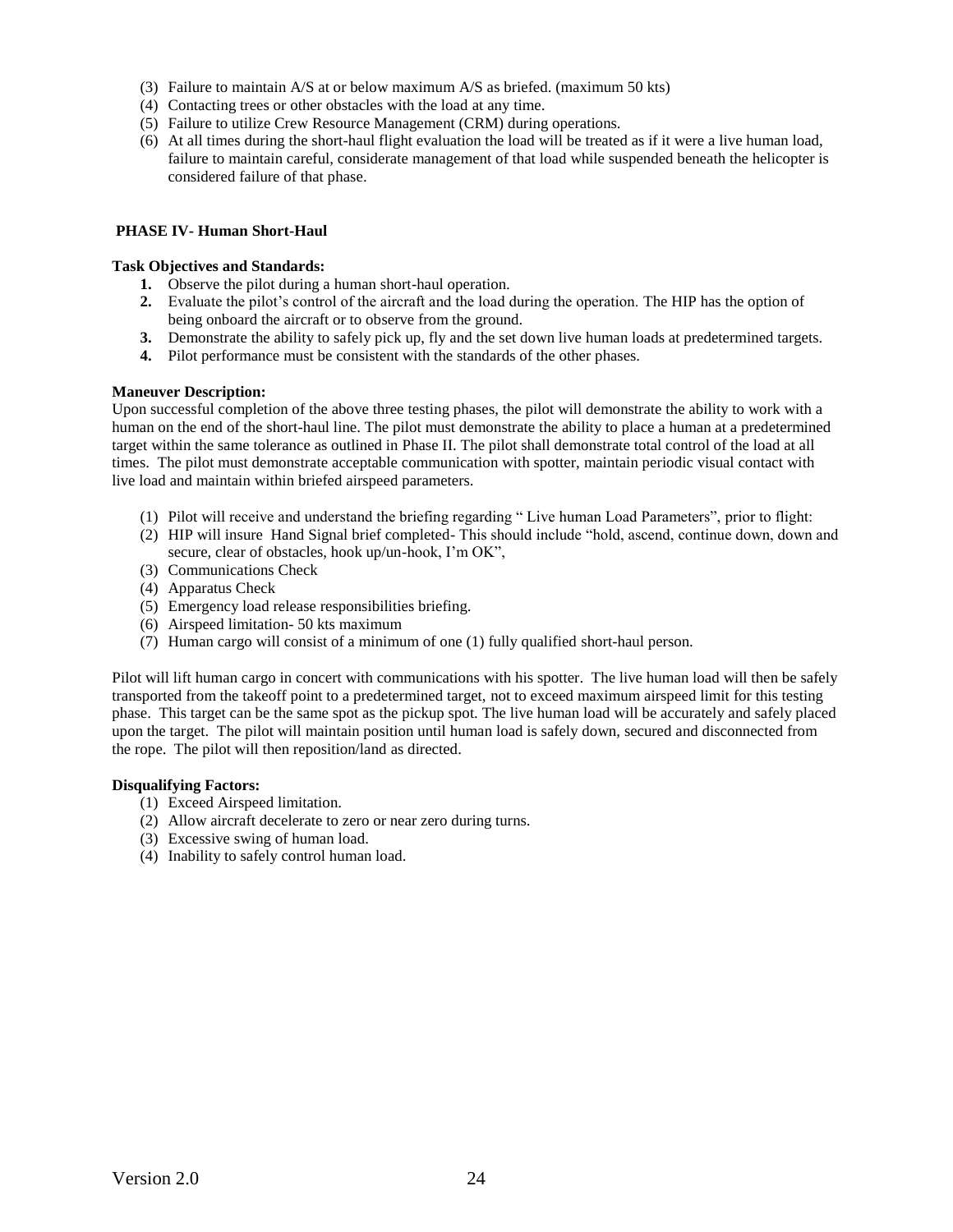#### <span id="page-26-0"></span>**B. TASK: LEI SHORT-HAUL**

**Reference:** USFS *LEI National Short-Haul Guide*

- **1. Objective.** To determine that the applicant:
	- a. Exhibits knowledge by explaining the elements of short-haul operations.
	- b. Performs a thorough preflight briefing of personnel to include hookup procedures, hand signals, and pilot and other personnel actions in the event of an emergency.
	- c. Visually determines that the personnel attach system(s) is attached properly and is functional.

**Phase 1**: Precision longline: The inspector will (1) observe and evaluate the pilot's skills and ability for vertical reference flight, (2) observe the pilot's control of the helicopter as well as the load, and (3) observe the pilot's response to variable weather conditions that may be present. With a nonhuman load (6 to 8 feet long, 150 to 200 pounds), the maximum line length appropriate for the using unit, and the helicopter rigged so the load is suspended as it would be during normal short-haul operations, the pilot must:

**Note**: Evaluation for LE/CAMP is 100-foot minimum. .

- (1) Ascend vertically using vertical reference techniques while centered over the load until the load clears the ground, then fly a normal pattern or specified route to the designated location.
- (2) Arrive at the designated location and place the load within the 10-foot diameter circle not touching the ground and not more than 6 feet from the ground.
- (3) Keep the load stabilized in the circle without touching the ground or exceeding a load height of 6 feet for 2 out of 3 minutes.

**Note:** Contacting the ground causing the load to tilt or contacting to ground intentionally to stop the load from swinging is a failure of this task phase.

**Phase 2**: Load control and placement: With a nonhuman load (6 to 8 feet long, 150 to 200 pounds), the maximum line length appropriate for the using unit (100-foot minimum), and the helicopter rigged so the load is suspended as it would be during normal short-haul operations, the pilot must:

- (1) Ascend vertically using vertical reference techniques while centered over the load until the load clears the ground.
- (2) Demonstrate load control and placement by flying the load through a predetermined ground course. This will be a square course with four (4) circles (3 feet in diameter) at each of the corners. The pilot will maneuver the load at an altitude not to exceed 6 feet above the surface without touching the ground except at the targets. The pilot will maneuver the load in line with each side of the course and place the load on the ground inside each of the circles. All load placements must be done in a manner that demonstrates that the pilot has complete control of the load and the vertical rate of descent at touchdown. This course is not timed.

**Note:** Contacting the ground other than at the designated locations, tilting the load when placed in the circle, or contacting the ground to stop the load from swinging is a failure of this task phase.

**Phase 3**. Typical terrain: With a nonhuman load (6 to 8 feet long, 150 to 200 pounds), the maximum line length appropriate for the using unit and the helicopter rigged so the load is suspended as it would be during normal short-haul operations, the pilot must: Demonstrate the ability to operate in typical terrain and lighting conditions. Operations must include all segments of a short-haul operation: pickup, en route, and set down.

**Note:** Typical terrain may include cliff areas, narrow or confined ridge crests and pinnacles, areas of moving water, snowfields, or glaciers. Lighting variations and background contrast is a factor; flight operations under typical conditions should be demonstrated.

- (1) Demonstrate crew coordination with a spotter, if a spotter will be utilized.
- (2) Demonstrate entanglement procedures by releasing the primary and secondary anchors. If a spotter is utilized, this procedure must be a coordinated crew demonstration.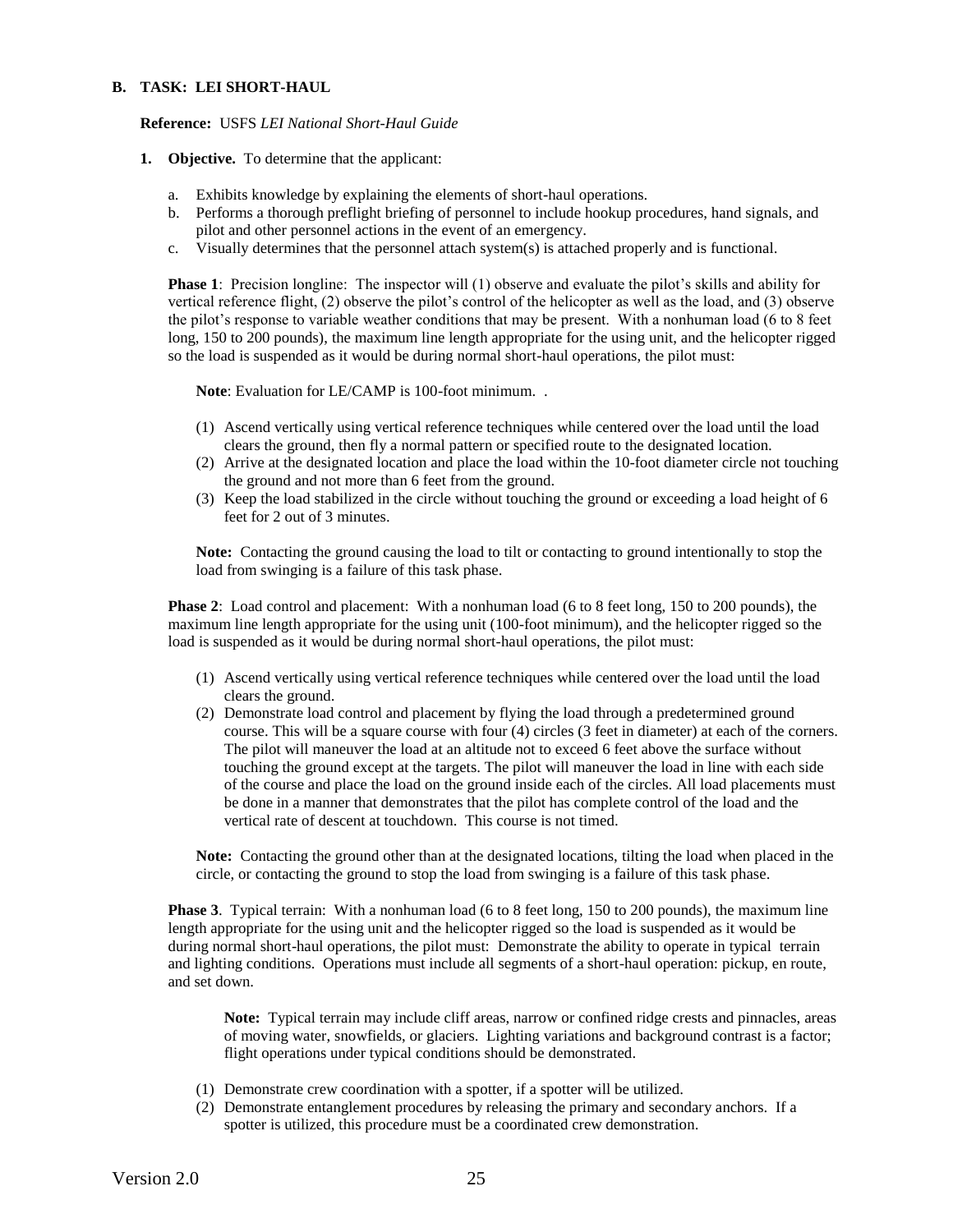**Note:** Simulated entanglement procedures will be accomplished using a non-weighted line. This exercise should be accomplished using a practice rope and/or anchor system. The rope and anchor used will not be reused for actual short-haul operations.

**Phase 4**. Human short-haul: Upon successful completion of the above three phases, the pilot will demonstrate the ability to work with a human on the end of the short-haul line. The pilot will:

**Note: "**Human" is a fully qualified short-haul person.

- (1) Demonstrate the ability to place a human at a predetermined target with the same tolerance as outlined in Phase 2.
- (2) Demonstrate total control of the load at all times.
- **2. Action.** The inspector will:
	- a. **Phase 1** Observe and evaluate the pilot's skills and ability for vertical reference flight. Observe the pilot's control of the helicopter as well as the load. Observe the pilot's response to variable weather conditions that may be present.
	- b. **Phase 2** Observe and evaluate the pilot's ability to control, maneuver, and precisely place loads on predetermined spots. Observe the pilot's reactions to existing weather conditions and their effects on the ability of the pilot to maintain control and maneuver the helicopter and load.
	- c. **Phase 3** Observe the interaction between the pilot, spotter, and ground personnel. Observe the pilot's control of loads and judgment operating in typical terrain. Emphasize the precision placement of loads on predetermined targets.
	- d. **Phase 4** Observe the pilot during a human short-haul operation. Evaluate the pilot's control of the aircraft and the load during the operation.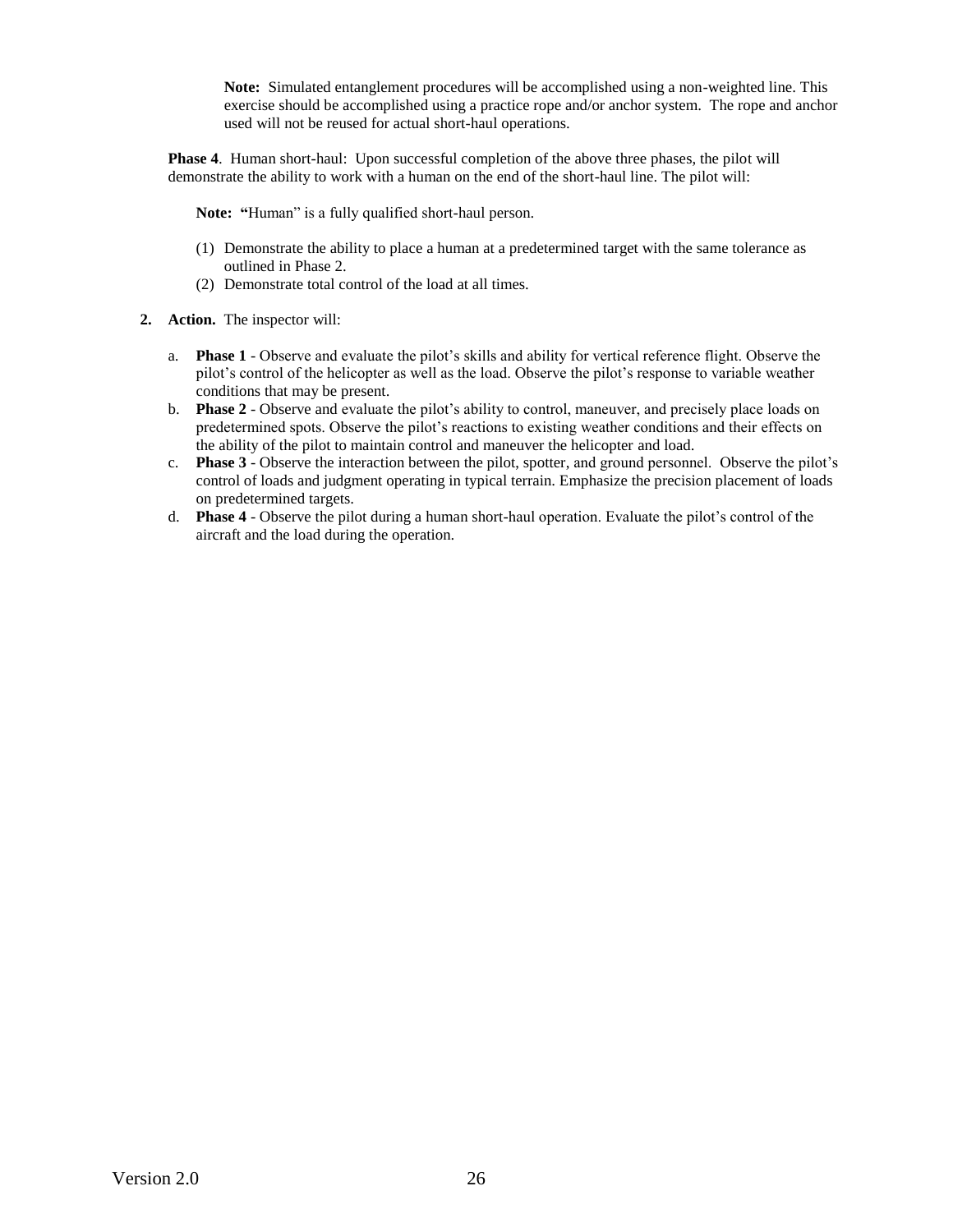#### <span id="page-28-0"></span>**C. TASK: RAPPEL OPERATIONS (***USFS Rappel Operations)*

- **1. Objective.** To determine that the applicant:
	- a. Exhibits knowledge by explaining the elements of rappel operations in accordance with the requirements of the *Interagency Helicopter Rappel Guide* (http://www.nifc.gov)*, National Rappel Operation Guide (USFS)*.
	- b. Attends crew lead CRM training.
	- c. Performs a thorough preflight briefing of rappel personnel to include a briefing on model-specific procedures, exit procedures, sequences, and emergency procedures using error-free mockups
	- d. Visually determines that the rappel anchor and associated hardware are properly installed and serviceable.
	- e. Demonstrates the ability to properly communicate and respond with the rappel spotter.
	- f. Completes OGE power check, verifies continuous power available for rappel.
	- g. Demonstrates the ability to maintain a stable hover during rappel and cargo letdown operations. The pilot's focus will be on spotter direction and aircraft health and stability, not on vertical reference placement of the rappellers. (Initial carding will include a minimum of three rappels and one cargo letdown. Recurring carding will include a minimum of one rappel and one cargo letdown.)
	- h. Maintains a 50-foot obstacle clearance.
- **2. Action.** The inspector will ask the applicant to:
	- a. Explain the elements of rappel operations, including associated emergency procedures to determine that the applicant's knowledge meets the objective.
	- b. Perform rappel operations to determine that the applicant's performance meets the objective.

#### <span id="page-28-1"></span>**D. TASK: RAPPEL OPERATIONS (***DOI Rappel Operations)*

- **1. Objective.** To determine that the applicant:
	- a. Exhibits knowledge by explaining the elements of rappel operations in accordance with the requirements of the *Interagency Helicopter Rappel Guide* (http://www.nifc.gov).
	- b. Performs a thorough preflight briefing of rappel personnel to include a briefing on model specific procedures, exit procedures, sequences, and emergency procedures.
	- c. Visually determines that the rappel anchor and associated hardware are properly installed and serviceable.
	- d. Demonstrates ability to properly communicate with the rappel spotter.
	- e. Maintains positive control of the aircraft while demonstrating proper power management techniques at 150 feet AGL  $\pm$ 10 feet, heading  $\pm$ 10°, and a horizontal drift less than 10 feet. The applicant will hold this position for a minimum of 3 minutes.
- **2. Action.** The inspector will ask the applicant to:
	- a. Explain the elements of rappel operations, including associated emergency procedures to determine that the applicant's knowledge meets the objective.
	- b. Perform a rappel operation at a minimum altitude of 150 feet AGL to determine that the applicant's performance meets the objective.

#### <span id="page-28-2"></span>**E. TASK: CARGO LETDOWN**

- **1. Objective.** To determine that the applicant:
	- a. Exhibits knowledge by explaining the elements of cargo letdown operations in accordance with the requirements of the *Interagency Helicopter Rappel Guide* (http://www.nifc.gov)*.*
	- b. Performs a thorough preflight briefing of cargo letdown personnel to include briefing on model specific procedures, cargo letdown procedures, sequences, and emergency procedures.
	- c. Visually determines that the cargo letdown anchor and associated hardware are properly installed and serviceable.
	- d. Demonstrates the ability to properly communicate with the cargo letdown spotter.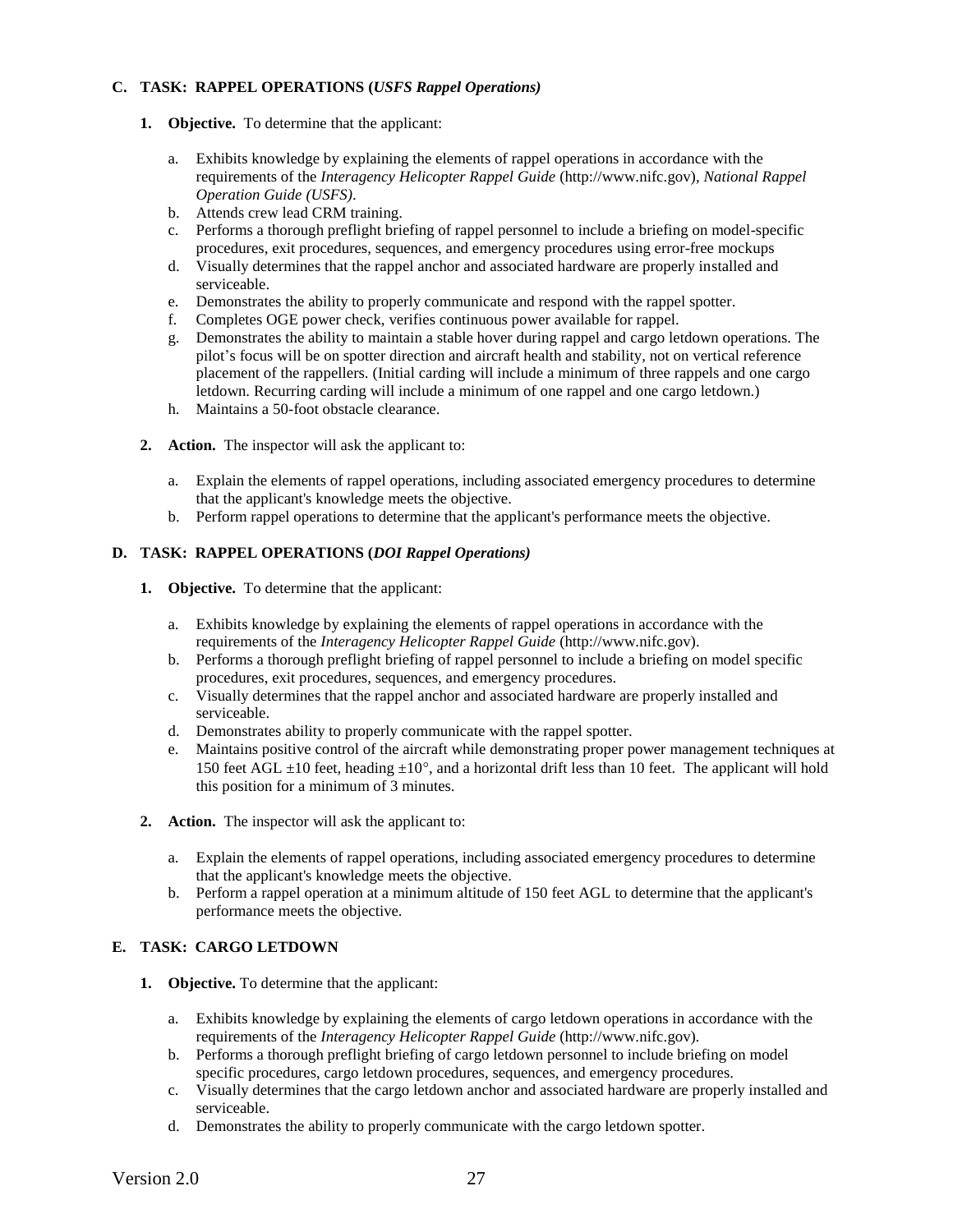- e. Maintains positive control of the aircraft while demonstrating proper power management techniques at 150 feet  $\widehat{AGL}$  ±10 feet, heading ±10 $\Box$ , and a horizontal drift less than 10 feet. The applicant will hold this position for a minimum of 3 minutes.
- **2. Action.** The inspector will ask the applicant to:
	- a. Explain the elements of cargo letdown operations, including associated emergency procedures to determine that the applicant's knowledge meets the objective.
	- b. Perform a cargo letdown operation at a minimum altitude of 150 feet AGL to determine that the applicant's performance meets the objective.

#### <span id="page-29-0"></span>**F. TASK: WATER/RETARDANT DELIVERY (Bucket-Belly and/or Longline)**

- **1. Objective.** To determine that the applicant:
	- a. Exhibits a basic knowledge of wildland fire operations.
	- b. Exhibits knowledge of communications and coordination required with other aircraft and ground forces.
	- c. Exhibits knowledge of aircraft modifications (switch placement/operations, wiring/plugs, mirror) and equipment (bucket).
	- d. Explains the relationship between airspeed and altitude and its effect on coverage level.
	- e. Maintains adequate obstacle clearance and appropriate flight paths and speeds with bucket.
	- f. Selects suitable fill site(s) including hazard recon and recognizing hazards of moving water.
	- g. Stabilizes in hover prior to submerging the bucket.
	- h. With bucket submerged, maintains hover altitude  $(\pm 1$  foot), keeping cables clear.
	- i. Does not allow drift to exceed 5 feet in any direction.
	- j. Clears bucket from water and checks power prior to transition to forward flight.
	- k. Makes a smooth transition to forward flight, maintaining a positive rate of climb and heading  $(\pm 10^{\circ})$ .
	- l. Uses smooth control inputs to avoid bucket oscillation, keeps aircraft in trim, and maintains appropriate en route airspeed.
	- m. Determines target/hazard/wind prior to descending/slowing.
	- n. Maintains reserve power/airspeed in event of a go-around.
	- o. Maintains an escape route.
	- p. Maintains an approach angle that ensures obstacle clearance.
	- q. Maintains heading  $(\pm 10^{\circ})$  and ground track.
	- r. Releases the water on desired target with desired dispersal (spot or trail drop).
	- s. Exhibits a thorough knowledge of emergency procedures as related to the bucket or tank.
- **2. Action.** The inspector will ask the applicant to:
	- a. Discuss fire operations with a bucket. Points to be included should be basic fire behavior, effects of rotor wash, safety of ground personnel, communications, and knowledge of incident command organization.
	- b. Demonstrate (on the ground) knowledge of switch placement and actuation, circuit breaker(s) location, bucket wiring and hookup, and preflight of the bucket.
	- c. Perform a minimum of three water drops (one spot and two connecting trail) to determine that the applicant's performance meets the objective.

#### <span id="page-29-1"></span>**G. TASK: WATER/ RETARDANT DELIVERY (Snorkel/Fixed Tank)**

**Note:** Use of mirror or vertical reference as applicable.

- **1. Objective.** To determine that the applicant:
	- a. Exhibits a basic knowledge of wildland fire operations.
	- b. Exhibits knowledge of communications and coordination required with other aircraft and ground forces.
	- c. Exhibits knowledge of aircraft modifications (switch placement/operations, wiring/plugs, mirror) and equipment (tank and snorkel).
	- d. Exhibits a thorough knowledge of emergency procedures as related to the tank and snorkel.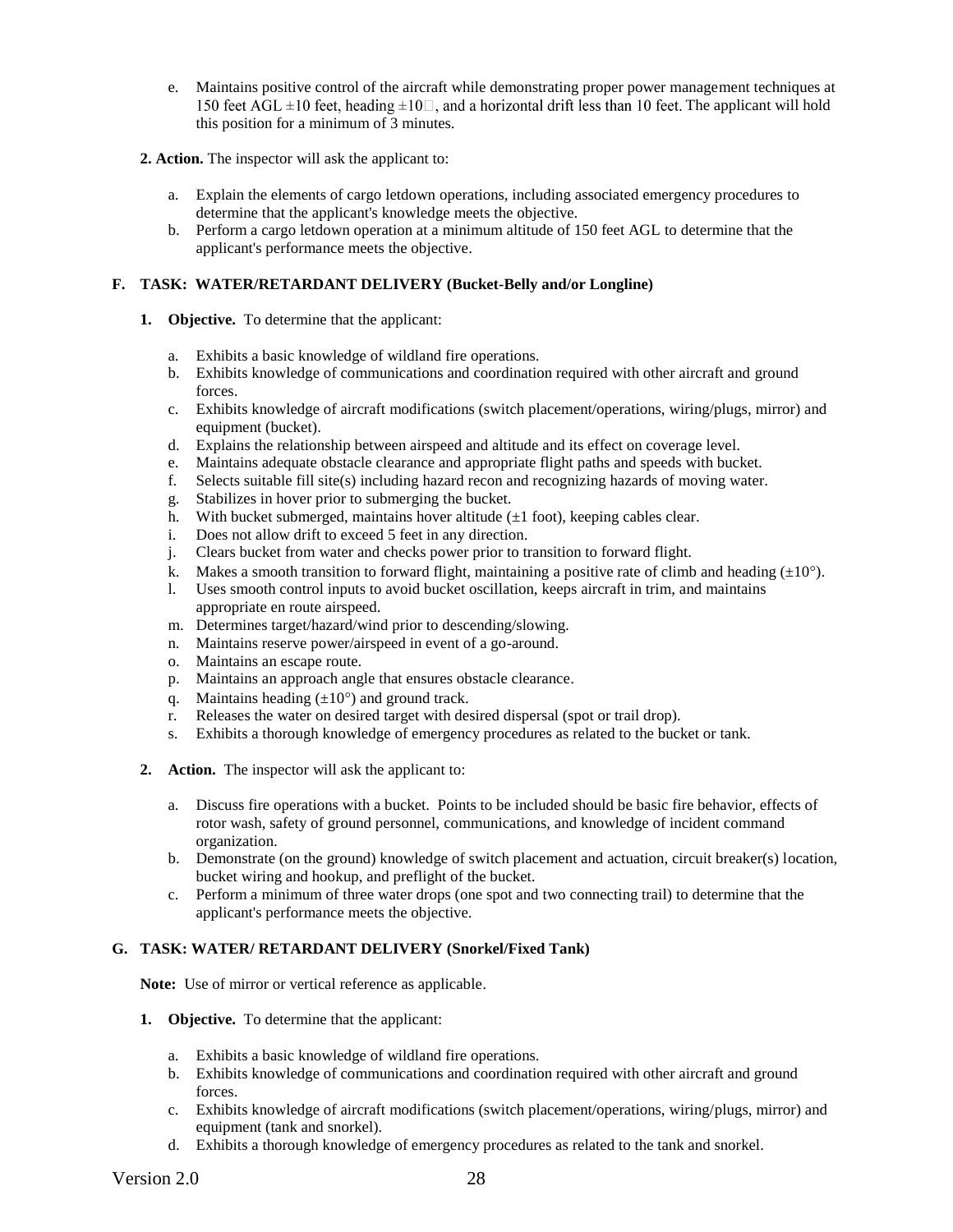- e. Explains the relationship between airspeed and altitude and its effect on coverage level.
- f. Establishes a takeoff hover by ascending using vertical reference techniques and without dragging the snorkel.
- g. Maintains adequate obstacle clearance and appropriate flight paths and speeds with snorkel.
- h. Selects suitable fill site(s) including hazard recon and recognizing the hazards of moving water.
- i. Stabilizes in a 5-foot snorkel height hover prior to placing/submerging the snorkel.
- j. With the snorkel submerged, maintains hover altitude  $(\pm 1$  foot) and does not drift more than 5 feet in any direction for 30 seconds.
- k. Clears the snorkel from the water or ground to 5-foot snorkel height and checks the power prior to transition to forward flight.
- l. Makes a smooth transition to forward flight, maintaining positive rate of climb and heading  $(\pm 10^{\circ})$ .
- m. Determines target/hazard/wind prior to descending/slowing.
- n. Maintains reserve power/airspeed in event of a go-around.
- o. Maintains escape route.
- p. Maintains approach angle that ensures obstacle clearance (minimum 50 feet).
- q. Maintains heading  $(\pm 10^{\circ})$  and ground track.
- r. Releases the water on the desired target with desired dispersal (spot or trail drop).
- s. Performs a landing while placing the snorkel in a 6-foot diameter circle.
- **2. Action.** The inspector will ask the applicant to:
	- a. Discuss fire operations with a fixed tank. Points to be included should be basic fire behavior, effects of rotor wash, safety of ground personnel, communications, and fire traffic area.
	- b. Demonstrate (on the ground) knowledge of switch placement and actuation, circuit breaker(s) location, tank wiring and snorkel, and preflight of the tank and snorkel.

#### <span id="page-30-0"></span>**H. TASK: LONGLINE, VERTICAL REFERENCE (VTR)**

**Note:** This task applies to external loads >50 feet.

- **1. Objective.** To determine that the applicant:
	- a. Performs a thorough preflight briefing of ground personnel to include hookup procedures, hand signals, and pilot and ground personnel actions in the event of an emergency or hook malfunction.
	- b. Visually determines that the cargo hook(s) and cables are installed properly and both electrical and manual releases are functioning properly.
	- c. Ascends vertically using vertical reference techniques while centered over the load until the load clears the ground, then maintains a stable hover with a load 10 feet  $(\pm 5 \text{ feet})$  above the ground for 30 seconds. The applicant should ensure that the longline does not become tangled on external parts of the helicopter.
	- d. Can control the hook movement and stop load oscillations while in a hover.
	- e. Maintains positive control of the load throughout the flight while maintaining specified altitude within 50 feet, airspeed within 10 knots, and heading within 10 degrees.
	- f. Maintains the proper approach angle and rate of closure to establish an out-of-ground effect hover with the load 10 feet above the ground  $(\pm 5$  feet) for 30 seconds. The load will then be placed within a 10foot radius for the specified release/touchdown point.
	- g. Maintains the proper approach angle and rate of closure to establish an out-of-ground effect hover within a confined area with the load 10 feet above the ground  $(\pm 5$  feet) for 30 seconds. The load will then be placed within a 10-foot radius of the specified release/touchdown point.
- **2. Action.** The inspector will ask the applicant to:
	- a. Demonstrate knowledge of vertical reference operations to determine that the applicant's knowledge meets the objective.
	- b. Perform a vertical reference operation with a 150-foot longline to determine that the applicant's performance meets the objective.
	- c. Regain control of the longline after inducing a sizeable oscillation in the longline to test the applicant's ability to regain control.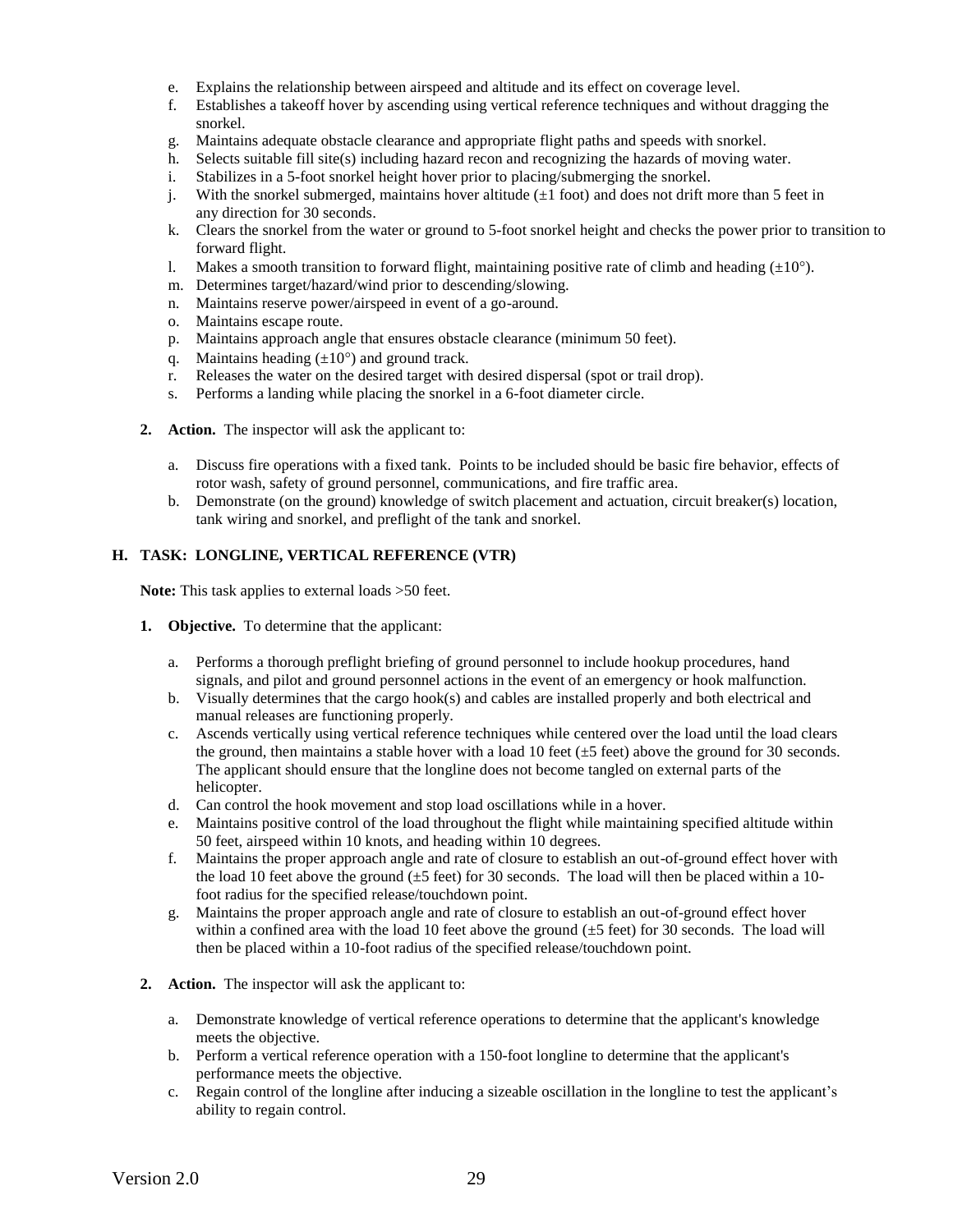#### <span id="page-31-0"></span>**I. TASK: EXTERNAL LOAD (Belly Hook)**

Note: This task applies to sling loads  $\leq 50$  feet.

- **1. Objective.** To determine that the applicant:
	- a. Performs a thorough preflight briefing of ground personnel to include hookup procedures, hand signals, and pilot and ground personnel actions in the event of an emergency or hook malfunction.
	- b. Visually determines that the cargo hook is installed properly and both electrical and manual releases are functioning properly.
	- c. Ascends vertically while centered over the load until the load clears the ground.
	- d. Maintains positive control of the load throughout the flight while maintaining specified altitude within 50 feet, airspeed within 10 knots, and heading within 10 degrees.
	- e. Maintains the proper approach angle and rate of closure to establish an out-of-ground effect hover with the load 5 feet above the ground and within 10 feet of the specified release/touchdown point.
	- f. Demonstrates proper adjustment and use of the mirror.
	- *g.* Understands hover hookup procedures in accordance with the *Interagency Helicopter Operations Guide* (IHOG) (http://www.nifc.gov).
- **2. Action.** The inspector will ask the applicant to:
	- a. Demonstrate knowledge of external load operations to determine that the applicant's knowledge meets the objective.
	- b. Perform an external load operation to determine that the applicant's performance meets the objective.

#### <span id="page-31-1"></span>**J. RADS: RESERVED**

#### <span id="page-31-2"></span>**K. TASK: HOIST OPERATIONS**

**Warning:** Ensure that crewmembers in the cabin area are wearing safety harnesses secured to tiedown rings anytime the cabin doors are open.

- **1. Objective.** To determine that the pilot applicant:
	- a. Performs hoist procedures per the appropriate aircraft flight manual and applicable regulatory documents.
	- b. Maintains appropriate hover altitude  $\pm 5$  feet.
	- c. Does not allow drift to exceed  $\pm 5$  feet.
	- d. Performs post flight procedures per the appropriate aircraft flight manual/checklist (CL).
- **2. Objective.** To determine that the hoist operator applicant:
	- a. Prepares the appropriate hoisting equipment for the required mission.
	- b. Operates the hoist pendant per the appropriate flight manual.
	- c. Ensures security of the cabin area.
	- d. Performs post flight procedures per the appropriate aircraft flight manual/CL.
- **3. Action.** The inspector will ask the applicant(s) to:
	- a. Conduct a thorough crew briefing and ensure all crewmembers are familiar with hoist operations, emergency procedures, and communication procedures. The PIC will also ensure that all crewmembers understand CUT CABLE procedures.
	- b. Demonstrate that the pilot-on-the-controls (P\*) remains focused primarily outside the aircraft throughout the maneuver for aircraft control and obstacle avoidance. The P\* announces the intended point of hover and remains centered over the target with corrections from the hoist operator.
	- c. Demonstrate that the pilot-not-on-the-controls (P) and hoist operator assist in clearing the aircraft, provide adequate warning of obstacles, and assist the  $P^*$  in maintaining a stable hover by providing the P\* with information regarding the aircraft drift. The P also monitors cockpit indications. The P will be able to operate the control panel for the rescue hoist (if applicable).
	- d. Demonstrate that the hoist operator ensures that the hoist is configured and that hoist devices are secured.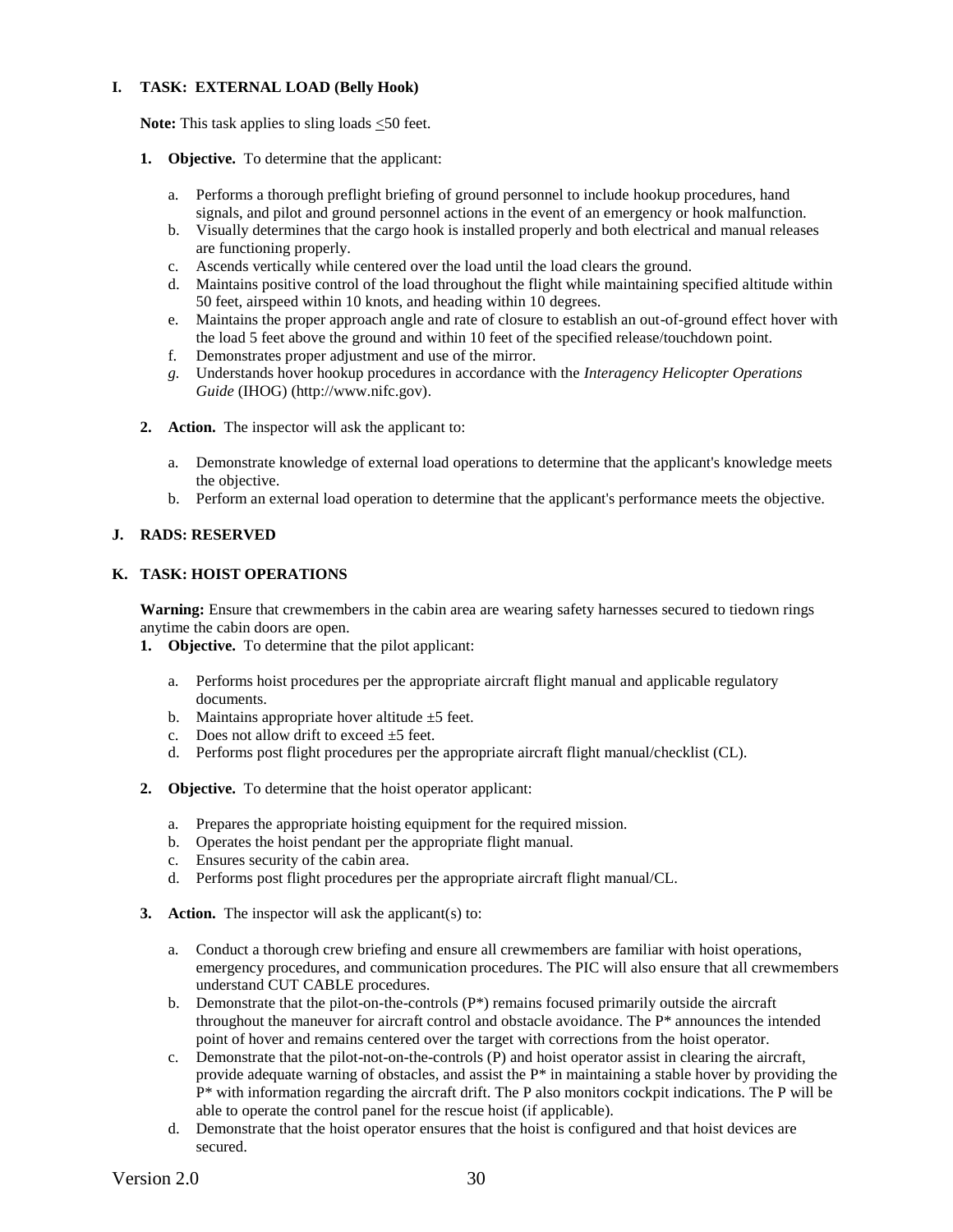e. Demonstrate that the hoist operator conducts hoist operations per the appropriate aircraft flight manual/CL and regulatory documents.

#### **Night or NVG Considerations**

- 1. Use proper scanning techniques to avoid spatial disorientation.
- 2. The landing light and searchlight shall be operational.
- 3. Hovering with minimum drift is difficult and requires proper scanning techniques and CRM when NVGs are used. If possible, an area with adequate ground contrast and reference points should be used.
- 4. Visual obstacles (such as shadows) will be treated the same as physical obstacles.

## **VII. AERIAL IGNITION**

#### <span id="page-32-1"></span><span id="page-32-0"></span>**A. TASK: TORCH**

**Note:** Ensure the power management and performance criteria for the HOGE power check are accomplished.

- **1. Objective.** To determine that the applicant: (Reference *Aerial Ignition Guide*, http://www.nwcg.gov*.*)
	- a. Is qualified for basic helicopter fire operations including:
		- (1) Recon surveillance.
		- (2) Bucket operations.
		- (3) Long Line VR (If utilizing a 50' Helitorch suspension system).
	- b. Has completed helitorch ground training including:
		- (1) Basic helitorch operations and maintenance.
		- (2) Installation and hookup procedures.
		- (3) Emergency procedures for the helitorch.
		- (4) Required safety equipment.
		- (5) Required support personnel.
		- (6) Communications.
		- (7) Transportation of hazardous materials.
		- (8) Proper mixing of gel and loading of torch.
		- (9) Fire behavior.
		- (10)Fuel types and burn prescription requirements.
		- (11)Incident command structure.
	- c. Was trained by one of the following:
		- (1) Agency training specialist.
		- (2) Qualified torch instructor.
		- (3) Qualified torch manager (2-year minimum).
	- d. Has a letter of training that:
		- (1) Confirms training to the above standards.
		- (2) Is signed by the instructor.
- **2. Action.** The inspector will:
	- a. Ask the applicant to explain the elements of helitorch operations and determine that the applicant's knowledge meets the objective.
	- b. Primary means of evaluation: Ask the applicant to dispense a minimum of one barrel of gel at an actual burn site in accordance with a burn plan and under the direction of a burn boss or qualified aerial ignition instructor. The applicant will comply with the burn boss's directions or the qualified aerial ignition instructor's directions and maintain the burn within the block.
	- c. Alternate means of evaluation: When actual wildland burn sites are not available, sites such as gravel pits, dirt tracks of land, or areas where the spread of fire and containment are easily controlled and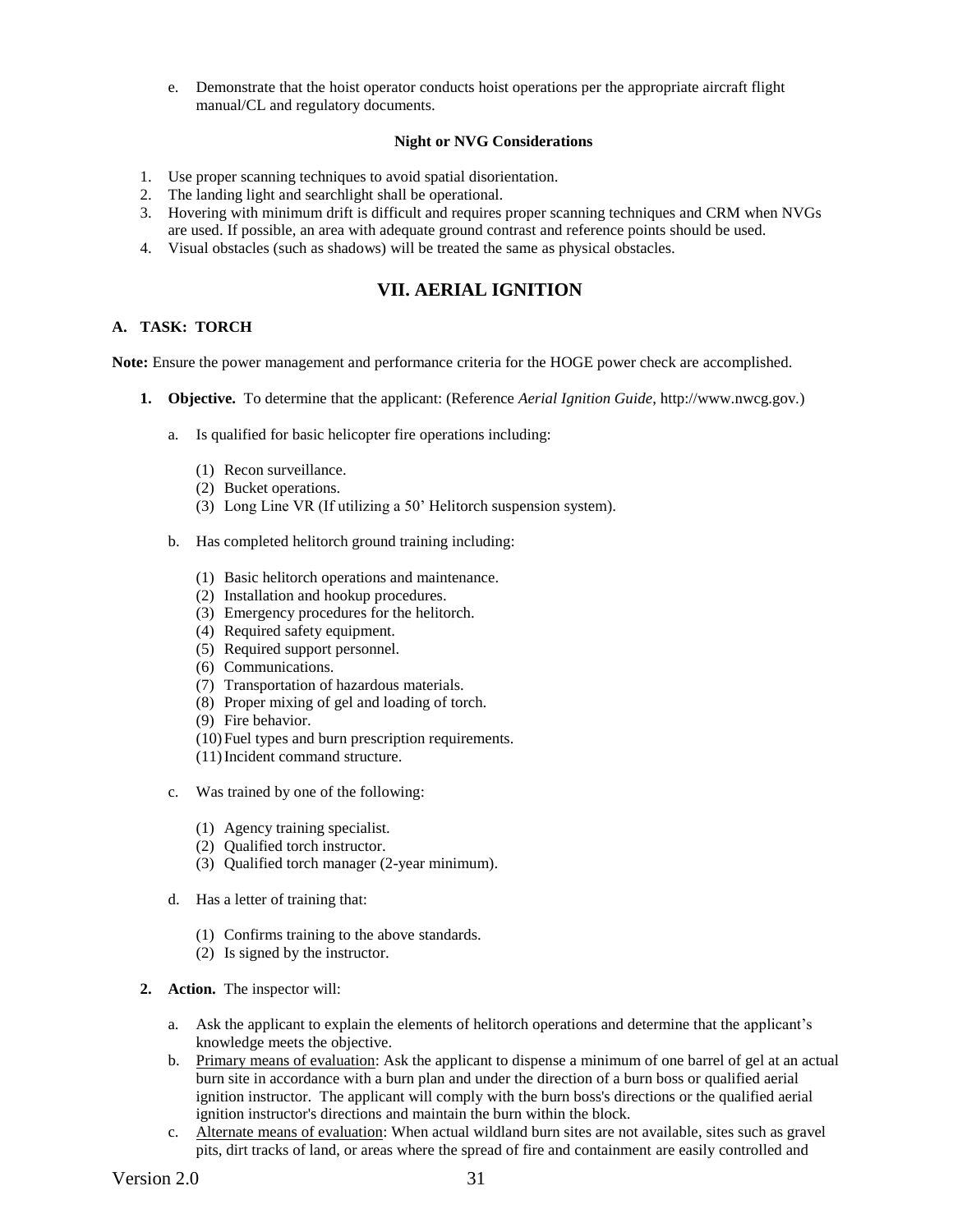extinguished are acceptable with minimum personnel. An appropriate burn site location can be determined by the burn boss, inspector pilot or aerial ignition instructor to aid in the evaluation process and an appropriate Project Aviation Safety Plan (PASP) has been completed.

The use of a Helitorch (Converted by MTDC) to expel water instead of flammable fluids is acceptable to be used for the evaluation, provided the applicant to be evaluated has met the following criteria:

- i. Has been previously qualified (carded) for wildland fire operations for at least one year.
- ii. Has been carded for and conducted at least two PSD prescribed fire operations.

NOTE: If using the water torch, the inspector pilot must ensure the topic of hang fires are discussed during the oral evaluation and simulated in flight during the evaluation.

Helitorch site location considerations:

- (1) The helitorch site should be large enough to accommodate and provide a safe working distance between all the required pieces of equipment.
- (2) The site should have established a takeoff and landing corridor that has no equipment placed within that zone.
- (3) A safety circle shall be maintained around the landing pad.
- (4) The site should be located in close proximity to the burn site to minimize turnaround times.
- (5) Choose a site that will not be impacted by the smoke column or embers from the burn. Consider the prevailing and forecasted wind direction. Keep the location upwind of the burn.
- (6) Helicopter flight paths must not pass over any personnel, structures, and areas of human occupancy. When overflights of traveled roads occur, traffic control must be established.
- (7) The helitorch operation site should be reserved for authorized personnel only.
- (8) Establish alternate landing areas.
- (9) During wildland fire incidents, helitorch base operations shall be separated from the primary helibase.
- (10)Establish an escape route for all personnel in the event of an emergency at the worksite if threatened by an escaped fire.
- (11)Try to choose a site that has no, or a minimum, need for dust abatement.
- d. Verify that the training was conducted by a qualified instructor.
- e. Secure a copy of the training letter to be placed in the pilot record folder.

#### <span id="page-33-0"></span>**B. TASK: PLASTIC SPHERE DISPENSER (PSD)**

**Note:** Ensure the power management and performance criteria for the HOGE power check are accomplished.

- **1. Objective.** To determine that the applicant: (Reference: *Aerial Ignition Guide*, http://www.nwcg.gov.)
	- a. Is qualified for basic helicopter fire operations including:
		- (1) Reconnaissance and surveillance.
		- (2) Helitack passenger transport.
		- (3) Bucket operations.
	- b. Has completed PSD ground training including:
		- (1) PSD operations and maintenance.
		- (2) Installation and hookup procedures.
		- (3) Emergency procedures for the PSD.
		- (4) Required safety equipment.
		- (5) Required support personnel.
		- (6) Communications.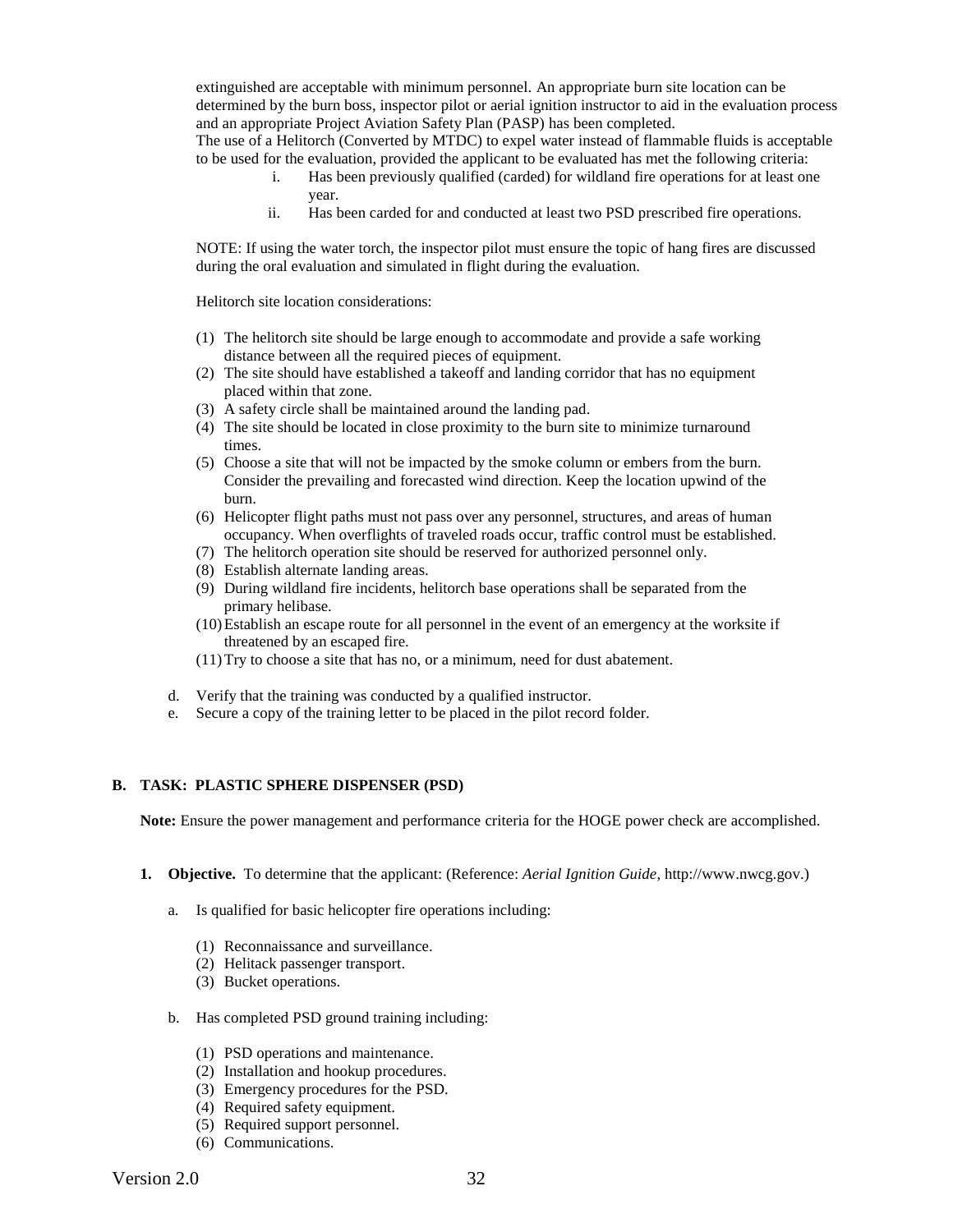- (7) Transportation of hazardous materials.
- c. Was trained by one of the following:
	- (1) PSD-qualified interagency inspector pilot.
	- (2) Agency training specialist.
	- (3) Qualified agency PSD instructor.
	- (4) Experienced PSD operator (2-year minimum).
- d. Has a letter of training that:
	- (1) Confirms training to the above standards.
	- (2) Is signed by the instructor.
- **2. Action.** The inspector will:
	- a. Ask the applicant to explain the elements of PSD operations to determine that the applicant's knowledge meets the objective.
	- b. Secure a copy of the training letter to be placed in the pilot record folder.
	- c. Verify that the training was given by a qualified instructor.

#### **Night or NVG Considerations**

- 1. Wires are difficult to detect with NVGs.
- 2. Use proper scanning techniques to ensure obstacle avoidance.
- 3. Visual obstacles (such as shadows) will be treated the same as physical obstacles.
- 4. Conducting PSD operations in reduced visibility or at night requires more detailed and extensive flight planning and map preparation. NVG navigation using standard maps can be difficult to see because map colors, symbology, and colored markers used for map preparation may be difficult to discern.

# <span id="page-34-0"></span>**VIII. AERIAL CAPTURE ERADICATION AND TAGGING OF ANIMALS (ACETA)**

**Note:** Priority of flight evaluation:

- 1. Use a live animal (primary selection).
- 2. Use a live animal (secondary) with characteristics similar to the primary.
- 3. Use a simulated primary (moving).
- 4. Use a simulated primary (static).
- 5. Discussion and oral test.

#### <span id="page-34-1"></span>**A. TASK: ANIMAL GATHERING AND CAPTURE (HERDING)**

- **1. Objective.** To determine that the applicant:
	- a. Exhibits the knowledge by explaining the elements of animal herding in accordance with the *DOI ACETA Handbook* (http://oas.doi.gov) and capture techniques for selected animals to include animal behavior and last capture date.
	- b. Understands the aircraft equipment requirements to include shoulder harness.
	- c. Understands the aircraft weight and balance data to include center-of-gravity limits, HOGE/HIGE, elevation, and terrain considerations.
	- d. Performs a thorough preflight briefing with all capture personnel. This briefing will include the sequence of events and emergency procedures.
	- e. Visually determines that personnel and equipment are secured in the aircraft.
	- f. Demonstrates ability to properly communicate with capture personnel.
	- g. Maintains positive control of the aircraft while demonstrating proper power management during herding operations.
	- h. Is knowledgeable of the flight following requirements.
	- i. Demonstrates awareness of animal behavior in relation to the helicopter during herding operations.
	- j. Is consistently successful in moving animals to the capture site.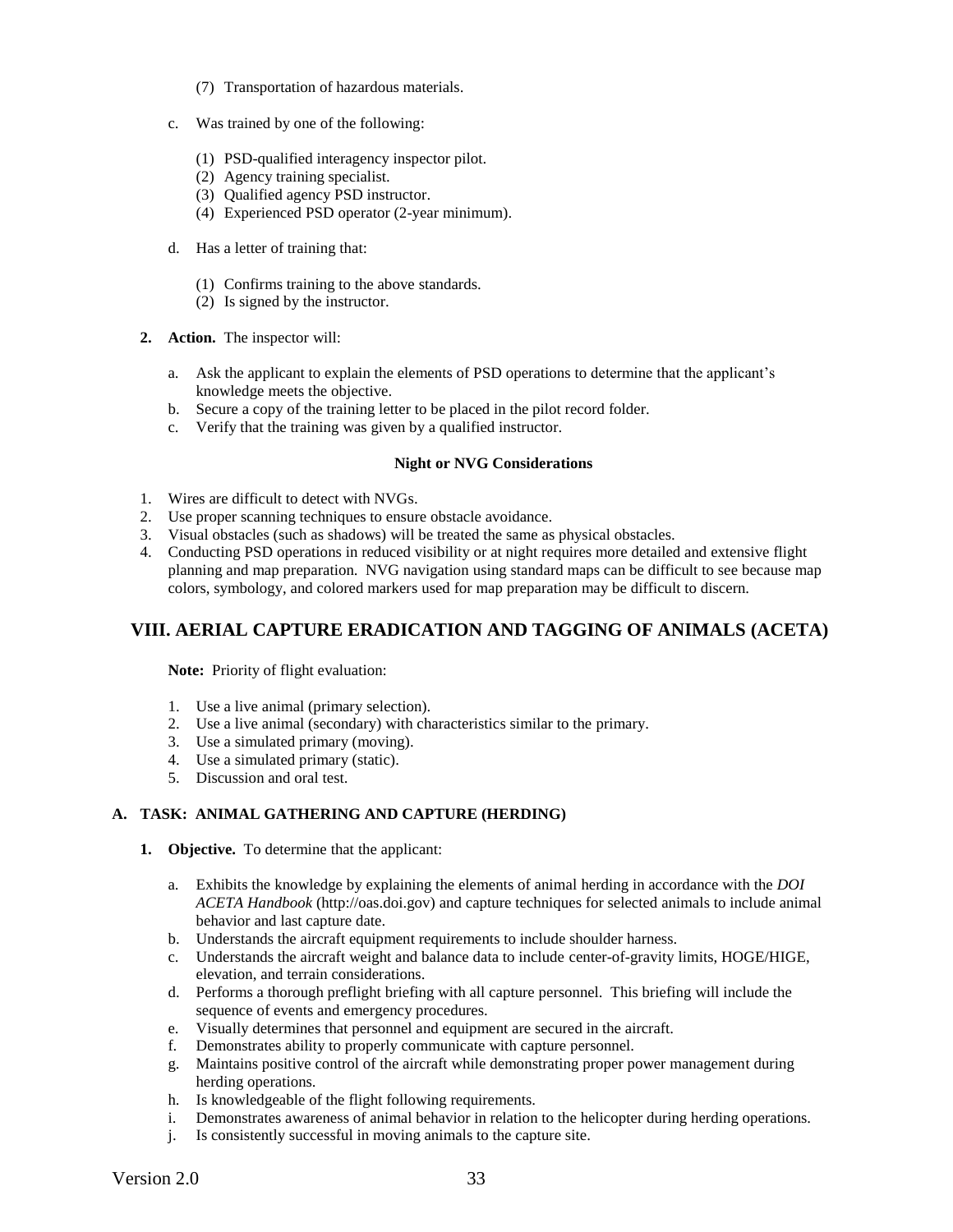- **2. Action.** The inspector will ask the applicant to:
	- a. Explain the elements of animal herding operations to determine that the applicant's knowledge meets the objective.
	- b. Perform animal herding operations to determine that the applicant's performance meets the objective.

#### <span id="page-35-0"></span>**B. TASK: ERADICATION**

- **1. Objective.** To determine that the applicant:
	- a. Exhibits the knowledge by explaining the elements of animal eradication in accordance with the *DOI ACETA Handbook* and the animal eradication techniques for selected animals to include animal behavior and last operation date.
	- b. Understands the aircraft equipment requirements to include shooting door, shoulder harness, shooting harness with appropriate anchor point, hot mic between the gunner and pilot, and personal ELT.
	- c. Understands the aircraft weight and balance data to include center-of-gravity limits, HOGE/HIGE, elevations, and terrain considerations
	- d. Performs a thorough preflight briefing with all personnel to establish communication protocols between the gunner and the pilot to include pre-shot maneuvers, commands for firing, and emergency procedures.
	- e. Visually determines that personnel and equipment are secured in the aircraft.
	- f. Demonstrates ability to properly communicate with bureau personnel.
	- g. Maintains positive control of the aircraft while demonstrating proper power management during shooting operations.
	- h. Is knowledgeable of flight following requirements.
	- i. Demonstrates awareness of animal behavior in relation to the helicopter during eradication operations.
	- j. Is consistently successful placing the gunner in a position to shoot the target animal.
	- k. Demonstrates a thorough understanding of emergency procedures including aircraft mechanical problems, weapon safety considerations, and shooting harness failure.
	- l. Exhibits knowledge of loss of tail rotor effectiveness (LTE), settling with power, controlled flight into terrain (CFIT) hazards associated with this task.
	- m. Exhibits knowledge of cabin/cockpit unsecured items, hazards/mitigations.
- **2. Action.** The inspector will ask the applicant to:
	- a. Explain the elements of animal eradication operations to determine that the applicant's knowledge meets the objective.
	- b. Perform animal eradication operations to determine that the applicant's performance meets the objective.

#### <span id="page-35-1"></span>**C. TASK: DARTING/PAINTBALL**

- **1. Objective.** To determine that the applicant:
	- a. Exhibits the knowledge by explaining the elements of animal marking/darting in accordance with the *DOI ACETA Handbook* (http://oas.doi.gov) and animal marking and/or darting techniques for selected animals to include animal behavior and last operation date.
	- b. Understands the aircraft equipment requirements to include shooting door, shoulder harness, shooting harness with appropriate anchor point, hot mic between the gunner and the pilot, and personal ELT.
	- c. Understands the aircraft weight and balance data to include center-of-gravity limits, HOGE/HIGE, elevations, and terrain considerations.
	- d. Performs a thorough preflight briefing with all personnel to establish communication protocols between the gunner and the pilot to include pre-shot maneuvers, commands for firing, and emergency procedures.
	- e. Visually determines that personnel and equipment are secured in the aircraft.
	- f. Demonstrates ability to properly communicate with bureau personnel.
	- g. Maintains positive control of the aircraft while demonstrating proper power management during shooting operations.
	- h. Is knowledgeable of flight following requirements.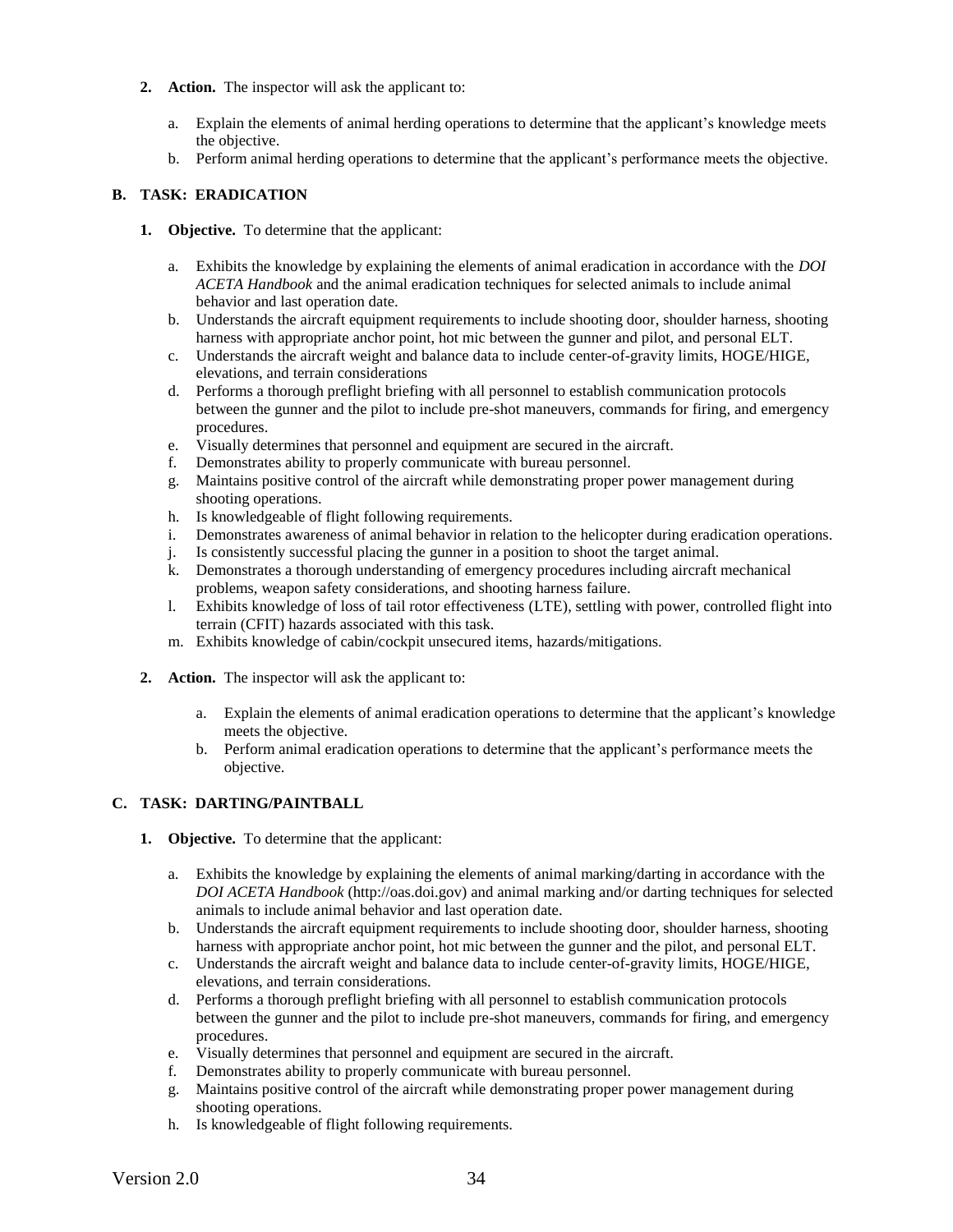- i. Demonstrates awareness of animal behavior in relation to the helicopter during marking and darting operations.
- j. Is consistently successful placing the gunner in a position to shoot the target animal.
- k. Demonstrates a thorough understanding of emergency procedures including aircraft mechanical problems, weapons safety considerations, and shooting harness failure.
- l. Demonstrates knowledge of drug exposure to include antagonist.
- m. Demonstrates knowledge of "Sharps" containment.
- **2. Action.** The inspector will ask the applicant to:
	- a. Explain the elements of animal marking and/or darting operations to determine that the applicant's knowledge meets the objective.
	- b. Perform animal marking and/or darting operations to determine that the applicant's performance meets the objective.

#### <span id="page-36-0"></span>**D. TASK: NET GUN**

- **1. Objective.** To determine that the applicant:
	- a. Exhibits the knowledge by explaining the elements of handheld net gun operations in accordance with the *DOI ACETA Handbook* and handheld net gun techniques for selected animals to include animal behavior and last operation date.
	- b. Understands the aircraft equipment requirements to include shooting door, shoulder harness, shooting harness with appropriate anchor point, hot mic between the gunner and the pilot, and personal ELT.
	- c. Performs a thorough preflight briefing with all personnel to establish communication protocols between the gunner and the pilot to include pre-shot maneuvers, commands for firing, and emergency procedures.
	- d. Understands the aircraft weight and balance data to include center-of-gravity limits, HOGE/HIGE, elevations, and terrain considerations.
	- e. Visually determines that personnel and equipment are secured in the aircraft.
	- f. Demonstrates ability to properly communicate with bureau personnel.
	- g. Maintains positive control of the aircraft while demonstrating proper power management during shooting operations.
	- h. Is knowledgeable of flight following requirements.
	- i. Demonstrates awareness of animal behavior in relation to the helicopter during net gun operations.
	- j. Is consistently successful placing the gunner in a position to net the target animal.
	- k. Demonstrates a thorough understanding of emergency procedures including aircraft mechanical problems, weapon safety considerations, net gun malfunctions, and shooting harness failure.
- **2. Action.** The inspector will ask the applicant to:
	- a. Explain the elements of handheld net gun operations to determine that the applicant's knowledge meets the objective.
	- b. Perform handheld net gun operations to determine that the applicant's performance meets the objective.

# **IX. HELITACK/PASSENGER TRANSPORT**

#### <span id="page-36-2"></span><span id="page-36-1"></span>**A. TASK: HELITACK/PASSENGER TRANSPORT (Qualified Non-crewmember)**

- **1. Objective.** To determine that the applicant:
	- a. Exhibits knowledge by explaining the elements of takeoffs from and approaches to confined area, pinnacle, or platform operations.
		- (1) For multiengine- and transport-certificated helicopters, exhibits knowledge of Category A and Category B flight operations.
		- (2) For standard- and transport-certificated helicopters, exhibits knowledge of hover-out-of-groundeffect (HOGE) power check procedures to determine if sufficient power is available for takeoff and landing.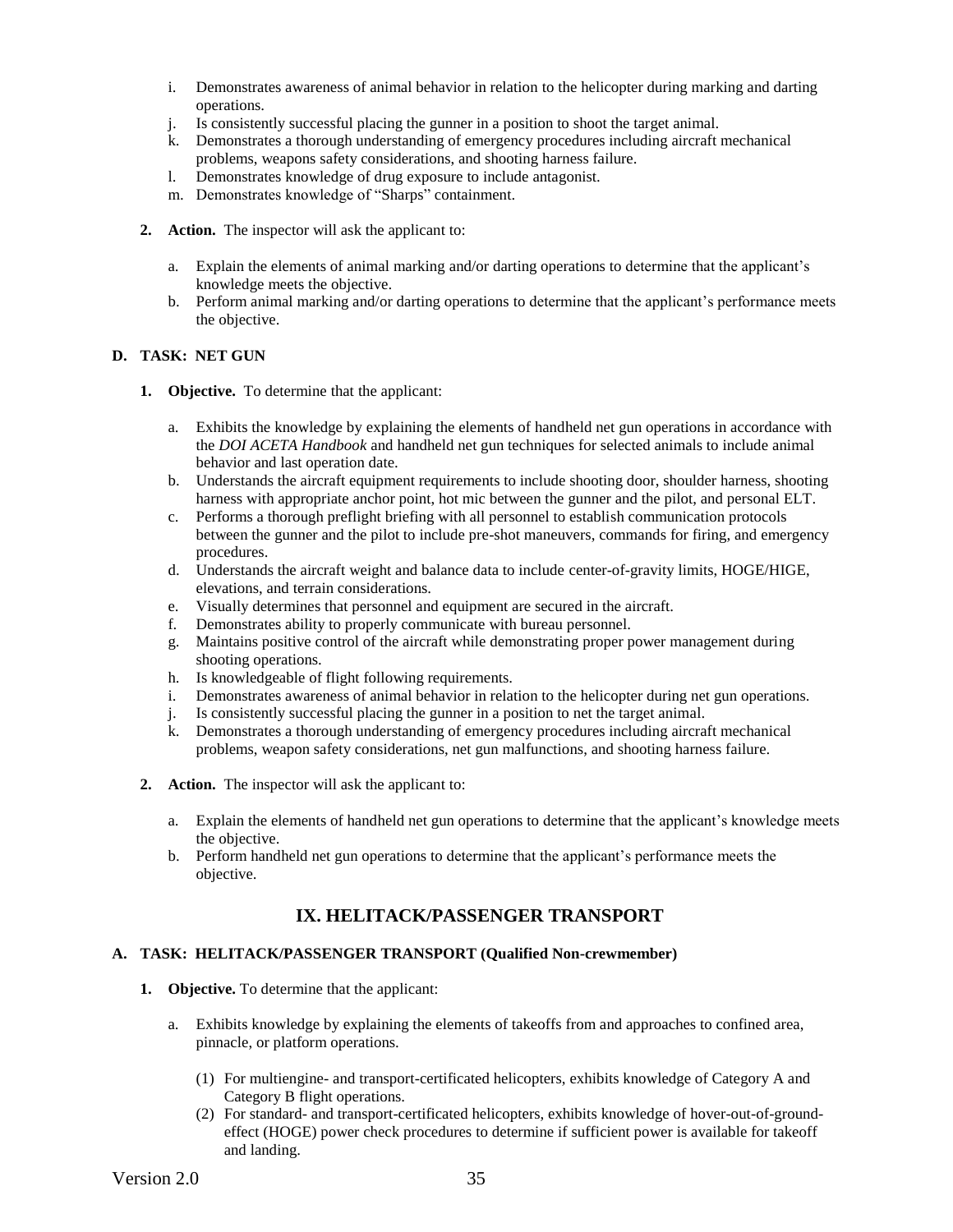- b. Computes weight and balance including adding, removing, and shifting weight and determines if the weight and center of gravity will be within limits during all phases of flight.
- c. Demonstrates use of load calculations for the mission locations with reference to the correct performance charts and current weight and balance information.
- d. Describes the effects of atmospheric conditions on helicopter performance.
- e. Exhibits knowledge of a thorough preflight briefing of firefighter passenger personnel to include:
	- (1) Approach and departure paths.
		- (a) Always approach and depart from the downslope (lower) side as directed by pilot/helitack.
		- (b) Approach and depart helicopter in a crouch position; do not run.
		- (c) Keep in pilot's field of vision at all times.
		- (d) Stay clear of landing area when helicopters land or depart.
		- (e) Stay away from the main and tail rotors especially on a sloping terrain.
		- (f) Do not chase any item that has become unsecured.
		- (g) Never go near the tail of single-main-rotor helicopters.
		- (h) How to determine the lowest portion of any operating rotor system.
	- (2) Helicopter doors and emergency exits.
		- (a) Location, emergency and normal operation.
		- (b) Normally do not open; wait for helitack personnel or instructions to open.
	- (3) Use of seatbelts and shoulder harnesses.
	- (4) Emergency seating position and emergency egress procedures.
		- (a) Move clear of the helicopter only after the rotor blades stop or when instructed.
		- (b) Over water operations, ditching procedures and use of flotation devices.
		- (c) Assist injured personnel with egress.
		- (d) Assess the situation; follow the pilot/helitack instructions; render first aid; remove first aid kit, survival kit, radio, ELT, and fire extinguisher.
	- (5) Location of first aid kit, survival kit, fire extinguisher, ELT, fuel and battery shutoff switch location and operation, radio operation, oxygen use (if available).
	- (6) Nonsmoking rules in and around the aircraft.
	- (7) Tools and equipment.
		- (a) Securing of hand tools and equipment being transported.
		- (b) Carry tools/long objects parallel to the ground, never on a shoulder, when approaching and departing the helicopter.
		- (c) Portable radios and cell phones turned off.
- **2. Action.** The inspector will ask the applicant to:
	- a. Explain the elements of firefighter passenger transport operations to determine that the applicant's knowledge meets the objective.
	- b. Perform a simulated firefighter passenger transport operation to determine that the applicant's performance meets the objective.

### **X. SINGLE-SKID, TOE-IN AND HOVER EXIT/ENTRY PROCEDURES (STEP)**

#### <span id="page-37-1"></span><span id="page-37-0"></span>**A. TASK: STEP**

**1. Objective.** To determine that the applicant: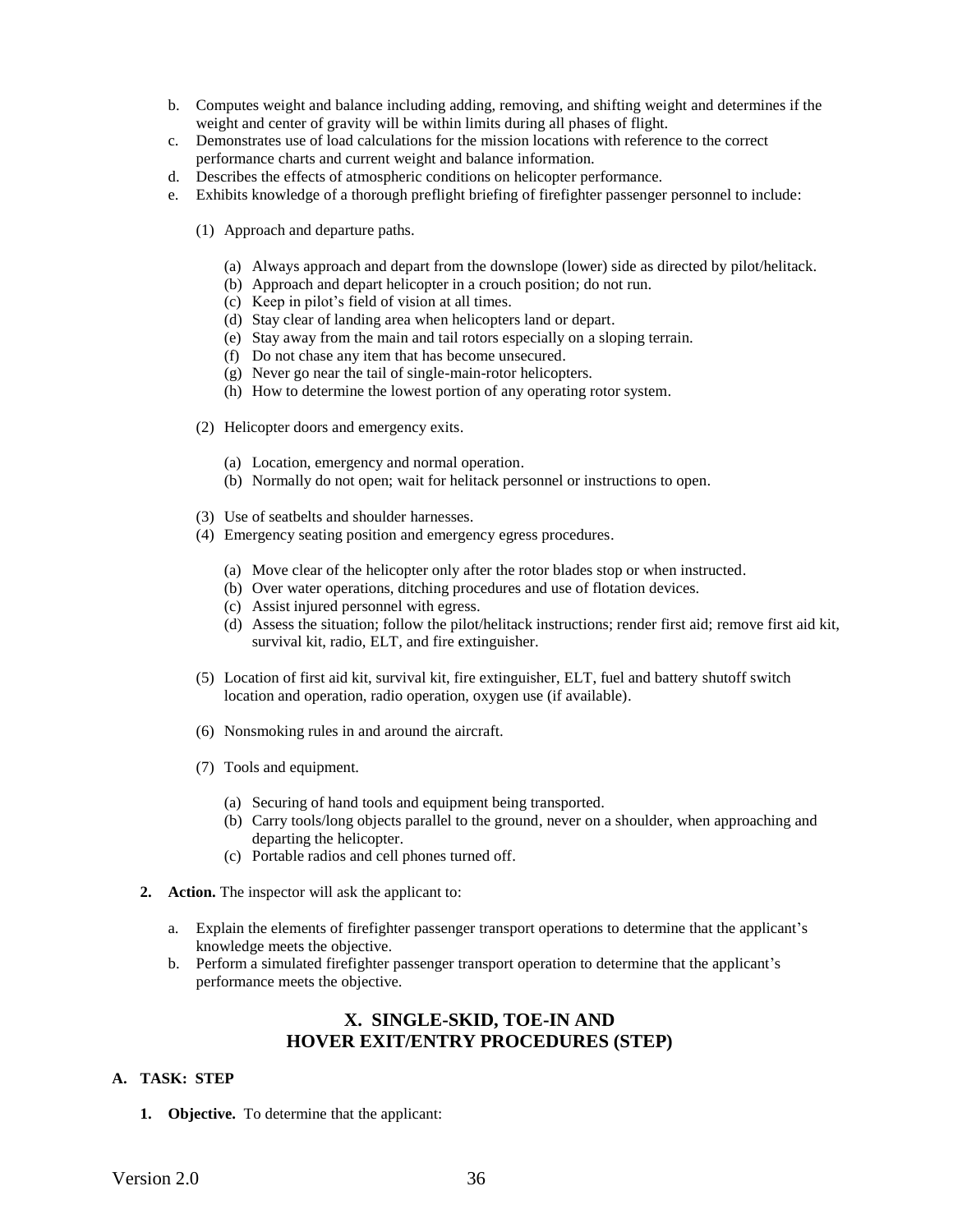- a. Exhibits knowledge by explaining the elements of power on single-skid, toe-in, and hover exit/entry operations.
- b. Performs a thorough preflight briefing with all participants in the single-skid, toe-in, and hover exit/entry operations. This briefing will include, as a minimum, the sequence of events, communications procedures, hand signals, and emergency procedures.
- c. Demonstrates ability to maintain positive control of the aircraft including power management during passenger boarding and debarking from the helicopter:
	- (1) With only the skid toes (or front wheel[s] for wheeled helicopters) in contact with the ground.
	- (2) With only one skid (or side wheel[s] for wheeled helicopters) in contact with the ground.
	- (3) From a hover.
- d. Demonstrates awareness of settling with power and dynamic rollover, and the corrective actions for each.
- **2. Action.** The inspector will ask the applicant to:
	- a. Explain the elements of single-skid, toe-in, and hover exit/entry helicopter operations to determine that the applicant's knowledge meets the objective.
	- b. Perform single-skid, toe-in, and hover exit/entry helicopter operations to determine that the applicant's performance meets the objective.

# **XI. LOW LEVEL (RECONNAISSANCE AND SURVEILLANCE)**

#### <span id="page-38-1"></span><span id="page-38-0"></span>**A. TASK: LOW LEVEL (RECONNAISSANCE AND SURVEILLANCE)**

- **1. Objective.** To determine that the applicant:
	- a. Exhibits a thorough knowledge of helicopter flight in the low level environment.
	- b. Exhibits a thorough knowledge of the effects of temperatures and pressure altitudes (density altitude) on the performance of helicopters in low level environment.
	- c. Exhibits a thorough knowledge of helicopter performance planning using the appropriate performance charts and helicopter load calculation form.
	- d. Exhibits a thorough knowledge of aerodynamic considerations of low level flight including hover-in-ground effect versus hover-out-of-ground effect, loss of effective translational lift, loss of tail rotor effectiveness, settling with power height velocity diagram, and loss of lift due to density altitude conditions.
	- e. Demonstrates proper reconnaissance techniques in determining winds, obstacles, wire avoidance techniques, forced landing areas, escape routes, and helicopter performance.
	- f. Demonstrates proper judgment and understands the importance of evaluating risks in relation to the mission being performed.
- **2. Action.** The inspector will ask the applicant to:
	- a. Discuss helicopter flight in a low level environment. Points to be included should be winds, turbulence, temperatures, density altitude, geography, performance planning and limitations, proper reconnaissance, aerodynamic considerations, emergency procedures, and risk analysis.
	- b. Demonstrate proper performance planning to include:
		- (1) Accurate completion of load calculation forms.
		- (2) Determining whether the mission flight profile will be in-ground or out-of-ground effect.
	- c. Demonstrate proper low level reconnaissance and wind finding techniques to determine the applicant's performance meets the objective.

#### **Night or NVG Considerations**

- 1. Wires are difficult to detect with NVGs.
- 2. Use proper scanning techniques to ensure obstacle avoidance.
- 3. Visual obstacles (such as shadows) will be treated the same as physical obstacles.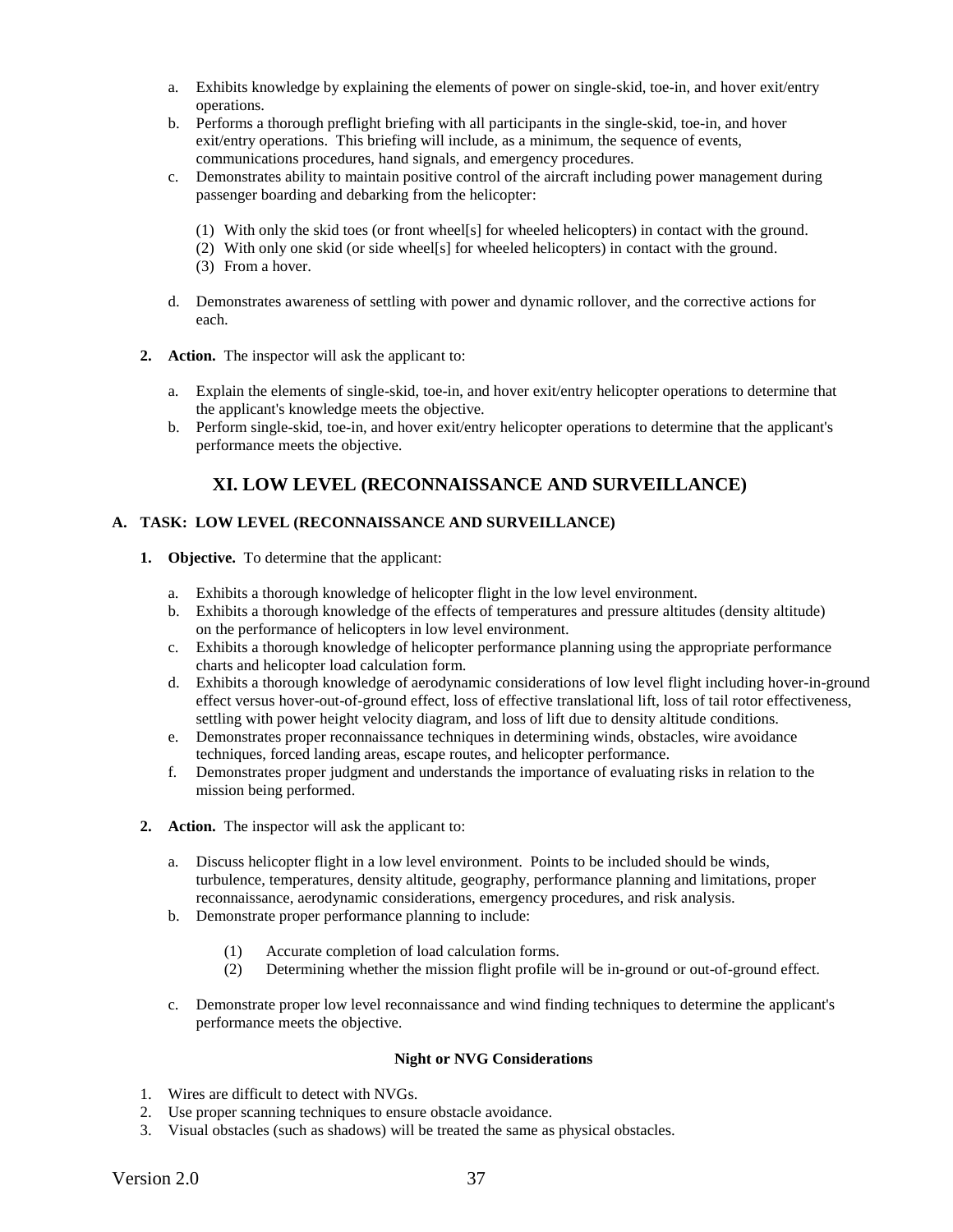4. Conducting tank operations in reduced visibility or at night requires more detailed and extensive flight planning and map preparation. NVG navigation using standard maps can be difficult to see because map colors, symbology, and colored markers used for map preparation may be difficult to discern.

# **XII. MOUNTAINOUS TERRAIN FLIGHT**

#### <span id="page-39-1"></span><span id="page-39-0"></span>**A. TASK: MOUNTAIN FLYING**

- **Note 1:** The applicant ensures the power management and performance criterion for the HOGE power check is accomplished**.**
- **Note 2:** Reference: Mountain Flying Refresher computer-based training (CBT).
- **1. Objective**. To determine that the applicant exhibits knowledge of:
	- a. High reconnaissance.
	- b. Low reconnaissance.
	- c. Pinnacle operations.
	- d. Ridgeline operations.
	- e. Saddle operations.
	- f. Conducting a go-around (wave off).
	- g. Selecting proper takeoff procedure.

#### **2. Common Standards.**

- a. Briefed airspeed  $+10$  knots
- b. Briefed altitude  $\overline{+100}$  feet.
- c. Maintain aircraft within trim.
- d. Establishing a proper attitude, altitude, airspeed, and flight path for conducting a recon commensurate with terrain and environmental conditions.
- e. Stabilized approach with a loaded rotor system.
- 3. **Action.** The inspector will use the common standards plus:
	- a. High reconnaissance.
		- (1) Accurately determine wind direction.
		- (2) Accurately assess the landing zone (LZ) size, axis, surface conditions, and obstacles.
		- (3) Precisely plan routes in and out for maneuver to include any and all escape routes required above and below effective translational lift (ETL).
		- (4) Determine elevation at the LZ.
		- (5) Briefed airspeed (generally flown between 50 and 60 knots).
		- (6) Briefed altitude (generally flown 100 to 200 feet above intended landing site).
	- b. Low reconnaissance.
		- (1) Evaluate the pilot on the ability to confirm the winds and tentative plan formulated in the high reconnaissance by performing a thorough low reconnaissance.
		- (2) Briefed airspeed generally flown 35 to 40 knots (no slower than 30 knots).
		- (3) Briefed altitude generally flown within close proximity to the intended site.
		- (4) Maintain the appropriate rate of closure.
	- c. Pinnacle operations.
		- (1) Properly assesses suitability of landing area.
		- (2) Uses proper takeoff technique without exceeding limitations.
	- d. Ridgeline operations.
		- (1) Properly assesses suitability of landing area.
- Version 2.0 38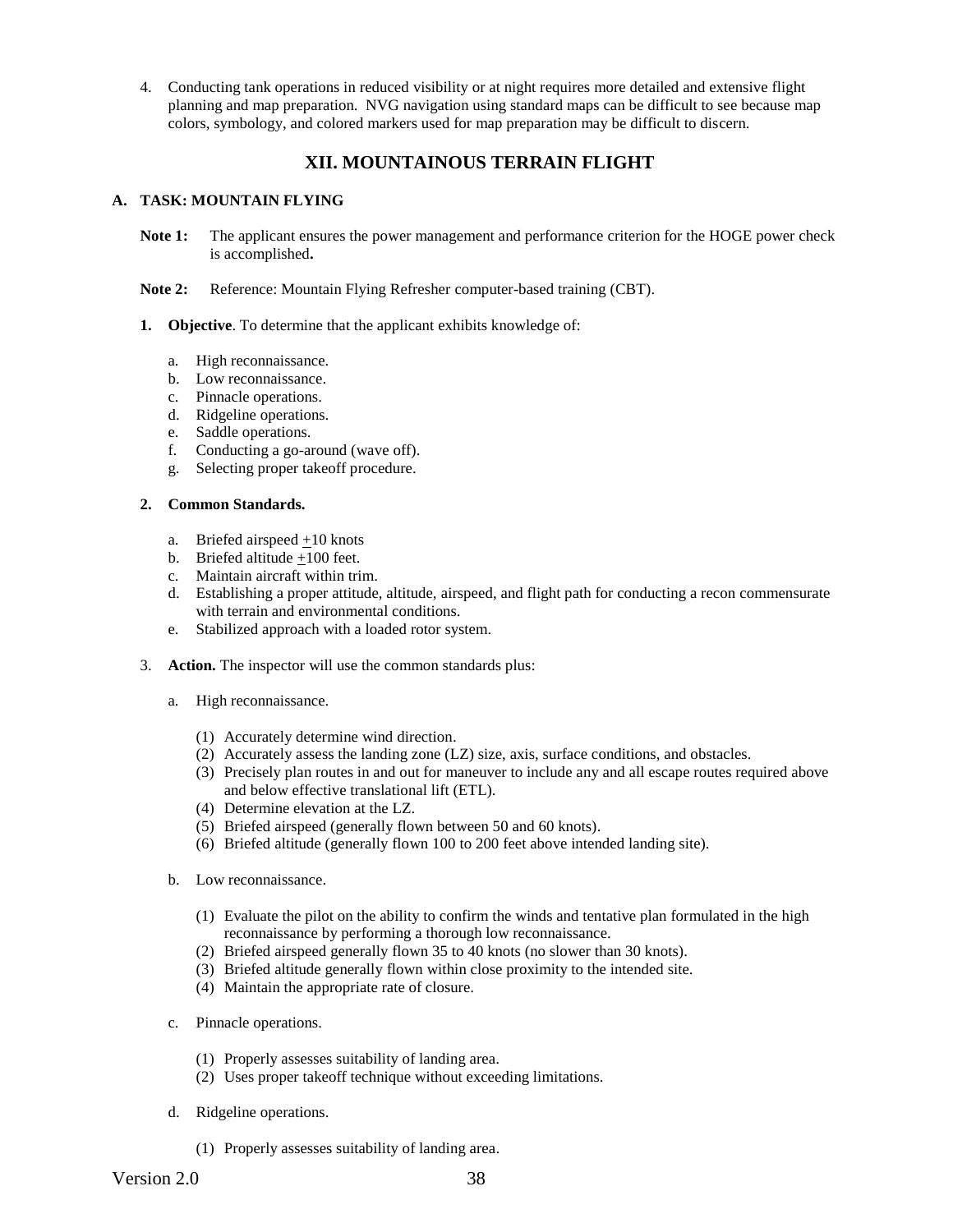- (2) Uses proper takeoff technique without exceeding limitations.
- e. Saddle operations.
	- (1) Properly assesses suitability of landing area.
	- (2) Uses proper takeoff technique without exceeding limitations.
- f. Go-Around operations.
	- (1) Selects appropriate escape route without exceeding aircraft limitations.
- g. Takeoff procedures.
	- (1) Selects appropriate takeoff procedure that does not commit aircraft without confirming HOGE capabilities.

#### **Night or NVG Considerations:**

- 1. Wires are difficult to detect with NVGs.
- 2. Use proper scanning techniques to ensure obstacle avoidance.
- 3. Visual obstacles (such as shadows) will be treated the same as physical obstacles.
- 4. Conducting tank operations in reduced visibility or at night requires more detailed and extensive flight planning and map preparation. NVG navigation using standard maps can be difficult to see because map colors, symbology, and colored markers used for map preparation may be difficult to discern.

## **XIII. SPECIFIC NIGHT VISION GOGGLE (NVG) TASKS**

#### <span id="page-40-1"></span><span id="page-40-0"></span>**A. TASK: OPERATE NIGHT VISION GOGGLES**

**Note:** Inadvertent IMC procedures shall be briefed prior to flight.

- **1. Objective**. To determine that the applicant:
	- a. Exhibits knowledge of NVG limitations and flight operations using NVGs.
	- b. Exhibits knowledge of aeromedical factors related to the use of NVGs.
	- c. Exhibits knowledge of normal, abnormal, and emergency operations using night vision goggle equipment.
	- d. Exhibits knowledge of NVG performance and scene interpretation.
	- e. Exhibits knowledge of flight planning including night terrain interpretation and factors affecting terrain interpretation.
	- f. Exhibits an understanding of night vision operations while operating within the fire environment.
	- g. Exhibits knowledge of FAR 61.57
- **2. Action**. The inspector will ask the applicant to:
	- a. Perform and/or describe NVG preflight procedures, use of supplemental lighting, aircraft internal and external lighting, and proper pilot flight techniques (takeoff and landing, climb and descent, and en route).
	- b. Describe how to protect night vision, night adaptation, self-imposed stresses that affect night vision, effects of lighting on night vision, cues to estimate distance and depth perception, and visual illusions.
	- c. Perform and/or describe how to respond to normal, abnormal, and emergency operations of night vision goggle equipment. Identify or describe indications of impending NVG failure.
	- d. Describe NVG characteristics (visual acuity, light cycles meteorological conditions, cues for visual recognition) and techniques for discerning scene interpretation.
	- e. Describe techniques for terrain interpretation and navigation cues.
	- f. Describe the impact of operations within the fire environment and the effects on NVGs to include methods for detection and mitigation of associated hazards as well as CRM actions.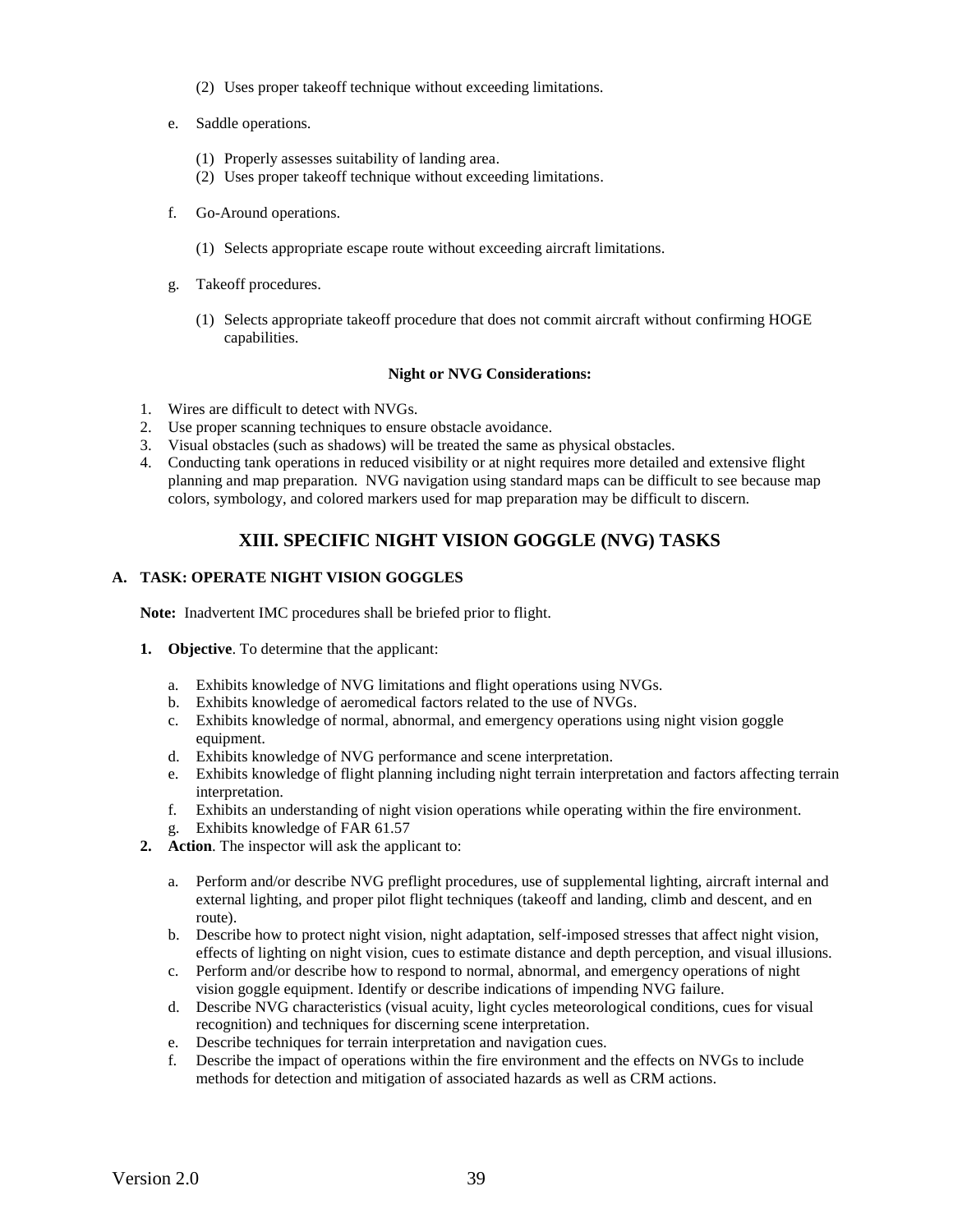#### <span id="page-41-0"></span>**B. TASK: NVG WATER/ RETARDANT DELIVERY (GROUND-FILLABLE FIXED TANK--SNORKEL REMOVED)**

- 1. **Objective.** To determine that the applicant:
	- a. Exhibits a basic knowledge of wildland fire operations.
	- b. Exhibits knowledge of communications and coordination required with other aircraft and ground forces.
	- c. Exhibits knowledge of aircraft modifications (switch placement/operations, wiring/plugs) and equipment (tank).
	- d. Exhibits a thorough knowledge of emergency procedures as related to the tank.
	- e. Explains the relationship between airspeed and altitude and its effect on coverage level.<br>
	f. Maintains adequate obstacle clearance and appropriate flight paths and speeds.
	- Maintains adequate obstacle clearance and appropriate flight paths and speeds.
	- g. Makes a smooth transition to forward flight, maintaining positive rate of climb and heading  $(\pm 10^{\circ})$ .
	- h. Determines target/hazard/wind prior to descending/slowing.
	- i. Maintains reserve power/airspeed in event of a go-around.
	- j. Maintains escape route.
	- k. Maintains approach angle that ensures obstacle clearance (minimum 50 feet).
	- l. Maintains heading  $(\pm 10^{\circ})$  and ground track during delivery.
	- m. Releases the water on the desired target with desired dispersal (concentrated or trail drop).
- 2. **Action.** The inspector will ask the applicant to:
	- a. Discuss fire operations with a fixed tank. Points to be included should be basic fire behavior, effects of rotor wash, safety of ground personnel, communications, and fire traffic area.
	- b. Demonstrate (on the ground) knowledge of switch placement and actuation, circuit breaker(s) location, tank wiring, and preflight of the tank.

#### **Night or NVG Considerations**

- 1. Wires are difficult to detect with NVGs.
- 2. Use proper scanning techniques to ensure obstacle avoidance.
- 3. Visual obstacles (such as shadows) will be treated the same as physical obstacles.
- 4. Conducting tank operations in reduced visibility or at night requires more detailed and extensive flight planning and map preparation. NVG navigation using standard maps can be difficult to see because map colors, symbology, and colored markers used for map preparation may be difficult to discern.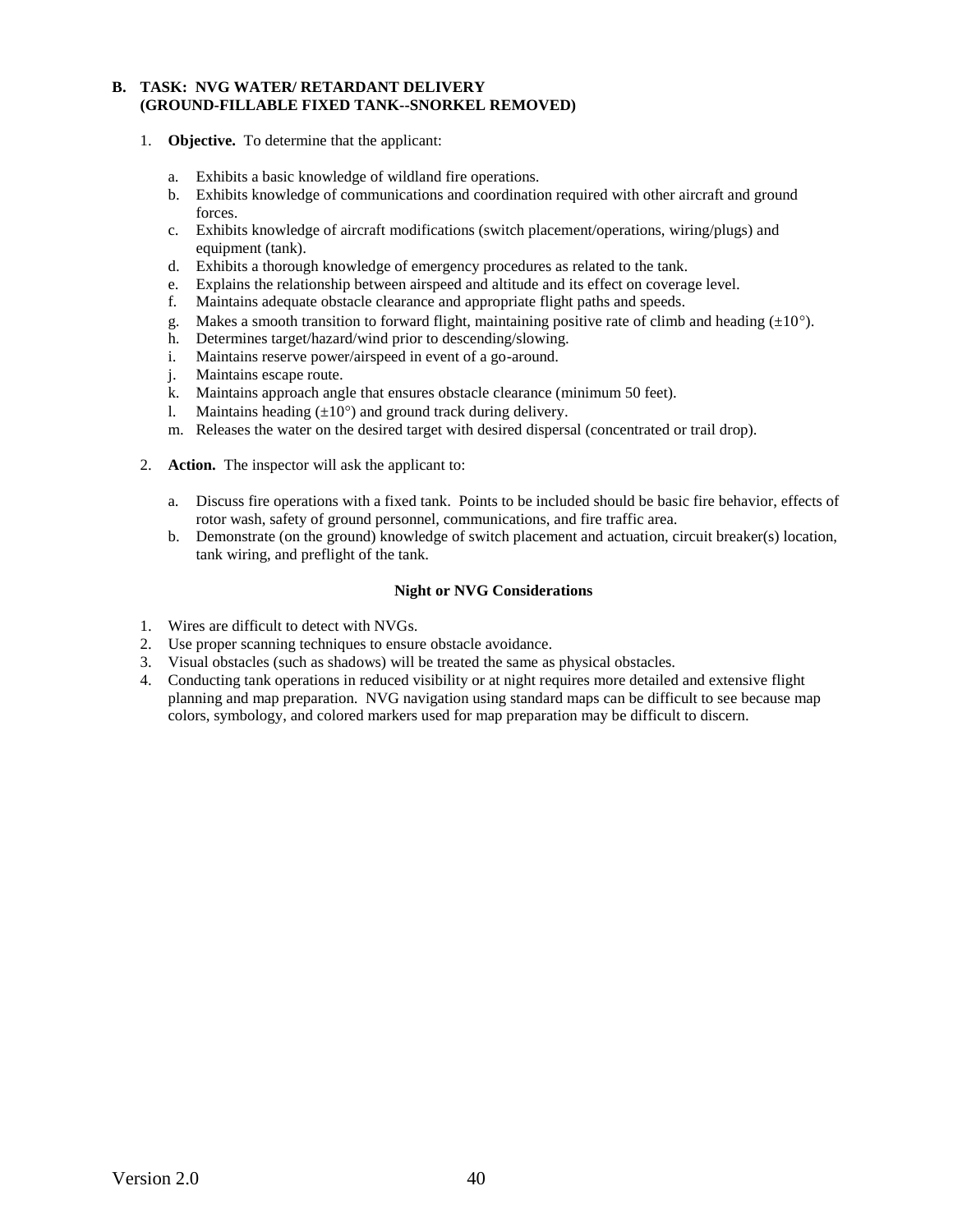## **XIV. AERIAL APPLICATION**

#### <span id="page-42-1"></span><span id="page-42-0"></span>**A. TASK: AERIAL APPLICATION**

- **1. Objective:** To determine that the applicant:
	- a. Exhibits knowledge of agency aerial application procedures.
- **2. Action**. The inspector will ask the applicant to describe:
	- a. Agricultural Federal and State regulations that is applicable for application.
	- b. Spray and spreader bucket components and installations.
	- c. Care and maintenance of application equipment.
	- d. Or demonstrate use and care of personal protective equipment.
	- e. Or demonstrate use of helicopter loading equipment.
	- f. Application equipment calibration procedures.
	- g. Weight and balance procedures and limitations.
	- h. Mixing procedures.
	- i. Or demonstrate ground loading procedures.
	- j. Or demonstrate as appropriate the aerial applications procedures.
		- (1) Flight patterns.
		- (2) Spray turns.
		- (3) Navigating a spray line visually.
		- (4) Navigating a spray line with the use of GPS.
		- (5) Procedure for minimize of spray drift.
		- (6) Low level flying hazards and risk management.
		- (7) Emergency procedures.
		- (8) Spray block layout and marking.
		- (9) Emergency dump.
		- (10)No hover takeoffs and landings.
		- (11)Elevated pads.
		- (12)Side hill spray operations.
		- (13)Upslope and downslope spraying procedures.

# **XV. POSTFLIGHT PROCEDURES**

#### <span id="page-42-3"></span><span id="page-42-2"></span>**A. TASK: AGENCY RAMP (HELIBASE)**

- **1. Objective.** To determine that the applicant:
	- a. Exhibits knowledge of agency ramp/helibase procedures.
- **2. Action.** The inspector will ask the applicant to:
	- a. Establish communication with appropriate agency personnel prior to ramp entry.
	- b. Demonstrate knowledge of hand signals from ramp/helibase personnel.

#### <span id="page-42-4"></span>**B. TASK: AIRCRAFT SECURITY**

- **1. Objective.** To determine that the applicant:
	- a. Exhibits knowledge of required aircraft security measures.
- **2. Action.** The inspector will ask the applicant to:
	- a. Demonstrate how to secure aircraft via two acceptable methods.

 $Version 2.0$  41